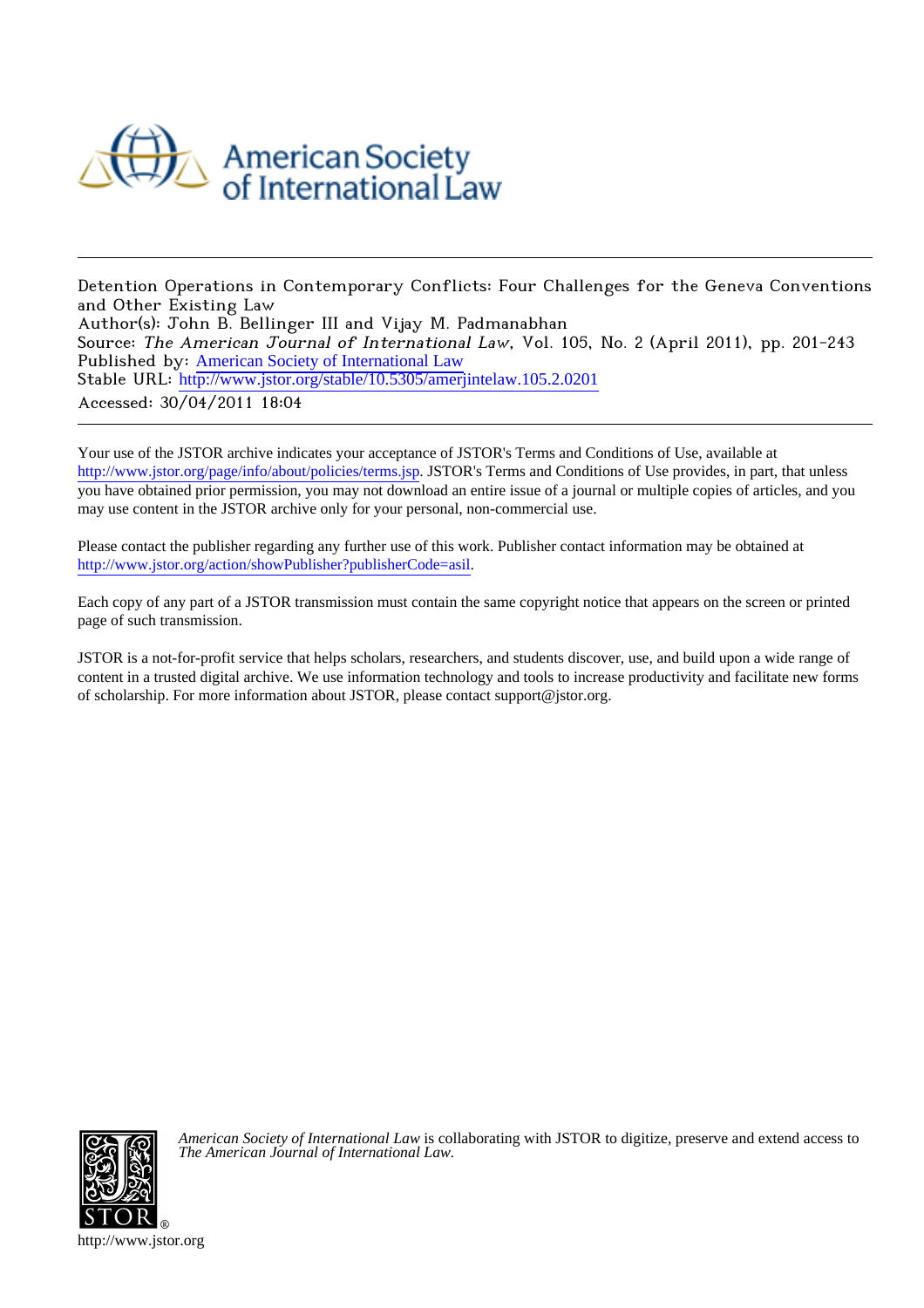# DETENTION OPERATIONS IN CONTEMPORARY CONFLICTS: FOUR CHALLENGES FOR THE GENEVA CONVENTIONS AND OTHER EXISTING LAW

## *By John B. Bellinger III and Vijay M. Padmanabhan\**

In September 2010, President Jakob Kellenberger of the International Committee for the Red Cross (ICRC) summarized the conclusions of a two-year, internal ICRC study of changes that have occurred in the nature of armed conflict since the signing of the Geneva Conventions in  $1949<sup>1</sup>$  and he also suggested how international humanitarian law (IHL) should respond to those changes.<sup>2</sup> In a previous address marking the sixtieth anniversary of the Geneva Conventions, Kellenberger had observed that in the place of traditional conflicts between state-sponsored armies on a battlefield, modern conflicts frequently involve nonstate actors, such as terrorist groups—a development that has blurred the line between civilians and combatants, and created challenges for IHL.<sup>3</sup> The ICRC study concluded that IHL generally provides a suitable legal framework for regulating armed conflict. Kellenberger explained, "What is required in most cases—to improve the situation of persons affected by armed conflict—is greater compliance with the existing legal framework, not the adoption of new rules." Nonetheless, Kellenberger said that the ICRC study found numerous "gaps or weaknesses in the existing legal framework, which requires further development or clarification." One area that he specifically identified for future legal development was detention of persons in noninternational armed

<sup>\*</sup> John B. Bellinger III is a Partner at Arnold & Porter LLP and an Adjunct Senior Fellow in International and National Security Law at the Council on Foreign Relations. He served as the Legal Adviser for the U.S. Department of State from 2005 to 2009. Vijay M. Padmanabhan is a Visiting Assistant Professor at the Benjamin N. Cardozo School of Law and was an attorney adviser at the U.S. Department of State from 2003 to 2008. The opinions and characterizations in this article are those of the authors and do not necessarily represent official positions of the U.S. government. Some of the ideas developed in this article were first included in remarks given by the first author at Oxford University on December 10, 2007,*reprinted in* PRISONERS IN WAR 251 (Sibylle Scheipers ed., 2010). The authors thank the National Security Law Faculty Workshop and the Cardozo Junior Faculty Workshop for comments on earlier versions of this article. Additional thanks to Bobby Chesney, Ashley Deeks, John Dehn, Ryan Goodman, Monica Hakimi, and Matthew Waxman for their helpful comments, and to Jonathan Eskow and Jordan Walerstein for their research assistance.

Geneva Convention [I] for the Amelioration of the Condition of the Wounded and Sick in Armed Forces in the Field, Aug. 12, 1949, 6 UST 3114, 75 UNTS 31; Geneva Convention [II] for the Amelioration of the Condition of the Wounded, Sick and Shipwrecked Members of Armed Forces at Sea, Aug. 12, 1949, 6 UST 3217, 75 UNTS 85; Geneva Convention [III] Relative to the Treatment of Prisoners of War, Aug. 12, 1949, 6 UST 3316, 75 UNTS 135; Geneva Convention [IV] Relative to the Protection of Civilian Persons in Time of War, Aug. 12, 1949, 6 UST 3516, 75 UNTS 287.

<sup>2</sup> Jakob Kellenberger, Official Statement of ICRC: Strengthening Legal Protection for Victims of Armed Conflicts (Sept. 21, 2010), *at* http://www.icrc.org/web/eng/siteeng0.nsf/html/ihl-development-statement-210910. The ICRC internal study has not been publicly released.

<sup>3</sup> Jakob Kellenberger, Official Statement of ICRC: Sixty Years of the Geneva Conventions: Learning from the Past to Better Face the Future (Aug. 12, 2009), *at* http://www.icrc.org/web/eng/siteeng0.nsf/htmlall/genevaconventions-statement-president-120809.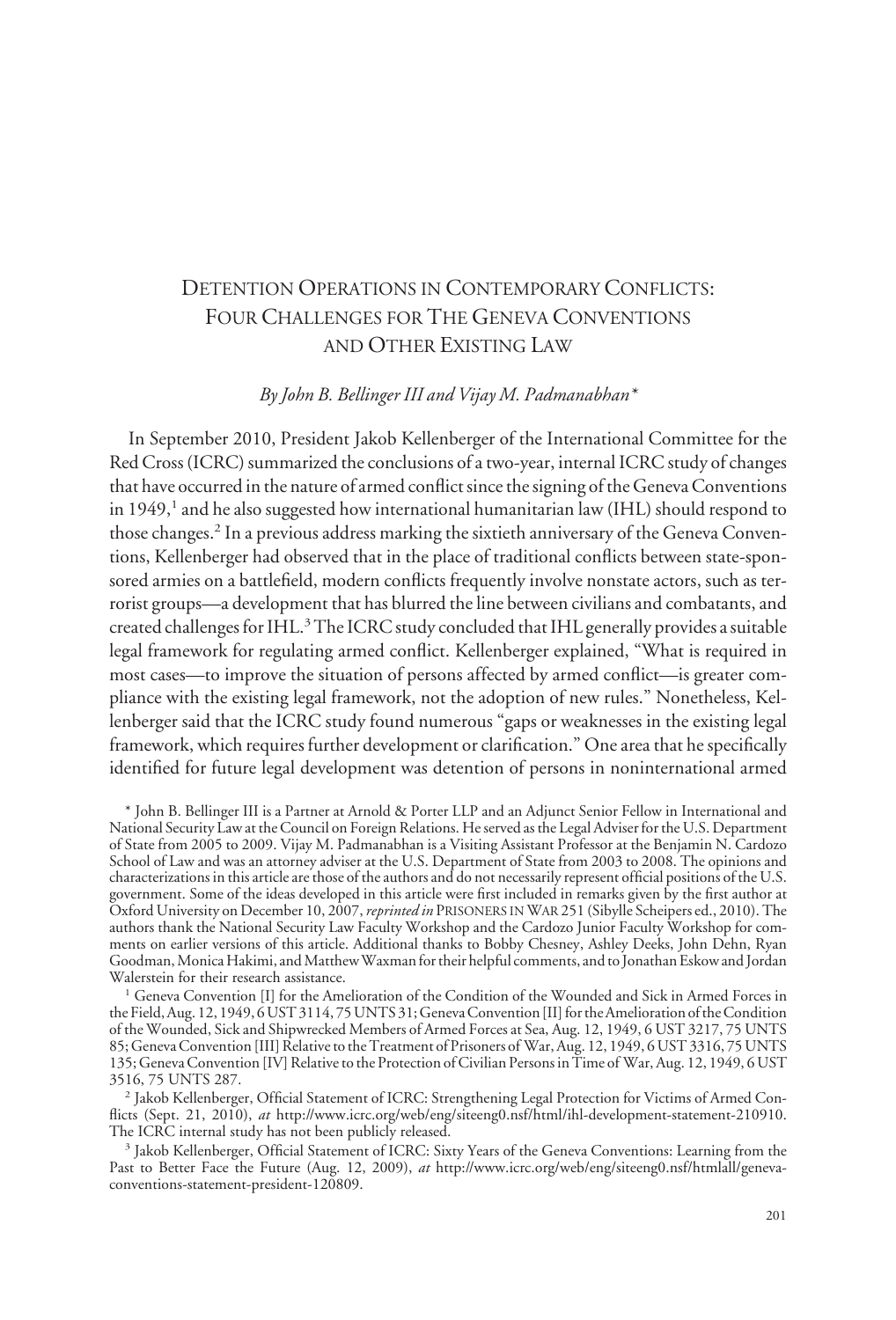conflict, where he identified "an urgent need to explore new legal waysfor dealing exhaustively" with the subject.<sup>4</sup>

Kellenberger's remarks reflect a growing recognition among government and international organization officials<sup>5</sup> and among IHL experts<sup>6</sup> that the black-letter rules of the venerable Geneva Conventions often do not provide clear guidance for states engaged in conflicts with nonstate actors. As the ICRC study concluded, one particular subset of problems arises from the detention by states of members of nonstate groups who pose a threat to the state and its people.<sup>7</sup> The traditional international armed conflict paradigm, featuring prisoners of war detained until the end of hostilities, breaks down in a conflict of indefinite, and potentially unending, duration, with actors not entitled to combatant status under international law. Likewise, the criminal law model developed for peacetime arrests of those within a state's jurisdiction is typically unavailable or, at best, impractical for detaining nonstate actors that military or intelligence personnel pick up outside a state's borders. In these circumstances, a state is left without clear, comprehensive international rules to govern its detention operations.<sup>8</sup>

This article focuses on four questions, left open by the Geneva Conventions, regarding detention operations in such conflicts:

- Which individuals are subject to detention?
- What legal process must the state provide to those detained?
- When does the state's right to detain terminate?
- What legal obligations do states have in connection with repatriating detainees at the end of detention?

While these questions are not the only ones surrounding conflicts with nonstate actors that require legal resolution, they are the questions that were the most difficult questions in our service in the Office of the Legal Adviser at the U.S. Department of State.<sup>9</sup> During our respective

<sup>6</sup> *See, e.g.,* Geoffrey S. Corn & Eric Talbot Jensen, *Transnational Armed Conflict: A "Principled" Approach to the Regulation of Counter-terror Combat Operations*, 42 ISR. L. REV. 46 (2009) (describing as "axiomatic" the fact that common Article 3 fails to provide sufficient guidance on "a wide array of battlefield conduct that does not implicate such treatment decisions"); Matthew C. Waxman, *Detention as Targeting: Standards of Certainty and Detention of Suspected Terrorists*, 108 COLUM. L. REV. 1365, 1367– 68 (2008) (discussing substantive and procedural legal gaps in IHL as applied to armed conflicts with terrorist organizations).

<sup>7</sup> Kellenberger, *supra* note 2 (concluding that the "dearth of legal norms applicable in non-international armed conflicts" is a significant obstacle to "safeguarding the life, health and dignity of those who have been detained").

<sup>8</sup> This need for legal development is not surprising. *See* W. Michael Reisman, *Assessing Claims to Revise the Laws of War*, 97 AJIL 82, 82 (2003) (explaining that "deliberative and measured" nature of the law means that it lags behind changing facts).

<sup>9</sup> The question of which individuals may be detained is closely related to the issue of which individuals may be targeted for attack. In an effort to shed light on this matter, the ICRC recently completed a seven-year expert process to produce interpretive guidance on when civilians are "directly participating in hostilities." INT'L COMM. RED CROSS, INTERPRETATIVE GUIDANCE ON THE NOTION OF DIRECT PARTICIPATION IN HOSTILITIES UNDER INTERNATIONAL HUMANITARIAN LAW (2009). Many participating experts disagreed with the ICRC on how to apply the concept to important groups and to individual functions in conflicts with nonstate actors—with the consequence that the ICRC was compelled to issue the guidance without the list of participating experts. *See* Michael

<sup>4</sup> Kellenberger, *supra* note 2.

<sup>&</sup>lt;sup>5</sup> See, e.g., FOREIGN AFFAIRS COMM., VISIT TO GUANTÁNAMO BAY, 2006–07, H.C. 44, at 3 (UK) (concluding that Geneva Conventions "lack clarity and are out of date" and require updating to "deal[] more satisfactorily with asymmetric warfare, with international terrorism, with the status of irregular combatants"); ANNE-MARIE LIZIN, REPORT ON GUANTANAMO BAY (OSCE Parliamentary Assembly) 13 ( June 30, 2006) (describing "legal haziness" surrounding application of Geneva Conventions to members of Al Qaeda).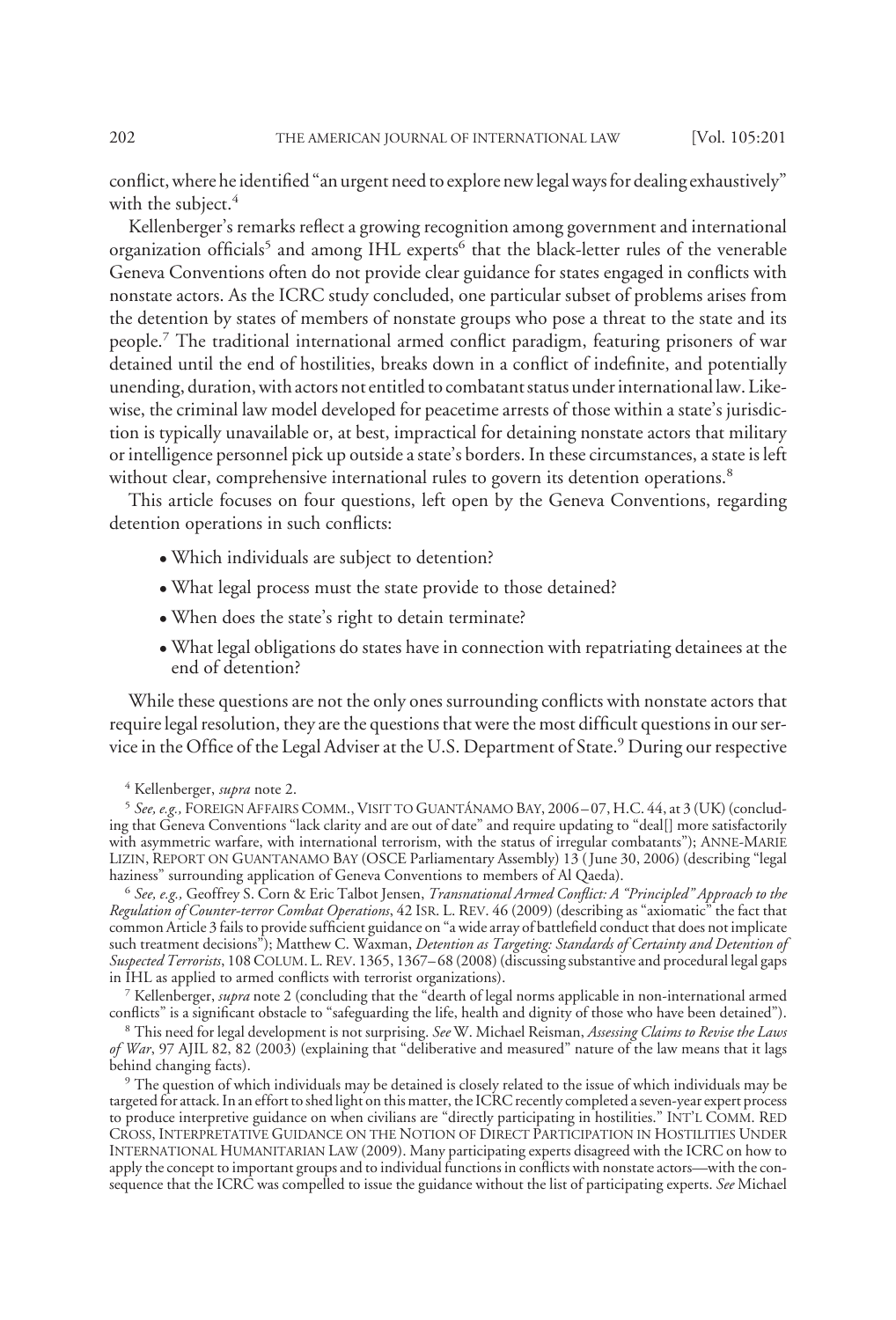tenures at the State Department, we responded regularly to concerns raised by foreign governments, nongovernmental and international organizations, scholars, and the media that U.S. policies on these matters, as implemented by the Bush administration after the 9/11 attacks, violated international law.<sup>10</sup> Our efforts to identify a consensus view on the applicable international legal standards were undercut, however, by strongly conflicting assertions of these standards by international legal experts. We found it frustrating that international law had yet to develop clear legal rules that could guide policymakers, like those at the State Department, who wish to follow international law in combating groups like Al Qaeda.<sup>11</sup>

In 2007, the Office of the Legal Adviser initiated a series of meetings with several states that have engaged in counterterrorism and detention operations. The goal was to identify applicable international legal rules as well as the areas where further legal development is needed. These meetings were conducted in parallel with other international efforts to develop relevant international law. Denmark convened the "Copenhagen Process" in response to concerns that Danish troops were involved in a range of situations involving the potential detention of nonstate enemy fighters without sufficient guidance on applicable rules. The goal was "to establish a common framework for all troop-contributing States" on detention questions in UNapproved multilateral operations. Issues considered included standards for detainee transfers and differences in detention rules between international, noninternational, and peacetime settings.<sup>12</sup> These governmental efforts built upon the work of numerous legal scholars and nongovernmental and intergovernmental organizations, among others—work that has generated a plethora of proposals for developing legal standards in this area.

These various efforts at developing new law have been hampered in various ways, two of which merit special attention. First, many governments<sup>13</sup> and nongovernmental organizations<sup>14</sup> insist that existing rules are adequate and that the problem, if any, is that states fail to

N. Schmitt, *The Interpretative Guidance on the Notion of Direct Participation in Hostilities: A Critical Analysis*, 1 HARV. NAT'L SEC. J. 5 (2010) (explaining difficulties with guidance from perspective of expert who worked on the study). We have chosen to focus on the detention questions discussed here because, taken together, they form a related set of issues that requires further attention from international law.

<sup>10</sup> *See* John B. Bellinger III, *Legal Issues Related to Armed Conflict with Non-state Groups*, *in* PRISONERS IN WAR 251 (Sibylle Scheipers ed., 2010) (responding to criticism that U.S. detention policy violates international law on these issues). The Obama administration has had to respond to similar criticisms. Harold Hongju Koh, The Obama Administration and International Law, Remarks Made at the American Society of International Law (Mar. 25, 2010), *at* http://www.state.gov/s/l/releases/remarks/139119.htm.

<sup>11</sup> We wish to emphasize that international law relating to detention does contain certain rules that are clearly stated, such as the prohibitions on torture and on cruel, inhuman, and degrading treatment. *But see* H.M.G. CAB-INET OFFICE, CONSOLIDATED GUIDANCE TO INTELLIGENCE OFFICERS AND SERVICE PERSONNEL ON THE DETENTION AND INTERVIEWING OF DETAINEES OVERSEAS, AND ON THE PASSING AND RECEIPT OF INTEL-LIGENCE RELATING TO DETAINEES 3 (2010) (UK) ("[T]here is no agreed or exhaustive definition of what constitutes cruel, inhuman or degrading treatment or punishment."). Our focus in this article is on the questions we have identified—where states would benefit from greater legal clarity and consensus.

<sup>12</sup> See Thomas Winkler, Acting Legal Advisor, Danish Ministry of Foreign Affairs, Address at the 31st Round Table on Current Issues of International Humanitarian Law (Sept. 5, 2008), *at* http://en.calameo.com/read/ 00000837926fb084b36c9 (describing rationale behind Copenhagen Process).

<sup>13</sup> For example, in responding to a recommendation by the House of Commons Foreign Affairs Committee that the Geneva Conventions be updated, the British government said that "the Government continues to believe the best solution lies in better and more effective application of existing international humanitarian law." SECRETARY OF STATE FOR FOREIGN & COMMONWEALTH AFFAIRS, RESPONSE TO FOREIGN AFFAIRS COMMITTEE 3 (2007), *available at* http://www.fco.gov.uk/resources/en/pdf/7179755/2007\_mar\_guantanamo\_bay; *see also* Ariane Bernard, *European Faults U.S. Official for Remarks on Geneva Rules*, N.Y. TIMES, Sept. 23, 2006, at A4 (quoting European Union counterterrorism chief Gijs de Vries: "The opinion of Europe's ministers is that respecting the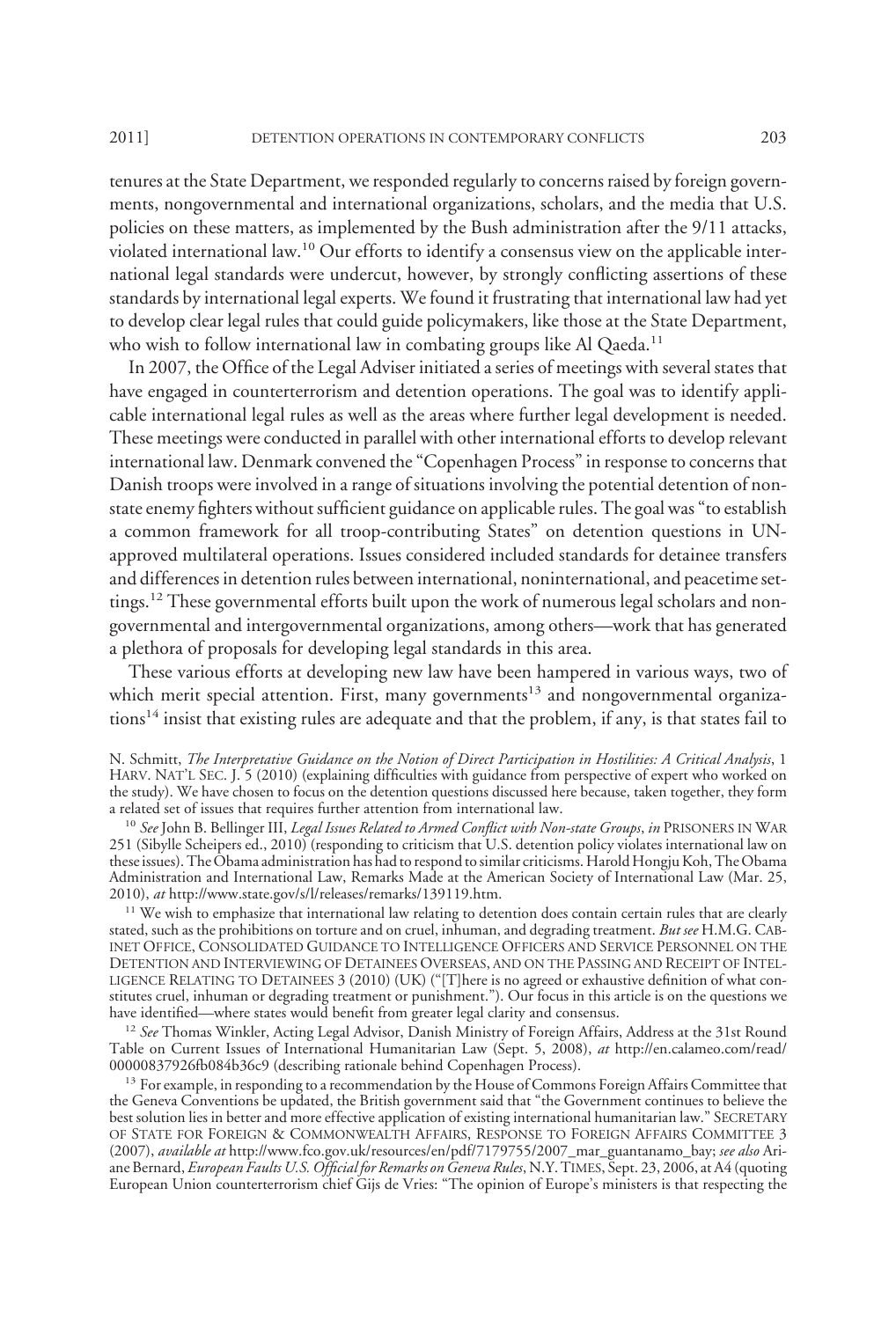adhere to those rules.<sup>15</sup> This insistence that existing rules provide adequate guidance regarding contemporary conflicts is understandable;<sup>16</sup> since those rules have served a critical role in restraining the behavior of states in the situations for which they were designed, care must be taken to avoid weakening the overall framework of which they are a part.<sup>17</sup> Moreover, there is a real risk that states and nonstate actors will abuse holes in the law when they are identified as such. During the time that we served in government, we believe the United States erred by straining to take advantage of gaps in international law in order to avoid applying important protections for detainees as elements of its post-9/11 detention policy.<sup>18</sup> Nevertheless, the failure by other observers to acknowledge the limitations of existing law hampers efforts to develop new law. Pretending that clear detention rules already exist to guide state practice does not serve the cause of international humanitarian or human rights law.

Second, those that do agree that existing legal rules are not clear and exhaustive cannot agree on how the law should be developed. Some scholars and the ICRC have argued that the rules for international armed conflicts should be applied in noninternational armed conflicts. Other scholars and human rights groups have advocated the use of national laws, guided by human rights law, to fill existing gaps. Neither of these approaches works, however, because the questions that we have raised are answered in an inadequate or conflicting manner in those bodies of law. As a consequence, as the ICRC study acknowledged, states engaged in conflicts with nonstate actors lack sufficient guidance from international law as to how to make difficult choices in detention policy.<sup>19</sup>

The first goal of this article is to clarify the existing state of the law in order to lay afoundation from which states can develop clear rules to answer the four questions discussed here.<sup>20</sup> Our

rules, not bending them, is essential to our credibility and hence to our effectiveness in the fight against terrorism."); Dan E. Stigall, Christopher L. Blakesley, & Chris Jenks, *Human Rights and Military Decisions: Counterinsurgency and Trends in the Law of International Armed Conflict*, 30 U. PA. J. INT'L L. 1367, 1379 (2008) (quoting Danish officials: "the challenge was not the elaboration of new rules, but to make the existing legal framework fully applicable in practice").

<sup>14</sup> *See, e.g.,* EMINENT JURISTS PANEL ON TERRORISM, COUNTER-TERRORISM, AND HUMAN RIGHTS, INTERNATIONAL COMMISSION OF JURISTS, ASSESSING DAMAGE, URGING ACTION 20 (2009), *available at* http://ejp.icj.org/IMG/EJP-Report.pdf ("[H]uman rights law provides sufficient flexibility for States to adjust to security needs; States should rely upon this framework rather than seek to re-write the rule book."); *see also* Kellenberger, *supra* note 2.

<sup>15</sup> The insistence that implementation is the critical issue in IHL is a point that has been made for many years. *See* Theodor Meron, *On the Inadequate Reach of Humanitarian and Human Rights Law and the Need for a New Instrument*, 77 AJIL 589, 598 (1983) ("The principal difficulty regarding the application of international humanitarian law has been the refusal of states 'to apply the conventions in situations where they clearly should be applied.' ").

<sup>16</sup> *See* Reisman, *supra* note 8, at 82– 83 (describing inherent resistance to changes in legal arrangements even in the face of drastically changed factual realities).

<sup>17</sup> See, e.g., Arturo Carrillo-Suárez, Hors de Logique, *Contemporary Issues in International Humanitarian Law as Applied to Internal Armed Conflict*, 15 AM. U. INT'L L. REV. 1, 114 –15 (1999) (describing positive humanitarian benefits that would accrue from implementing existing treatment protections applicable in noninternational armed conflict in Colombian civil war).

<sup>18</sup> *See, e.g.,* Brief for Respondent-Appellee at 49 n.25, Hamdan v. Rumsfeld, 548 U.S. 557 (2006) (No. 05-184) (contesting appellant's argument that common Article 3 of the Geneva Conventions constitutes customary international law binding in all conflicts); *see also* Geoffrey S. Corn, Hamdan, *Lebanon, and the Regulation of Hostilities*: *The Need to Recognize a Hybrid Category of Armed Conflict*, 40 VAND. J. TRANSNAT'L L. 295, 323 (2007) (accusing Bush administration of "exploiting a seam" through manipulation of gaps).

<sup>19</sup> Kellenberger, *supra* note 2 (noting lack of clear legal guidance available to detaining authorities).

<sup>20</sup> *See* THOMAS M. FRANCK, THE POWER OF LEGITIMACY AMONG NATIONS 52 (1990) ("[R]ules which are perceived to have a high degree of determinacy—that is, readily ascertainable normative content—would seem to have a better chance of actually regulating conduct in the real world than those which are less determinate.").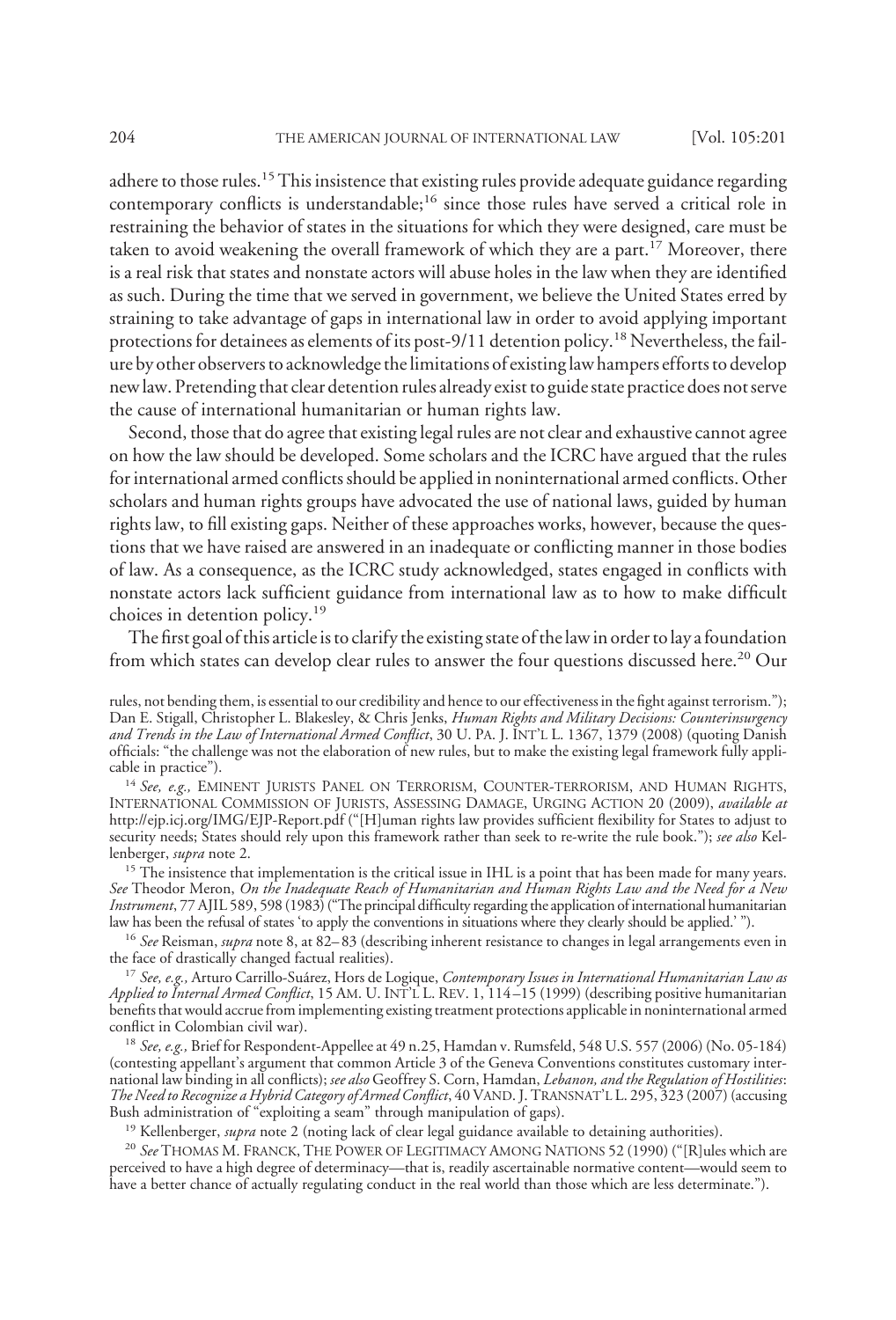methodology is to look first at the treaty provisions applicable in noninternational armed conflict and demonstrate where they do not provide adequate guidance to the questions posed.We then look to IHL (for international armed conflict), municipal law, and international human rights law as potential sources of applicable law. We establish that these additional sources themselves contain gaps and ambiguities that raise doubts as to whether simply applying those bodies of law would answer our questions. The context in which the rules were developed impedes their direct application to armed conflicts with nonstate actors.

The second task for this article is to identify options and to develop convergences on each of the four questions—which may, in turn, help us begin formulating answers to them. Our goal is not to propose fixes that "contemplate[] the detention of more people, in more circumstances, and with fewer procedural protections than under current international law."<sup>21</sup> Rather, our hope is that by identifying areas of agreement among states detaining nonstate fighters, and by suggesting additional considerations that should receive further thought, the international community will be better positioned to develop new law for guiding and constraining state action in future conflicts. While we recognize that a new international instrument, even if advisable, is unlikely to be achieved in the near future, an agreement on common principles by like-minded states would further the process of legal development—which is urgently needed in this area.

## I. THE PROBLEM ELABORATED

It is not an accident that the Geneva Conventions do not provide a full set of legal rules governing conflicts between states and nonstate actors. Those Conventions were drafted with armed conflicts between states as the primary focus. Common Article 2 of the Geneva Conventions, which is the jurisdictional provision for the bulk of the Conventions' protections, limits application of the Conventions to conflicts between high contracting parties, which are limited to states.<sup>22</sup> Thus, the Geneva Conventions generally provide regulations governing armed conflicts between nation-states. Only common Article 3 and Additional Protocols I<sup>23</sup> and  $II^{24}$  apply, as a matter of treaty law, to at least some conflicts involving nonstate groups.<sup>25</sup> Those treaty provisions provide important protections owed to those detained in some conflicts with nonstate actors.

<sup>21</sup> Deborah N. Pearlstein, *Avoiding an International Law Fix for Terrorist Detention*, 41 CREIGHTON L. REV. 663, 676 (2008).

<sup>22</sup> *See, e.g.,* Geneva Convention III, *supra* note 1, Art. 2 ("[T]he present convention shall apply to all cases of declared war or of any other armed conflict which may arise between two or more of the High Contracting Parties  $\dots$ .").

<sup>&</sup>lt;sup>23</sup> Protocol Additional to the Geneva Conventions of 12 August 1949, and Relating to the Protection of Victims of International Armed Conflicts, June 8, 1977, 1125 UNTS 3 [hereinafter Additional Protocol I].

<sup>&</sup>lt;sup>24</sup> Protocol Additional to the Geneva Conventions of 12 August 1949 and Relating to the Protection of Victims of Non-international Armed Conflicts, June 8, 1977, 1125 UNTS. 609 [hereinafter Additional Protocol II].

<sup>&</sup>lt;sup>25</sup> The Convention on Certain Conventional Weapons and its Protocols also apply to noninternational armed conflict. See Convention on Prohibitions or Restrictions on the Use of Certain Conventional Weapons Which May Be Deemed to Be Excessively Injurious or to Have Indiscriminate Effects, Art. 1, Oct. 10, 1980, 1342 UNTS 137, 19 ILM 1524 ("This Convention and its annexed Protocols shall also apply . . . to situations referred to in Article 3 common to the Geneva Conventions of 12 August 1949.") The prohibitions on weapons in these treaties do not address the detention questions that are the subject of this article.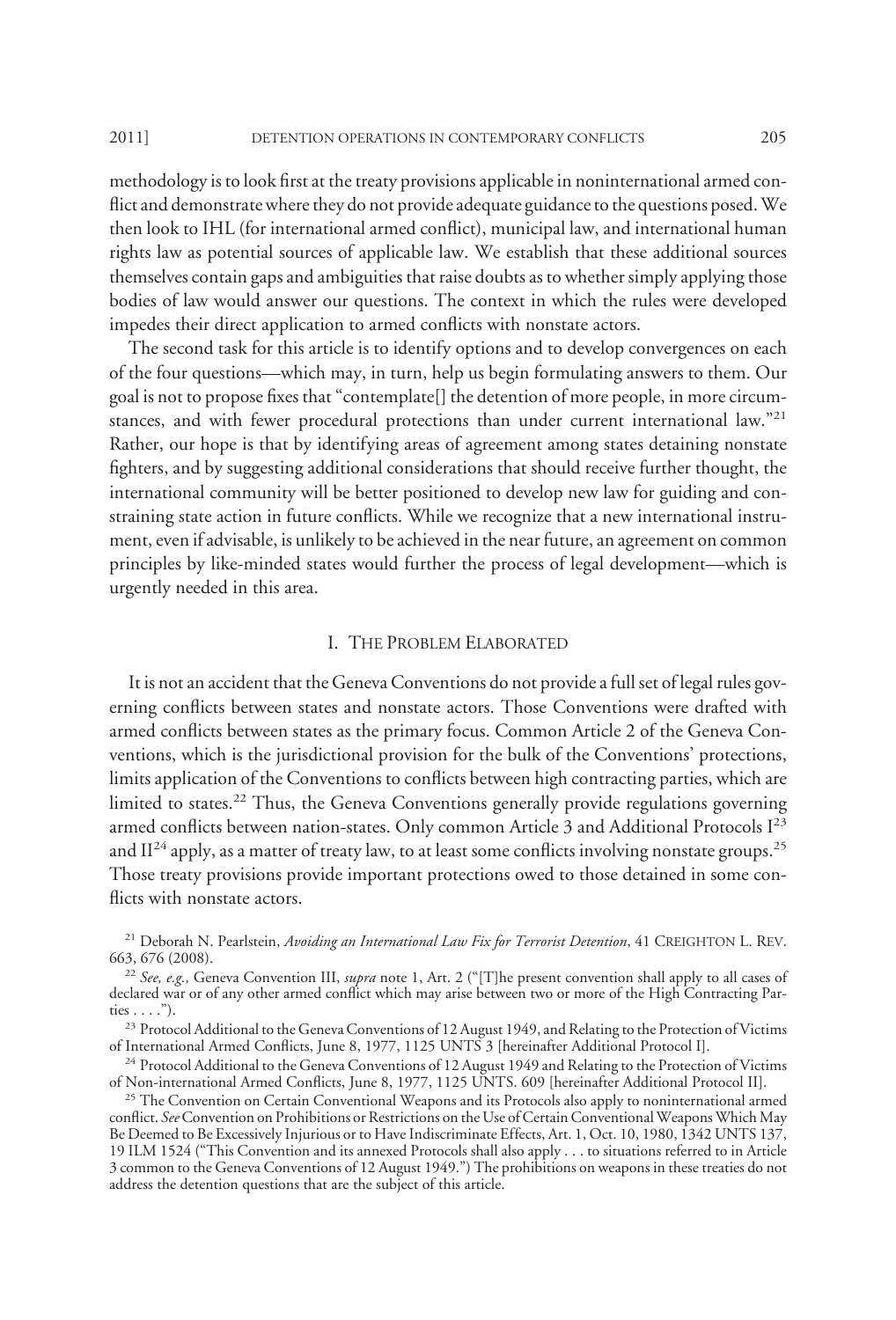Common Article 3 applies as a matter of customary international law to all conflicts.<sup>26</sup> The article prohibits murder, mutilation, cruel treatment, torture, and outrages upon personal dignity, including humiliating and degrading treatment of persons not taking active part in hostilities. It also requires that those detained may not be criminally sentenced or executed "without previous judgment pronounced by a regularly constituted court, affording all the judicial guarantees which are recognized as indispensable by civilized peoples."

Additional Protocol II applies only to conflicts that "take place in the territory of a High Contracting Party between its armed forces and dissident armed forces or other organized armed groups which, under responsible command, exercise such control over a part of its territory as to enable them to carry out sustained and concerted military operations and to implement this Protocol."<sup>27</sup> When applicable,<sup>28</sup> the Protocol builds upon common Article 3 by elaborating upon the treatment protections owed those who are detained and by adding specific protections that combatants owe the civilian population in noninternational armed conflicts.

Additional Protocol I is, for the most part, limited in its application to international armed conflicts. Article 1(4), however, extends Protocol I's protections to conflicts in "which peoples are fighting against colonial domination and alien occupation and against racist regimes in the exercise of their right of self-determination," meaning that it will be applicable in some conflicts with nonstate groups. Article 96(3) of Protocol I even allows nonstate groups engaged in these kinds of conflicts the opportunity to assume responsibilities through unilateral declaration, thereby bringing the Geneva Conventions and Additional Protocol I into effect for the conflicts. In addition to restricting the means and methods of warfare that may be employed in these conflicts, Additional Protocol I protects civilians and civilian objects and, most importantly for our purposes, establishes rules regarding the treatment of captured fighters.

The most important of these treatment protections is Article 75, which provides protection from torture, outrages upon personal dignity, and collective punishments, as well as various procedural protections that must be provided before imposing criminal punishment. Many states, organizations, and scholars believe that Article 75 is custom in both international and

<sup>27</sup> See Additional Protocol II, *supra* note 24, Art. 1. Additional Protocol II is potentially applicable to the government of Afghanistan's noninternational armed conflict with the Taliban because the Taliban exercises control over a portion of Afghan territory from which it conducts sustained and continuous military operations against the government. However, a conflict with a group like Al Qaeda is unlikely to fall within the ambit of Additional Protocol II because Al Qaeda does not control territory.

<sup>28</sup> Although the United States signed Additional Protocol II, and President Reagan transmitted it to the Senate in 1987, it has not been approved by the Senate. The White House recently called upon the Senate to provide its advice and consent to Additional Protocol II. White House Fact Sheet, New Actions on Guantánamo and Detainee Policy (Mar. 7, 2011), *at* http://www.whitehouse.gov/the-press-office/2011/03/07/fact-sheet-new-actions-guantnamo-and-detainee-policy.

<sup>26</sup> *See* Michael J. Matheson, *Continuity and Change in the Law of War: 1975–2005: Detainees and POWs*, 38 GEO. WASH. INT'L L. REV. 543, 547– 48 (2006) (describing depth and breadth of this view). The U.S. Supreme Court held in *Hamdan v. Rumsfeld*, *supra* note 18, at 629 –30, that common Article 3 applied as a matter of treaty law to the U.S. conflict with Al Qaeda. There is some question regarding whether this treaty interpretation is correct, given that that the text of common Article 3 limits application to conflicts "occurring in the territory of one of the High Contracting Parties." *See* INT'L COMM. RED CROSS, GENEVA CONVENTION [III] RELATIVE TO THE TREATMENT OF PRISONERS OF WAR: COMMENTARY 37 ( Jean S. Pictet gen. ed., 1960) (interpreting the term "one" to mean "within the confines of a single country") [hereinafter THIRD GENEVA CONVENTION COMMEN-TARY]. It is also in conflict with the interpretation of "international armed conflict" made by other municipal courts. *See* HCJ 769/02 Pub. Comm. Against Torture in Israel v. Gov't of Israel, para. 21 [2006], *at* http:// elyon1.court.gov.il/eng/home/index.html ("Confronting the dangers of terrorism constitutes a part of the international law dealing with armed conflicts of international character.").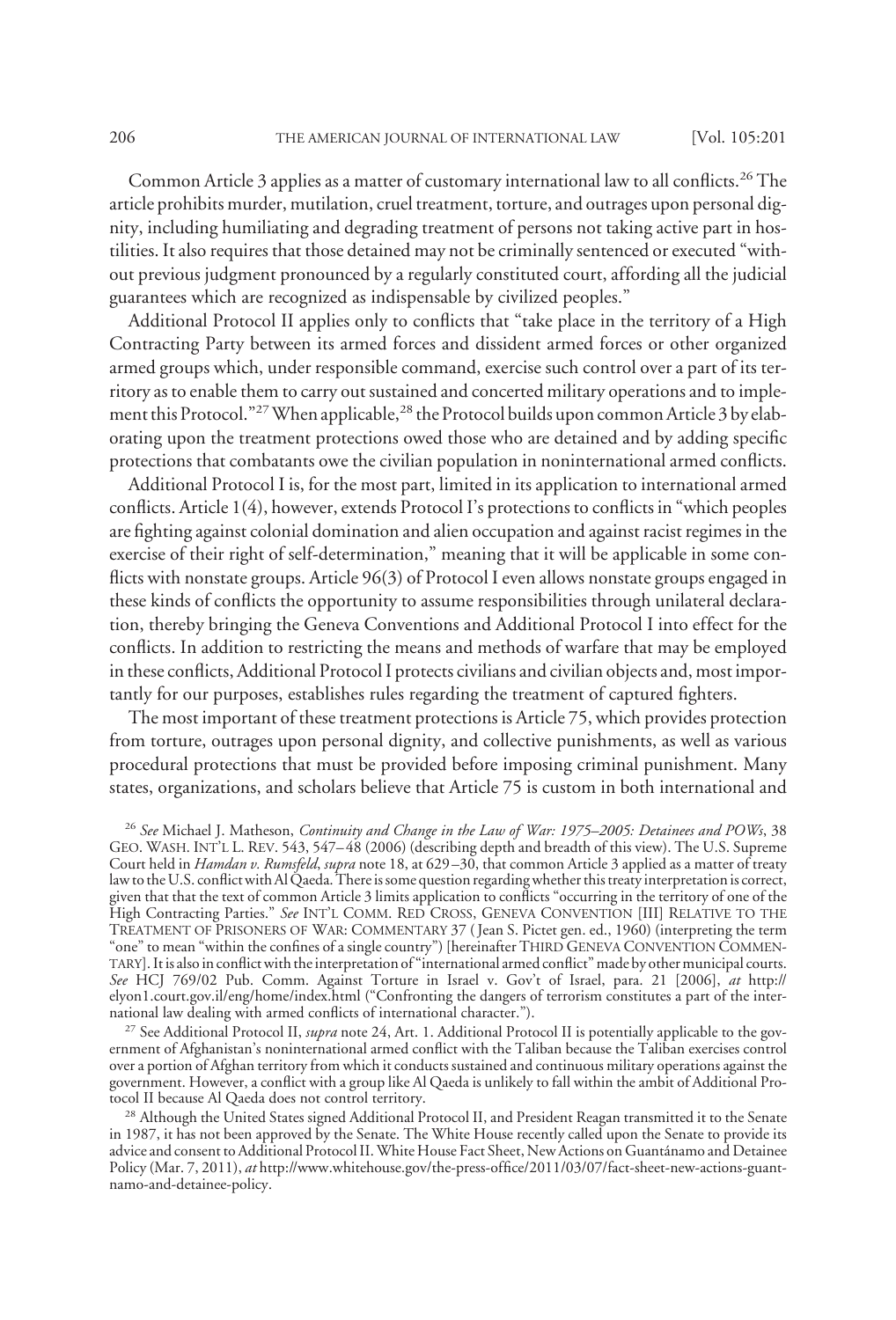noninternational armed conflicts.<sup>29</sup> The Obama administration announced in March 2011 that the United States would apply Article 75 out of a "sense of legal obligation" in international armed conflicts, but the administration neither stated that Article 75 is customary international law nor agreed to apply Article 75 in noninternational armed conflicts, such as the conflict with Al Qaeda.<sup>30</sup> While this announcement is a good first step, we believe that the United States and other countries should apply Article 75 as a legal obligation in all conflicts.

Together, common Article 3, Additional Protocol II, and Article 75 provide important treatment protections in conflicts between states and nonstate actors. We believe that the United States should have provided all detainees in the conflict with Al Qaeda and the Taliban the protections of common Article 3 and Article 75 from the outset of the conflict.<sup>31</sup> Had the United States applied those established international rules, it might have prevented cases of detainee mistreatment and blunted the charge that it had placed detainees into a "legal black

<sup>29</sup> See Civilians Claims (Eri. v. Eth.), Eritrea's Claims 15, 16, 23 & 27-32, Partial Award (Eritrea Ethiopia Claims Comm'n Dec. 17, 2004), 44 ILM 601 (2005) ("The Commission views Article 75 of Protocol I as reflecting particularly important customary principles."); 1 JEAN-MARIE HENCKAERTS & LOUISE DOSWALD-BECK, CUS-TOMARY INTERNATIONAL HUMANITARIAN LAW 299 –383 (2005) (describing protections of Article 75 as customary international law); Hans-Peter Gasser, *Protection of the Civilian Population*, *in* THE HANDBOOK OF HUMANITARIAN LAW IN ARMED CONFLICTS 209, 233 (Dieter Fleck ed., 1995) (same); *see also* Hamdan v. Rumsfeld, *supra* note 18, at 633 (plurality) (stating that United States owes detainees in the conflict with Al Qaeda Article 75 protections as a matter of customary international law).

<sup>30</sup> White House Fact Sheet, *supra* note 28. During the Reagan administration, the Department of Defense Law of War Working Group concluded that Article 75 was already part of customary international law in international armed conflicts. Memorandum from the Law of War Working Group to the Assistant General Counsel, Office of the Secretary of Defense (May 9, 1986), *cited in* Matheson, *supra* note 26, at 546. The Legal Adviser's Office of the State Department agreed with that conclusion, and Deputy Legal Adviser Michael Matheson announced on behalf of the administration in 1987 that the fundamental guarantees contained in Article 75 were among those parts of Additional Protocol I that the United States believed "should be observed and in due course recognized as customary law." Michael J. Matheson, *Session One: The United States Position on the Relation of Customary International Law to the 1977 Protocols Additional to the 1949 Geneva Conventions*,2AM. U. J. INT'L L. & POL'Y 419, 422 (1987). Two decades later, Matheson argued that the provisions of Article 75 had, by then, come "to be widely accepted as part of customary law applicable in all armed conflicts." Matheson, *supra* note 26, at 547. In its decision in *Hamdan*, *supra* note 18, at 633, a plurality of the U.S. Supreme Court also concluded that the trial protections set forth in Article 75 are customary international law.

Nevertheless, after many years of review and urging by the Office of the Legal Adviser, the Bush administration was unable to arrive at an agreed position confirming the status of Article 75 as customary international law, or agreeing to apply it as a legal obligation in either international or noninternational armed conflicts. *See* John B. Bellinger III, *For Obama, Vexing Detainee Decisions Loom* (Apr. 14, 2010), *at* http://www.cfr.org/human-rights/obamavexing-detainee-decisions-loom/p21895 (explaining that eight years of review by both the Bush andObama administrations have yet to produce an executive branch position on this issue); Julian E. Barnes, *Internal Critics Seek a Softer Line; Bush Administration Moderates Push to Change Detention and Interrogation Policies Before Their Time's Up*, L.A. TIMES, Nov. 12, 2008, at A20 (noting disagreements within Bush administration on Article 75's status as customary law). Difficulty in establishing general and consistent state practice required to arrive at the determination of customary law was a primary stumbling block. It appears these same difficulties explain why the Obama administration has not explicitly stated that Article 75 is customary international law. *See* John B. Bellinger III, *Obama, Bush and the Geneva Conventions*(Aug. 11, 2010), *at* http://shadow.foreignpolicy.com/posts/2010/08/11/ obama\_bush\_and\_the\_geneva\_conventions (noting failure of Obama administration to commit to following Article 75 as a matter of law in conflict with Al Qaeda).

 $31$  This is not to say that all of the treatment protections provided even by these instruments are models of clarity. The International Criminal Tribunal for the Former Yugoslavia was unwilling to permit criminal prosecutions to proceed for violations of the prohibition on "violence to life and person," because the term was insufficiently precise to support prosecution under international law. Prosecutor v. Vasiljevic´, Judgment, Case No. IT-98-32-T, paras. 193–204 (Nov. 29, 2002); *see also* H.M.G. CABINET OFFICE, *supra* note 11 (noting lack of consensus on what constitutes "cruel, inhuman and degrading treatment"). Nevertheless, the United States' decision to fully implement common Article 3 after the Supreme Court decision in *Hamdan* suggests that implementation was possible.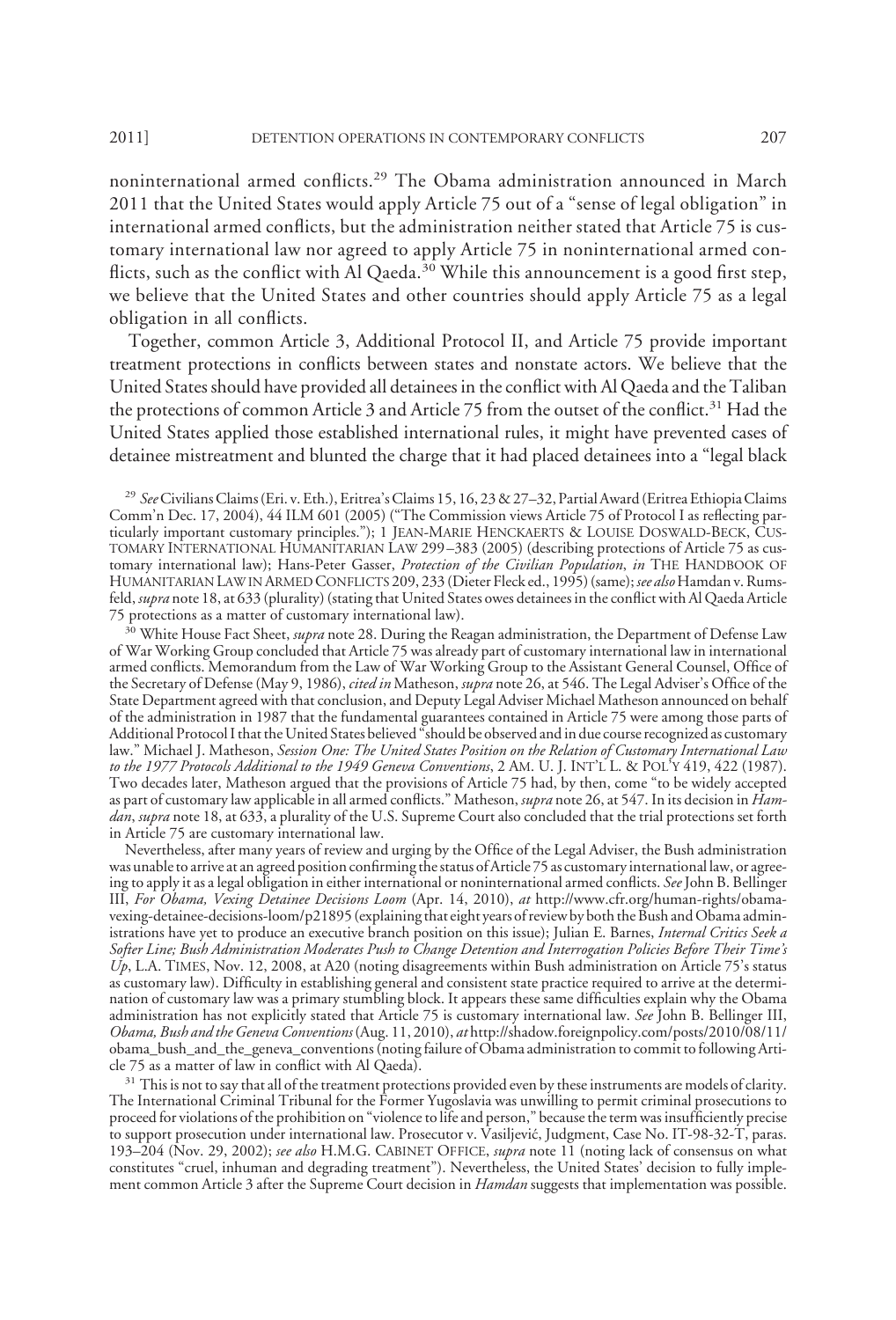hole."<sup>32</sup> And although those rules do not address the particular detention questions raised here, earlier U.S. acceptance of its treatment obligations under international rules might have led members of the international community to be more willing to acknowledge areas in which detention rules need further elaboration.

The limited treaty law governing noninternational armed conflict has led many governments, international organizations, and scholars to suggest that some or all of the rules from international armed conflicts should be applied in noninternational armed conflict. During the drafting of the Geneva Conventions, the ICRC proposed applying the entire body of protections to noninternational armed conflict, but the idea was rejected by states.<sup>33</sup> Some presentday scholars advocate the same idea, in essence seeking to supersede the states' decision at the Geneva Conference to treat international and noninternational armed conflict differently.<sup>34</sup>

The ICRC and other experts, while accepting that the Geneva Conventions recognize a difference between international and noninternational armed conflict, have concluded that nearly all of those Conventions,<sup>35</sup> as well as Additional Protocol I, have achieved the status of customary law applicable in noninternational armed conflict.<sup>36</sup> The conclusion that many or all rules applicable to international armed conflict are customary international law in noninternational armed conflict is suspect, however, given the paucity of state practice and *opinio juris* to establish this proposition.<sup>37</sup> But even if the entirety of the Third and Fourth Geneva

<sup>32</sup> Lord Johan Steyn, Guantanamo Bay: The Legal Black Hole, 27th F. A. Mann Lecture (Nov. 25, 2003), *at* http://www.statewatch.org/news/2003/nov/guantanamo.pdf. Both President Obama and his 2008 Republican opponent Senator JohnMcCain agree with the assessment thatfealty to IHL treatment protections would have been beneficial to the United States. *See*Interview by Bob Schieffer with Senator JohnMcCain (Aug. 30, 2009), *at* http:// www.huffingtonpost.com/2009/08/30/mccain-whacks-cheney-tort\_n\_272179.html (arguing that detainee interrogations during the Bush administration were conducted inconsistently with the Geneva Conventions, resulting in a propaganda benefit for Al Qaeda and in harm to U.S. relations with its allies); Barack Obama, Protecting Our Security and Our Values, Address at the National Archives (May 21, 2009) (explaining decision to ban enhanced interrogation techniques because they undermined the rule of law, aided Al Qaeda recruitment, and put U.S. military personnel at risk of similar mistreatment).

<sup>33</sup> THIRD GENEVA CONVENTION COMMENTARY, *supra* note 26, at 60.

<sup>34</sup> *See* Rosa Ehrenreich Brooks, *War Everywhere: Rights, National Security Law, and the Law of Armed Conflict in the Age of Terror*, 153 U. PA. L. REV. 675, 755–56 (2004) (arguing for elimination of distinction between international and noninternational armed conflict categories); James G. Stewart, *Towards a Single Definition of Armed Conflict in International Humanitarian Law: A Critique of Internationalized Armed Conflict*, 85 INT'L REV. RED CROSS 313, 313–14 (2003) (summarizing support for this position).

<sup>35</sup> The International Court of Justice has affirmed the status of the Geneva Conventions as customary international law in conflicts between states. *See* Legality of the Threat or Use of Nuclear Weapons, Advisory Opinion, 1996 ICJ REP. 226, 257 ( July 8) ("[T]hese fundamental rules are to be observed by all States whether or not they have ratified the conventions that contain them, because they constitute intransgressible principles of international customary law."); *see also* Oscar Schachter, *Entangled Treaty and Custom*, *in* INTERNATIONAL LAW AT A TIME OF PERPLEXITY: ESSAYS IN HONOUR OF SHABTAI ROSENNE 717, 718 (Yoram Dinstein ed., 1989) ("[C]ommentators have observed an increasing tendency on the part of governments and lawyers to consider the rules in international agreements as customary law on one ground or another, and therefore binding on States not parties to the agreement.").

<sup>36</sup> *See* HENCKAERTS & DOSWALD-BECK, *supra* note 29 (concluding that 136 of 161 rules constituted customary law in both international and noninternational armed conflict); Ryan Goodman & Derek Jinks, *International Law, U.S. War Powers, and the Global War on Terrorism*, 118 HARV. L. REV. 2653, 2654 n.4 (2004 – 05) (claiming "core principles of [the law of armed conflict] apply across the spectrum of conflict types"); Stewart, *supra* note 34, at 321–22 (summarizing literature supporting international armed conflict rules as customary international law applicable in noninternational armed conflicts).

<sup>37</sup> *See* Letter from John B. Bellinger III & William J. Haynes II to Jakob Kellenberger (Nov. 3, 2006), *at* http:// www.defense.gov/home/pdf/Customary\_International\_Humanitiarian\_Law.pdf (describing U.S. government concerns with methodology employed by ICRC in describing norms as custom); *see also* Prosecutor v. Tadic´, Decision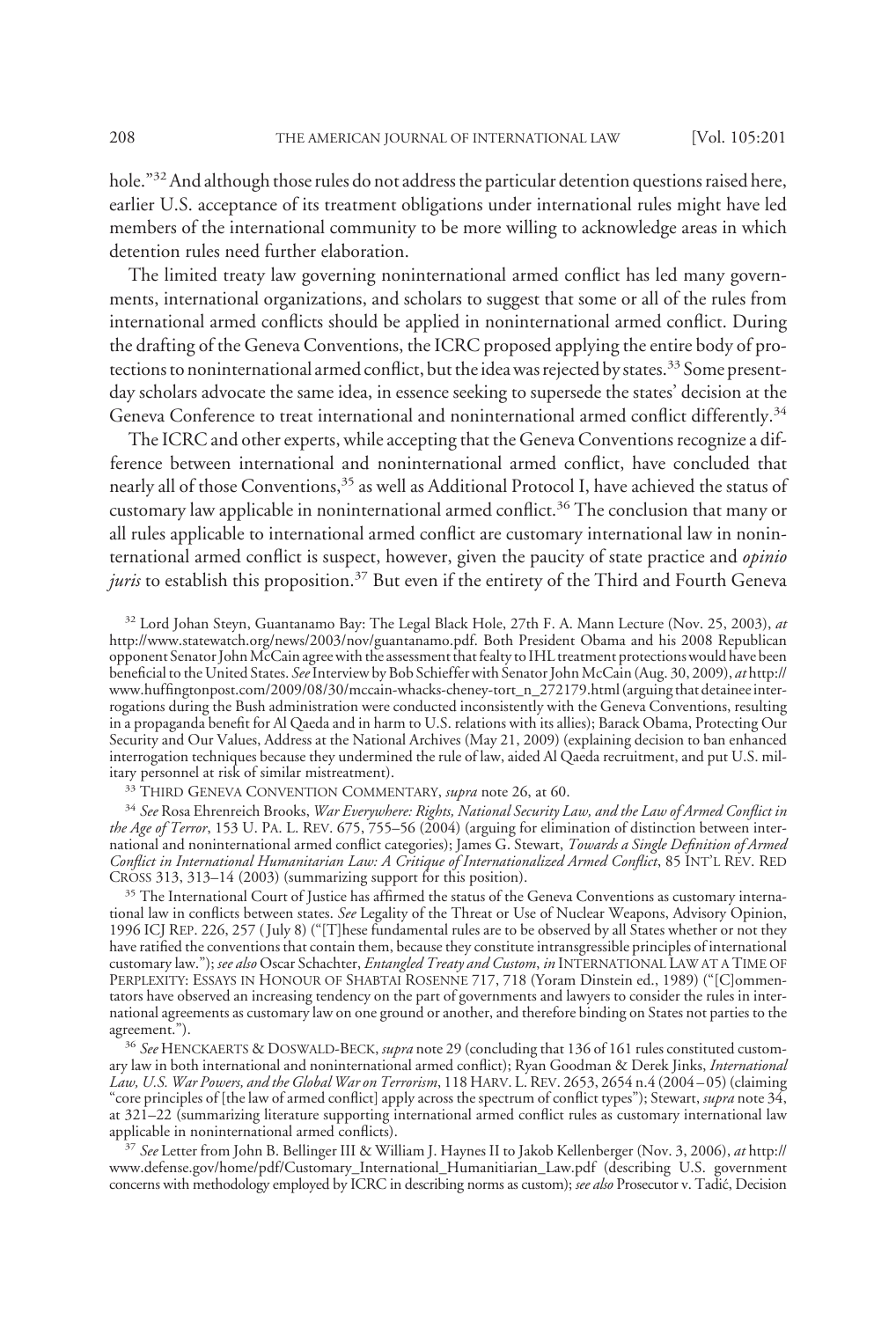Conventions were to apply to conflicts with nonstate actors, the four questions we presented above would remain unanswered. In some instances the Conventions fail to address the questions at all; in others, they provide answers designed for international armed conflicts that are difficult to apply to conflicts with nonstate actors.

The difficulty in applying the rules of international armed conflict to noninternational armed conflict is not surprising, given the differences between these types of wars. International armed conflicts are conflicts between states in which it is relatively easy to distinguish between combatants and civilians, with different substantive detention standards and processes assigned to each group. These conflicts also hold out the prospect of a definite end of hostilities, followed by an organized repatriation of enemy soldiers and civilians.<sup>38</sup> By contrast, in conflicts involving nonstate actors, the distinction between civilians and combatants is uncertain and blurred, thereby making detention rules based on status difficult to apply mandating more robust review procedures to ensure that the correct person is detained. These conflicts are indefinite in length, potentially with no identifiable point of closure—which requires a reconceptualization of the end of hostilities. And they involve fighters from many countries, many of whom may commit serious human rights violations, making repatriation much more difficult. These differences explain why the rules of international armed conflict do not address the full range of detention issues in conflicts with nonstate actors.<sup>39</sup>

Other writers argue that conflicts with nonstate actors are governed by national laws, which are themselves regulated by international human rights law.40 Some base this view on a reluctance to accept that conflicts with nonstate actors can amount to war governed by IHL.<sup>41</sup> This particular position is incorrect, however, as it is clear that some conflicts with nonstate actors rise to the level of armed conflicts, in which IHL is applicable.<sup>42</sup> But even given that IHL regulates some conflicts

on the Defense Motion for Interlocutory Appeal on Jurisdiction, Case No. IT–94 –1–AR72, para. 126 (Oct. 2, 1995) (holding that rules from international armed conflict have not made a "full and mechanical transplant" to noninternational armed conflict); IainScobbie,*TheApproachtoCustomary InternationalLawintheStudy*,*in*PERSPECTIVESONTHE ICRCSTUDYONCUSTOMARYINTERNATIONALHUMANITARIANLAW15, 30 (ElizabethWilmshurst&SusanBreau eds., 2007) ("There appears to be too easy an elision from the fact of widespread participation in the Geneva Conventions and Additional Protocols to the normative conclusion of customary status.").

<sup>38</sup> *See* Remarks by Attorney General Michael Mukasey, Remarks Prepared for Delivery at the American Enterprise Institute for Public Policy Research ( July 21, 2008), *at* http://www.justice.gov/archive/ag/speeches/2008/ ag-speech-0807213.html (encapsulating differences between international armed conflict and conflicts with nonstate actors).

<sup>39</sup> *See*Matthew C.Waxman,*The Structure of Terrorism Threats and the Laws of War*, 20 DUKE J. COMP.&INT'L L. 429 (2010) (discussing difficulties of applying IHL to armed conflicts against nonstate actors whose organizational structure is loose, evolving, and subject to debate).

<sup>40</sup> *See* EMINENT JURISTS PANEL ON TERRORISM, COUNTER-TERRORISM, AND HUMAN RIGHTS, *supra* note 14, at 52 (arguing that in conflict between the United States and Al Qaeda, "the legal framework that applies is not international humanitarian law, but that of international human rights law and domestic criminal law"); Gabor Rona, *A Bull in a China Shop: The War on Terror and International Law in the United States*, 39 CAL. W. INT'L L.J. 135, 148 (2008) (arguing that in absence of noninternational armed conflict rules on detention, "domestic law, tempered by international human rights obligations," governs); *UN Expert Praises Spain's Role on Terrorism But Calls for Legal Reforms*, UN NEWS CENTRE (May 14, 2008), *at* http://www.un.org/apps/news/story.asp?News  $ID=26674\&Cr=$ terrorism $\&Cr1$  (quoting Martin Scheinin saying that "terrorism must be combated within the framework of the law, including human rights law").

<sup>41</sup> *See* Alain Pellet, *No, This Is Not War!* (Oct. 3, 2001), *at* https://www.unodc.org/tldb/bibliography/Biblio\_ Internat\_Law\_Pellet\_2001.doc (arguing 9/11 attacks were not an act of war, because they did not emanate from a state actor).

<sup>42</sup> *See Tadic´*, *supra* note 37, para. 70 (holding armed conflict exists "whenever there is a resort to armed force between States or protracted armed violence between governmental authorities and organized armed groups or between such groups within a State"); *see also Hamdan v. Rumsfeld, supra* note 18, at 630 –31 (holding that conflict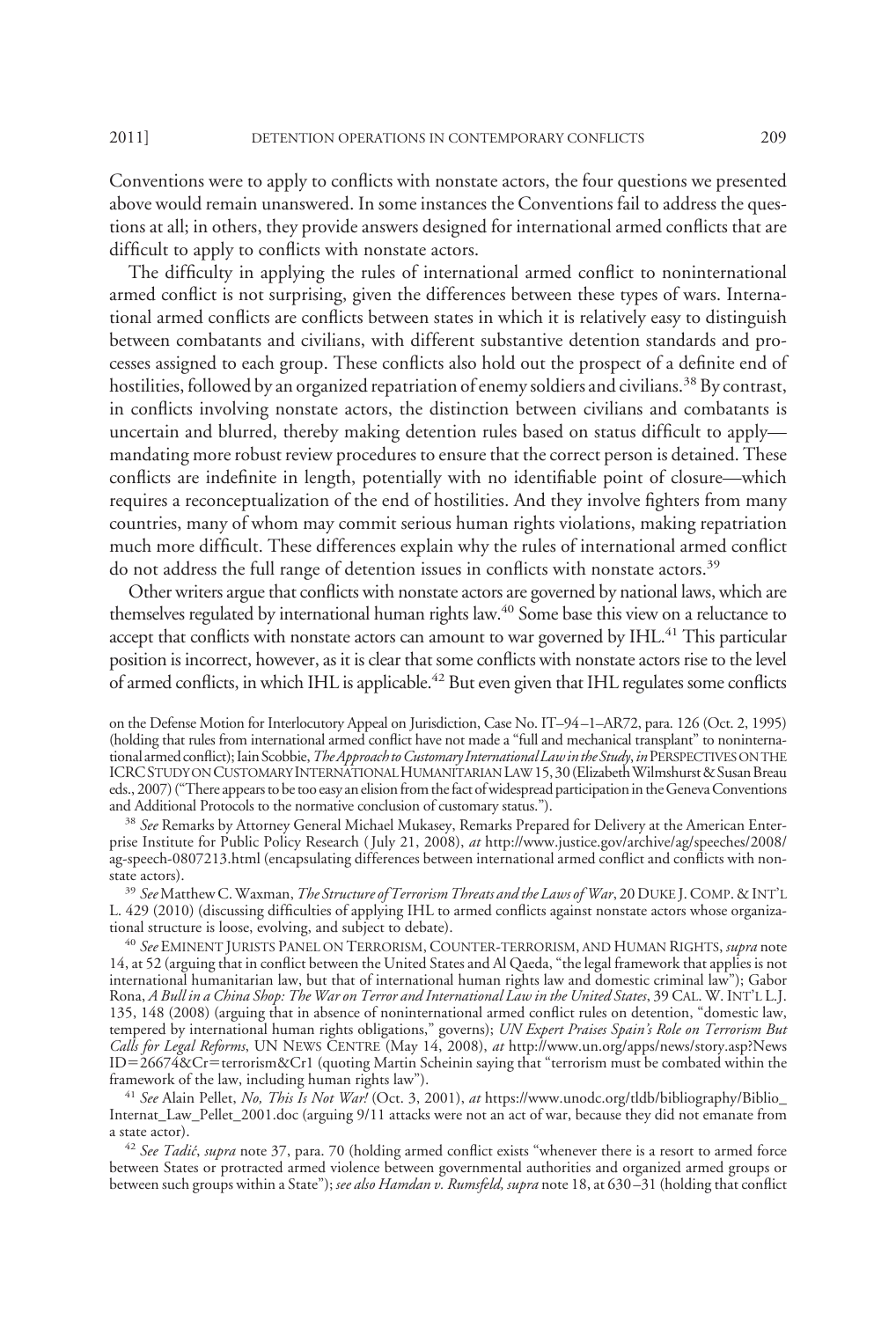with nonstate actors, the complementary nature of different bodies of international law suggests that human rights law also contributes to regulation of these conflicts.

Nevertheless, determining how to apply human rights law is difficult because the relationship between human rights law and IHL is complex.<sup>43</sup> In the *Wall* case the International Court of Justice (ICJ) set forth its view on the relationship between the two, finding three possible situations: "some rights may be exclusively matters of international humanitarian law; others may be exclusively matters of human rights law; yet others may be matters of both these branches of international law."<sup>44</sup> But the ICJ has provided limited guidance on how a state should determine which of these three situations applies.

*Lex specialis* and complementarity provide a partial methodology for reconciling IHL and human rights law. The principle of *lex specialis* provides that in the event of conflict, the more specific rule applicable in a particular situation should be applied—which would usually be the IHL rule in armed conflict situations.Thus, the ICJ explained in the*NuclearWeapons* case that, while the human rights– based protection against arbitrary deprivation of life continued to apply during armed conflict, the more specific IHL rule determined its content.<sup>45</sup> *Lex specialis* must be applied with the complementary nature of international legal obligations in mind:<sup>46</sup> human rights law should be read in light of relevant IHL, and vice versa.

*Lex specialis* and complementarity do not, however, fully reconcile these competing bodies of law. Complementarity is helpful only when the purposes of IHL and human rights law are the same. When the rules offered by both bodies of law are in conflict, or when one body of law has deliberately left discretion to states, a methodology is needed to prioritize between the rules, $47$  and specificity is not always sufficient for that purpose. For example, the International Covenant on Civil and Political Rights (ICCPR) requires judicial review of the legality of security detention,<sup>48</sup> whereas the Fourth Geneva Convention specifically allows for administrative review. Since the two bodies of law have different presumptions about the context of detention, they have different, specific, but contradictory rules as to who must perform the required review. Thus, determining which set of rules applies requires a framework other than complementarity or *lex specialis*—a framework that needs to be developed.

between the United States and Al Qaeda is a "conflict not of an international character" to which common Article 3 of the Geneva Conventions applies).

<sup>43</sup> A vibrant literature theorizes on how human rights law and IHL should interact. *See, e.g.,* Geoffrey S. Corn, *Mixing Apples and Hand Grenades: The Logical Limit of Applying Human Rights Norms to Armed Conflict*, J. INT'L HUMANITARIAN L. STUD. (forthcoming) (arguing human rights law can play gap-filling role in parts of IHL dealing with peacelike activities, such as detention, but not with rules related to actual combat); Cordula Droege, *The Interplay Between International Humanitarian Law and International Human Rights Law in Situations of Armed Conflict*, 40 ISR. L. REV. 310, 312 (2007) (arguing complementarity and specificity guide determination of when to apply which body of law); Theodor Meron, *The Humanization of Humanitarian Law*, 94 AJIL 239 (2000) (tracing the history of relationship between these two bodies of law).

<sup>44</sup> Legal Consequences of the Construction of a Wall in the Occupied Palestinian Territory, Advisory Opinion, 2004 ICJ REP. 136, para. 106 ( July 9).

<sup>45</sup> *See* Legality of the Threat or Use of Nuclear Weapons, *supra* note 35, at 240 ("The test of what is an arbitrary deprivation of life, however, then falls to be determined by the applicable *lex specialis*, namely, the law applicable in armed conflict... .").

<sup>46</sup> *See* Vienna Convention on the Law of Treaties, Art. 31, para. (3)(c), *opened for signature* May 23, 1969, 1155 UNTS 331 ("There shall be taken into account, together with the context: . . . [a]ny relevant rules of international law applicable in the relations between the parties.").

<sup>47</sup> *See* Cordula Droege, *Elective Affinities? Human Rights and Humanitarian Law*, 90 INT'L REV. RED CROSS 501, 527 (2008) (arguing that the limit of complementarity arises when rules conflict).

<sup>48</sup> Art. 9(3), Mar. 23, 1976, 999 UNTS 171.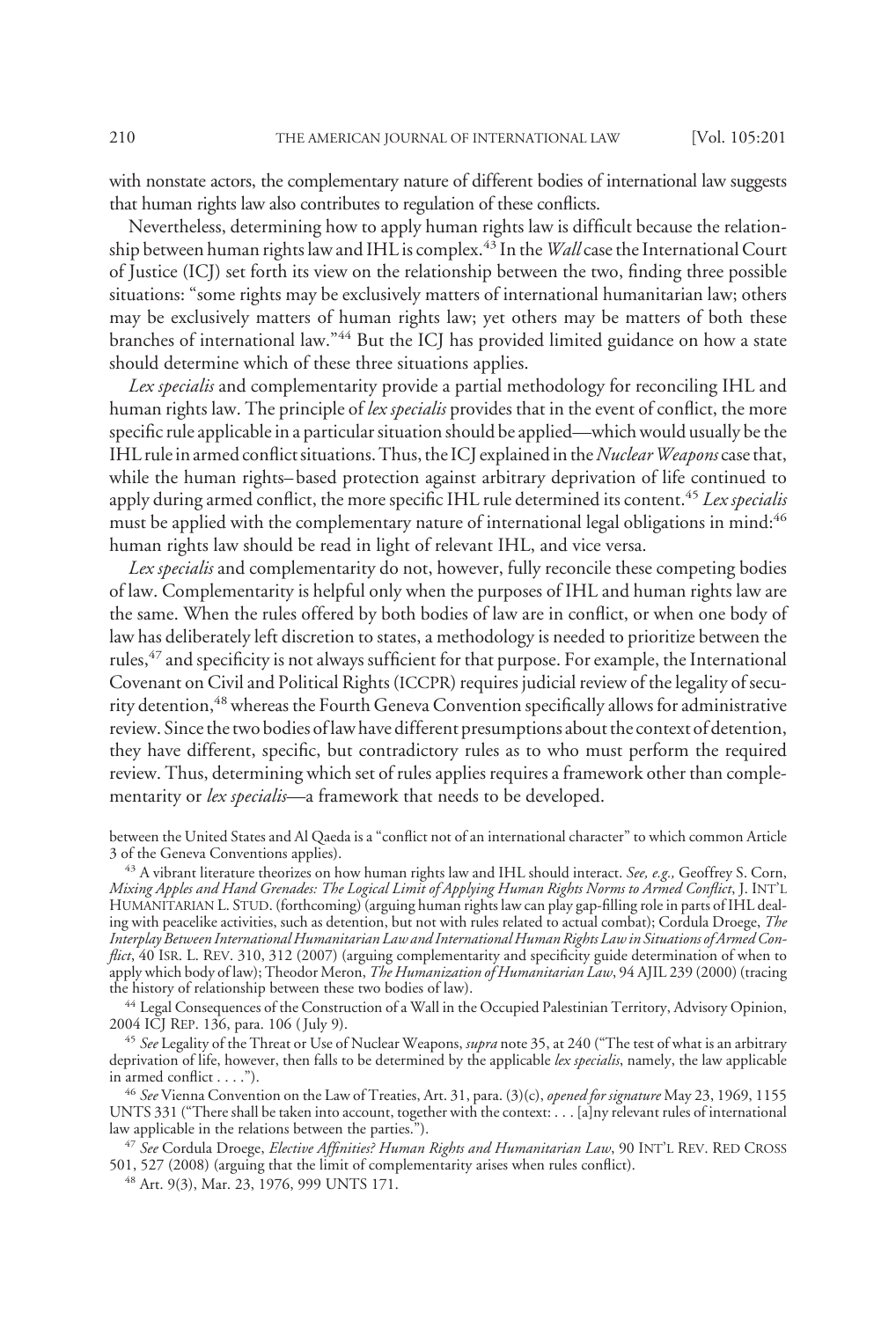2011] DETENTION OPERATIONS IN CONTEMPORARY CONFLICTS 211

Moreover, the peacetime foundation of human rights law makes it difficult to apply wholesale to conflicts with nonstate actors.<sup>49</sup> Because of this peacetime premise, human rights law presumes criminal detention is the primary route to incapacitation of threats. Many human rights actors have used this preference to argue that a state should be able to detain only those members of nonstate groups whom it criminally prosecutes.<sup>50</sup> Such an approach is not mandated, however, by all human rights regimes. Some human rights instruments permit states to use preventive detention to mitigate threats to society.<sup>51</sup> Legal scholars and human rights bodies, including the UN Human Rights Committee, have recognized that states may administratively detain individuals for security purposes in some circumstances, if given procedural

<sup>49</sup> One point of some dispute is whether human rights obligations extend extraterritorially. The United States has long rejected the view that the ICCPR applies to extraterritorial actions by state agents. The plain words of ICCPR Article 2(1) limit its application to "all individuals within its territory and subject to its jurisdiction." The United States, for many years and across administrations, has interpreted this provision as limiting the scope of application of the ICCPR to individuals who are both in state territory and subject to its jurisdiction. U.S. DEP'T OF STATE, SECOND AND THIRD PERIODIC REPORT OF THE UNITED STATES OF AMERICA TO THE UN COMMITTEE ON HUMAN RIGHTS CONCERNING THE INTERNATIONAL COVENANT ON CIVIL AND POLITICAL RIGHTS, annex 1 (Oct. 21, 2005), *at* http://www.state.gov/g/drl/rls/55504.htm. The U.S. position relies not only on the text of Article 2, but also on its negotiating history, which appears to support the U.S. position.

The ICCPR Human Rights Committee, by contrast, has written that the "and" in Article 2 actually means "or." UN Human Rights Comm., General Comment No. 31 [80], The Nature of the General Legal Obligation Imposed on States Parties to the Covenant, para. 10, UN Doc. CCPR/C/21/Rev.1/Add.13 (2004) ("[A] State party must respect and ensure the rights laid down in the Covenant to anyone within the power or effective control of that State Party, even if not situated within the territory of the State Party.") Such an interpretation would mean that the Covenant protects individuals who are within the State's territory and also those who are subject to its jurisdiction. In his commentary on the Covenant, Manfred Nowak explains that this interpretation "correct[s] the wording of this provision" by bringing it closer to the object and purpose of the treaty. MANFRED NOWAK, U.N. COVENANT ON CIVIL AND POLITICAL RIGHTS: CCPR COMMENTARY 43– 44 (2d rev. ed. 2005).

Unlike the ICCPR, the European Convention on Human Rights contains no textual territorial limitation to application. *See*Conventionfor the Protection of Human Rights and Fundamental Freedoms, Art. 1, Nov. 4, 1950, ETS No. 5, 213 UNTS 221 ("The High Contracting Parties shall secure to everyone within their jurisdiction the rights and freedoms defined in Section I of this Convention."). The European Court of Human Rights has interpreted this provision to mean that the Convention's protections extend to those under the "effective control" of a state party to the treaty. See Banković v. Belgium, App. No. 52207/99, para. 70 (Eur. Ct. H.R. Dec. 12, 2001), 41 ILM 517 ("[T]he responsibility of a Contracting Party was capable of being engaged when as a consequence of military action . . . it exercised effective control of an area outside its national territory.").

The American Convention on Human Rights, Nov. 22, 1969, 1144 UNTS 123 [hereinafter American Convention], similarly has no express territorial limitations on its application. Article 1 provides: "The States Parties to this Convention undertake to respect the rights and freedoms recognized herein and to ensure to all persons subject to their jurisdiction the free and full exercise of those rights and freedoms . . . ."

The Inter-American Commission on Human Rights has interpreted the American Convention to apply extraterritorially in certain circumstances. *See, e.g.,*Coard v. United States, Case 10.951, Inter-Am. C.H.R., Report No. 109/99, para. 37 (1999) (holding Convention may extend "to conduct with an extraterritorial locus where the person concerned is present in the territory of one state, but subject to the control of another state— usually through the acts of the latter's agents abroad").

<sup>50</sup> *See* Michael Ratner, Letter to the Editor, *A New Court for Terror Suspects?*, N.Y. TIMES, July 16, 2007, at A15 ("No domestic or international law permits preventive detention under the current circumstances."); Rona, *supra* note 40, at 148 (arguing absence of detailed IHL detention provisions in noninternational armed conflict means that criminal trial must be used prior to detention).

 $51$  Preventive detention has been approved in some instances by human rights bodies outside the security context at issue here. For example, the Human Rights Committee rejected a complaint against a New Zealand law permitting preventive detention of sexual predators. *See* UN Human Rights Comm., Rameka v. New Zealand, Communication No. 1090/2002, para. 7.3, UN Doc. CCPR/C/79/D/1090/2002 (Nov. 6, 2003) (allowing preventive detention provided periodic review requirement was met). By contrast, the Committee was critical of a French law permitting preventive detention of sex offenders for one-year periods after the completion of their criminal detention based on a finding of continued dangerousness. *See*UN Human RightsComm.,Consideration of Reports Submitted by States Parties Under Article 40 of the Covenant: Concluding Observations, France, para. 16, UN Doc.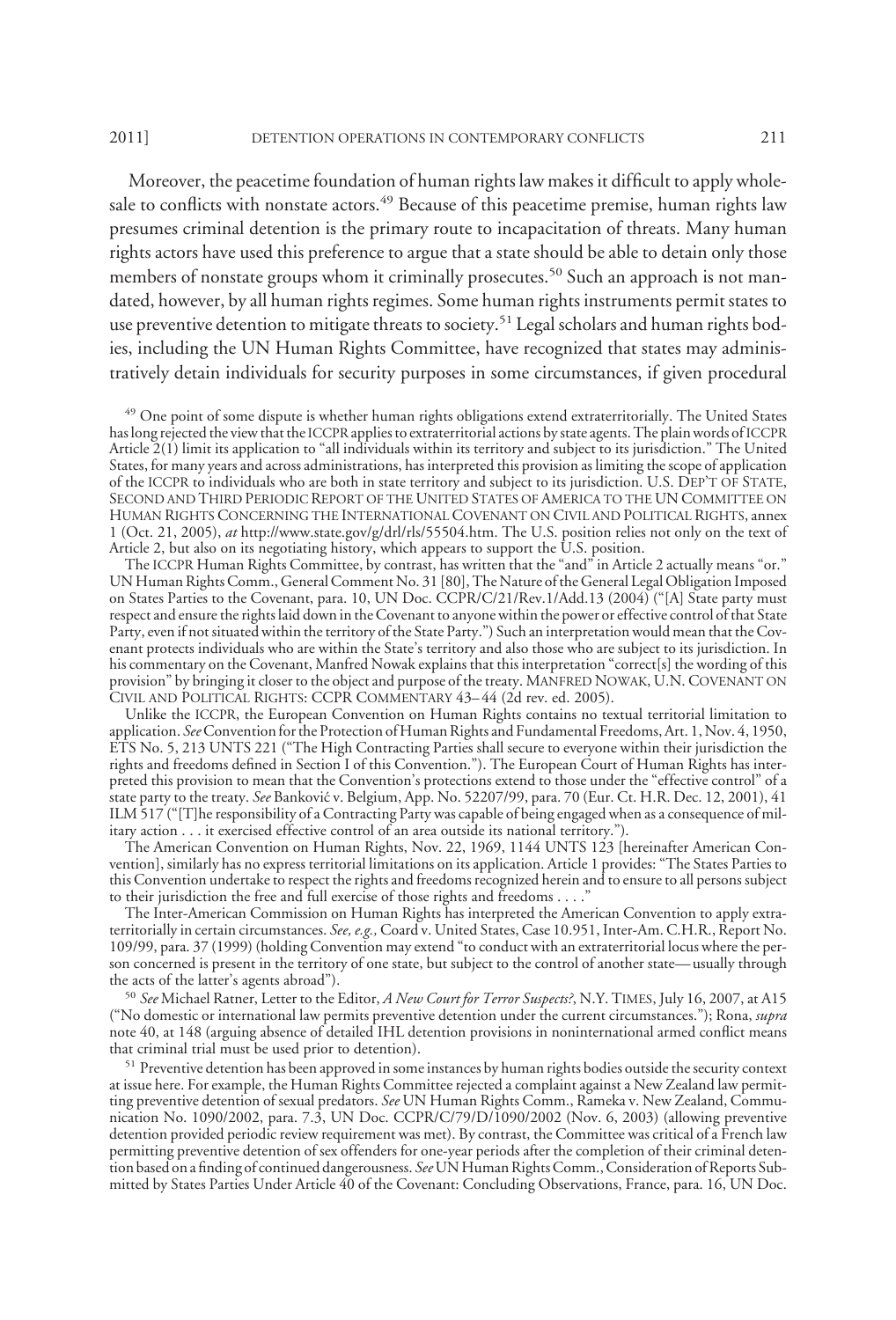protections.<sup>52</sup> Even the European Convention on Human Rights,<sup>53</sup> which generally has been interpreted as prohibiting administrative detention for security purposes,<sup>54</sup> allows it when the requirements for derogation from the Convention are met.<sup>55</sup>

If criminal prosecution were legally required for detention of nonstate actors, numerous practical difficulties would ensue.56 Criminal convictions require the state to possess admissible evidence that establishes that an individual violated an existing law, and that satisfies a high standard of proof, such as beyond a reasonable doubt. These evidentiary problems often doom prosecutions. States may capture nonstate fighters on or adjacent to the battlefield in circumstances where evidence collection either cannot occur or cannot be a priority. Sources of evidence may also include intelligence sources that cannot be subjected to the rigors of confrontation without compromising sources and methods.

Even when the state does have admissible evidence, actions taken outside the prosecuting state may not violate the law of the other state, given the limits on extraterritorial application of criminal law. Bringing nonstate fighters back for prosecution before national courts also presents practical difficulties. Should the United States take Taliban fighters picked up in Afghanistan to the United States for prosecution? Would witnesses be available to testify so far from where any crimes were committed? And what about the resources that would be needed to conduct thousands, or even tens of thousands, of trials? These difficulties, which are central to the decision in IHL to de-link incapacitation and criminal prosecution, all apply to conflicts with nonstate actors.

Requiring criminal trials to justify detention in noninternational armed conflict is also legally problematic. Common Article 3 and Additional Protocol II specifically contemplate security detention separate from criminal prosecution.<sup>57</sup> Reading human rights law to prohibit noncriminal detention would be inconsistent with applying the most specific applicable legal rules (*lex specialis*) and would fail to read international legal obligations in light of one another (complementarity).

But these arguments in favor of noncriminal detention in conflicts with nonstate actors do not alter the reality that few provisions of human rights law regulate preventive detention. The

CCPR/C/FRA/CO/4 ( July 31, 2008) (describing the law as "problematic under Articles 9, 14 and 15 of the Covenant"). The Committee has not been clear about when it believes such detention is permissible and when it becomes problematic.

<sup>52</sup> *See* UN Human Rights Comm., General Comment No. 8, Art. 9, para. 4 (1992), UN Doc. HRI/GEN/1/ Rev.1 (1994) ("if so-called preventive detention is used, for reasons of public security, it must be controlled by these same provisions, i.e. it must not be arbitrary").

<sup>53</sup> *Supra* note 49.

<sup>54</sup> *See* Ciulla v. Italy, 13 Eur. Ct. H.R. 346, paras. 41– 42 (1989) (holding Italian preventive detention law targeting organized crime violated exhaustive list of purposesfor detention in EuropeanConvention on Human Rights Article 5, which "must be interpreted strictly").

<sup>55</sup> *See* Lawless v. Ireland (No. 3), 3 Eur. Ct. H.R. (ser. A), para. 48 (1961) (upholding Irish law allowing for security detention without trial based on proper invocation of European Convention on Human Rights Article 15 derogation from Article 5). Article 15 allows for derogation "in time of war or other public emergency threatening the life of the nation." It is doubtful that all conflicts with nonstate actors that are the subject of this article would meet this standard.

<sup>56</sup> *See* Matthew C. Waxman, *Administrative Detention of Terrorists:* Why *Detain and Detain* Whom*?*, 3 J. NAT'L SECURITY L. & POL'Y 1, 11 (2009) (summarizing arguments against use of criminal law in conflicts with terrorists).

<sup>57</sup> *See*RobertChesney& Jack Goldsmith,*Terrorism andthe Convergence of Criminal andMilitary DetentionModels*, 60 STAN. L. REV. 1079, 1085– 86 (2008) (evaluating common Article 3 and Additional Protocol II to support this proposition).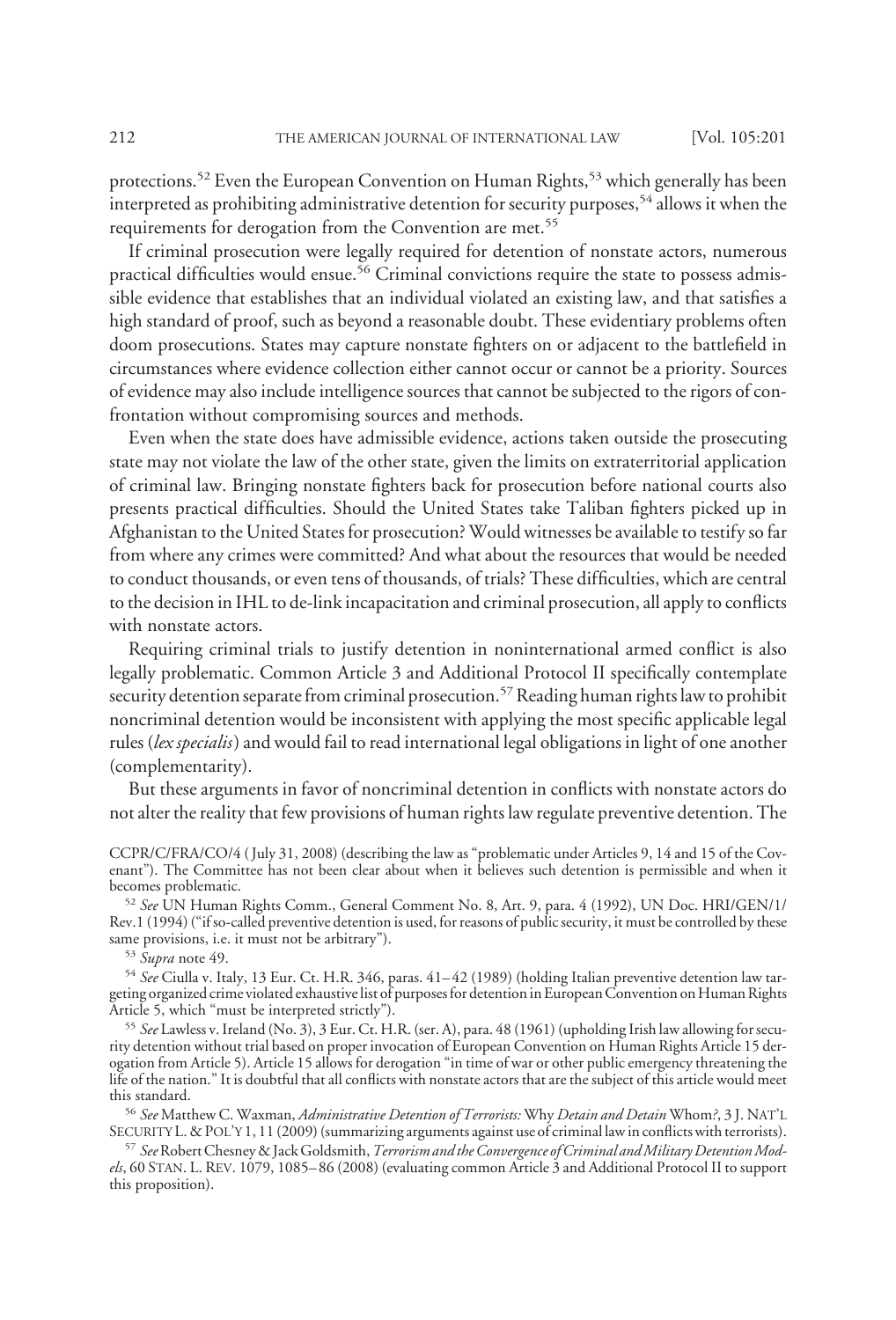absence of much treaty law in the area results in a lack of uniformity in state practice, which makes it difficult to locate many customary human rights norms governing preventive detention.<sup>58</sup> The few restrictions that do exist are often subject to derogation, allowing states to avoid restrictions on preventive detention imposed by human rights treaties during the very detention situations that we are addressing in this article.<sup>59</sup>

Together, these limitations of existing IHL, human rights law, and domestic criminal law explain in general terms why our four questions are inadequately addressed. We now turn to each of the questions to examine the specific uncertainties associated with each and to offer our suggestions as to how the law should develop.

### II. SCOPE OF DETENTION AUTHORITY: WHO MAY BE DETAINED?

The first question to be addressed is which individuals are subject to detention in a conflict with a nonstate actor. One of the most common complaints that we heard in the State Department was that the United States employed an overbroad definition of who was subject to detention in its conflict with Al Qaeda. These complaints were fueled by unreasonable assertions regarding the scope of detention authority.<sup>60</sup> Underlying this debate is the need for greater clarity in determining who is subject to detention in conflicts with nonstate actors. It is clear that an individual who is caught with a weapon on the battlefield or who is about to plant an improvised explosive device is subject to detention. But what about those who smuggled in the weapons used by the insurgent groups? Or the financier whose funds facilitated the purchase of weapons? Or even a religious leader whose fiery sermon incited the attacks?

In general terms, the IHL principle of military necessity allows a state to use "measures not prohibited by international law which are indispensable for securing the complete submission of the enemy as soon as possible."<sup>61</sup> This principle gives states the authority to detain enemy fighters when necessary to achieve their military objective,<sup>62</sup> but it is limited by restrictions on

<sup>59</sup> *See* Lawless v. Ireland; *see also* Kellenberger, *supra* note 2 (arguing that because human rights law permits derogations during times of emergency, there is no substitute for IHL on detention questions in noninternational armed conflict). ICCPR Article 4 allows for derogation from Article 14 of the treaty, which regulates detention. In General Comment No. 24, Issues Relating to Reservations Made upon Ratification or Accession to the Covenant or the Optional Protocols Thereto, para. 8, UN Doc. CCPR/C/21/Rev.1/Add.6 (1994), however, the Human Rights Committee has listed the right to be free from being "arbitrarily arrest[ed] and detain[ed]" as not subject to derogation. The RESTATEMENT (THIRD) OF THE FOREIGN RELATIONS LAW OF THE UNITED STATES, *supra* note 58, §702 cmt. N, also lists arbitrary detention as a *jus cogens* norm not subject to derogation.

<sup>60</sup> See Neil A. Lewis, *Fate of Guantánamo Detainees Is Debated in Federal Court*, N.Y. TIMES, Dec. 2, 2004, at A36 (quoting Justice Department official to the effect that "a little old lady in Switzerland" could be detained as enemy combatant for donating money to a charity that, unbeknownst to her, funded Al Qaeda).

<sup>61</sup> U.S. DEP'T OF ARMY FIELD MANUAL 27-10, Art. 3 (1956).

<sup>62</sup> *See* War Dep't, General Orders No. 100: Instructions for the Government of Armies of the United States in the Field, Art. 15 (1863), *reprinted in* THE LAWS OF ARMED CONFLICTS:ACOLLECTION OF CONVENTIONS,

<sup>58</sup> This problem exists under the classical formulation of customary international law, which looks both for uniform and extensive state practice and for *opinio juris* to support a finding of custom. *See* INTERNATIONAL LAW ASSOCIATION, STATEMENT OF PRINCIPLES APPLICABLE TO THE FORMATION OF GENERAL CUSTOMARY INTERNATIONAL LAW 21 (2000) ("For State practice to create a rule of customary law, it must be virtually uniform, both internally and collectively."); RESTATEMENT (THIRD) OF THE FOREIGN RELATIONS LAW OF THE UNITED STATES §102(2) (1987) ("Customary international law results from a general and consistent practice of states followed by them from a sense of legal obligation."). Modern human rights scholars often label as custom various norms that are not supported by uniform or extensive state practice but that are widely acclaimed as legally obligatory. *See*John O. McGinnis & Ilya Somin, *Should International Law Be Part of Our Law?*, 59 STAN. L. REV. 1175, 1200 – 01 (2007) (discussing move to describe norms as custom based on *opinio juris* alone).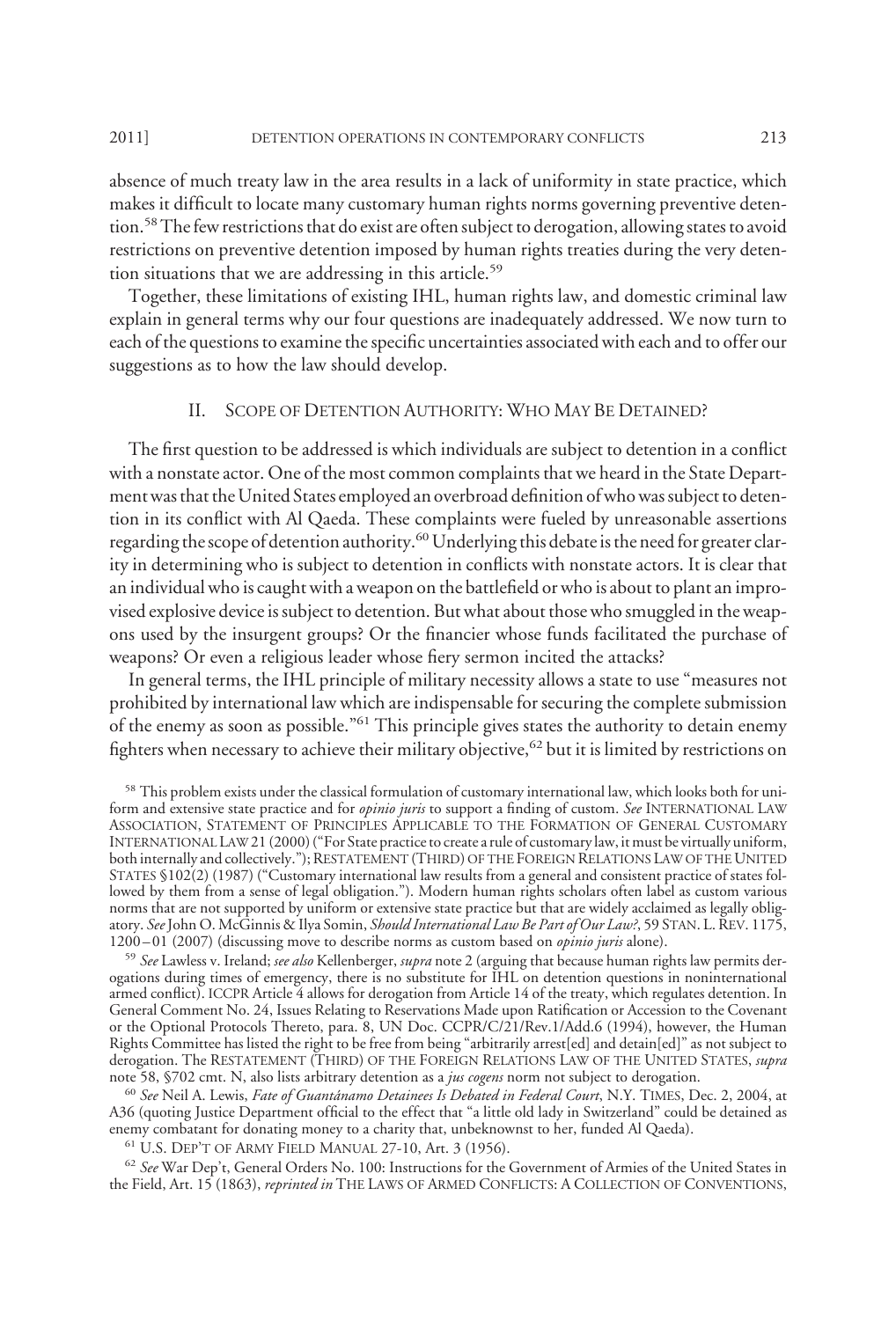detention authority designed to protect humanitarian interests.<sup>63</sup> The challenge in conflicts with nonstate actors is to identify the humanitarian limits on military necessity that cabin the state's detention authority.<sup>64</sup>

Such limits cannot be found in the instruments governing noninternational armed conflict.<sup>65</sup> Common Article 3 of the Geneva Conventions, Article 75 of Additional Protocol I, and Additional Protocol II all contemplate that states will undertake detention operations in noninternational armed conflict, but provide no guidance as to who may be detained. They only provide restrictions on how those who are detained are treated. This gap in the law leaves states searching for additional sources of law to guide the exercise of detention authority.

Many scholars and international and nongovernmental organizations have argued that as a matter of either law or policy, rules developed in international armed conflict should restrict detention in noninternational armed conflict.<sup>66</sup> But the Geneva Conventions are premised on a world in which combatants generally qualify for prisoner-of-war status and in which civilians do not regularly engage in hostilities. Neither of these assumptions is true in conflicts with nonstate actors—which suggests the limited value of importing international armed conflict rules here.

Article 4 of the Third Geneva Convention specifies the criteria for categorizing enemy fighters as prisoners of war: they are generally the members of armed forces of a party to the conflict or members of other militias who have been captured and who meetfour additional criteria: (1) being commanded by a person responsible for his subordinates, (2) wearing distinctive signs or uniforms, (3) carrying arms openly, and (4) conducting operations in accordance with the laws and customs of war.<sup>67</sup> Article 44 of Additional Protocol I expands

<sup>63</sup> *See* YORAM DINSTEIN, THE CONDUCT OF HOSTILITIES UNDER THE LAW OF INTERNATIONAL ARMED CONFLICT16 –17 (2004) (describing tension in IHL between principle of necessity and the need to protect humanitarian interests).

<sup>64</sup> One clear restraint on military necessity is theMartens Clause. *See* Hague Convention (II) Respecting the Laws and Customs of War on Land, pmbl., July 29, 1899, 32 Stat. 1803:

Until a more complete code of the laws of war is issued, the High Contracting Parties think it right to declare that in cases not included in the Regulations adopted by them, populations and belligerents remain under the protection and empire of the principles of international law, as they result from the usages established between civilized nations, from the laws of humanity, and the requirements of the public conscience.

Nevertheless, it is difficult to concretize application of this general provision to detention operations in conflicts with nonstate actors.

<sup>65</sup> For a discussion of the substantive scope of detention authority and its importance in balancing liberty and security, see Waxman, *supra* note 56.

<sup>66</sup> *See supra* notes 34 –36 and accompanying text. Even if the international armed conflict detention rules are not legally applicable, they may be useful by analogy or as representing the potentially most stringent restrictions on detention in noninternational armed conflict. *See*Ryan Goodman,*The Detention of Civiliansin Armed Conflict,* 103 AJIL 48, 49 –51 (2009) (explaining that when detention is allowed in international armed conflict, it must a fortiori be permitted in noninternational armed conflict).

 $^{67}$  Article 4 has itself engendered vigorous legal debate regarding whether members of regular armed forces must meet the four criteria of Article 4(A)(2) to qualify for prisoner-of-war status. *Compare* Sean D. Murphy, *Evolving Geneva Convention Paradigms in the "War on Terrorism": Applying the Core Rules to the Release of Persons Deemed "Unprivileged Combatants,"* 75 GEO. WASH. L. REV. 1105, 1125–26 (2007) (arguing that armed forces are not "regular" unless they meet the four criteria), *with* Evan J. Wallach, *Afghanistan,* Quirin *and* Uchiyama: *Does the Sauce Suit the Gander?,* 2003 ARMY LAW., Nov. 2003, at 18, 24 (contending that four criteria are applicable only to "militia or volunteer corps," not to regular state troops).

RESOLUTIONS AND OTHER DOCUMENTS (Dietrich Schindler & Jiri Toman eds., 1988) ("Military necessity . . . allows of the capturing of every armed enemy, and every enemy of importance to the hostile government, or of peculiar danger to the captor... .").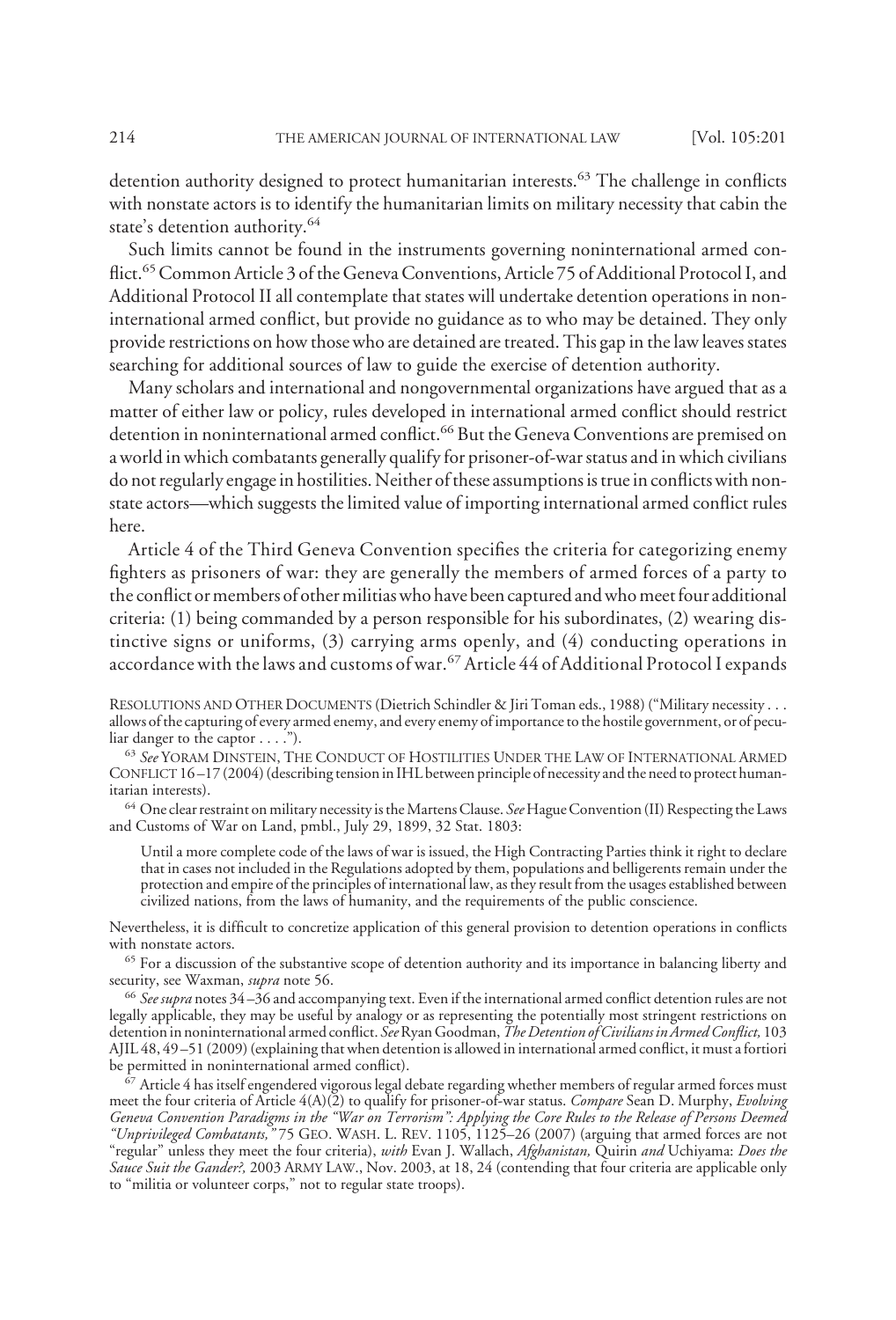the prisoner-of-war protections by granting status to combatants who generally do not distinguish themselves from the general population, provided that they carry arms openly while visible to the enemy during preparation for an attack and during an actual military engagement. Based on their categorization as combatants, prisoners of war may be detained until the cessation of active hostilities, with the treatment protections provided by the Conventions.<sup>68</sup>

Most nonstate armed groups fail to satisfy the requirements for prisoner-of-war status, even under the relaxed standards of Additional Protocol I. Terrorist groups like Al Qaeda, for example, do not carry their arms openly, whether during actual combat operations or otherwise.<sup>69</sup> They also use perfidious attacks on civilians as a means of warfare, thus systematically violating the laws and customs of war. Because nonstate fighters do not fit within the prisoner-of-war category, the Third Geneva Convention provides no guidance on the scope of detention authority.<sup>70</sup>

Some scholars<sup>71</sup> and courts<sup>72</sup> urge that if nonstate fighters do not qualify as prisoners of war, they must be treated as civilian protected persons subject to protection by the Fourth Geneva Convention. Article 4 defines "protected persons" as those "who, at a given moment and in any manner whatsoever, find themselves, in case of a conflict or occupation, in the hands of a Party to the conflict or Occupying Power." Protected persons may be detained only on the basis of individualized determinations that the security of the detaining power makes detention absolutely necessary, and detention must cease when the need ends.<sup>73</sup> Those supporting the

<sup>68</sup> See Knut Dörmann, *The Legal Situation of "Unlawful/Unprivileged Combatants*," 85 INT'L REV. RED CROSS 45, 45– 46 (2003) (summarizing rights and burdens associated with combatant status).

<sup>69</sup> *See* Steven Erlanger, *Yemen Says Bomb Suspect Met with Qaeda Figures*, N.Y. TIMES, Jan. 8, 2010, at A12 (describing use of "underwear bomb").

 $70$  Some observers have urged that, as a matter of policy, detained members of Al Qaeda should be provided prisoner-of-war privileges. *See* Brett Shumate, *New Rules for a New War: The Applicability of the Geneva Conventions to Al-Qaeda and Taliban Detainees Captured in Afghanistan*, 18 N.Y. INT'L L. REV., Summer 2005, at 1, 47–52 (summarizing support for this position). We do not understand those who support granting prisoner-of-war privileges to detainees in conflicts with nonstate actors as saying that anyone may be detained under the laws of war provided that the state grants prisoner-of-war privileges to them. Such an argument would give states unbridled detention authority at the cost of relatively meager treatment protections. Nevertheless, it may be that states have sometimes granted prisoner-of war status to undeserving groups in order to claim authority to detain. *See* Luisa Vierucci, *Prisoners of War or Protected Persons* qua *Unlawful Combatants? The Judicial Safeguards to Which Guantanamo Bay Detainees Are Entitled*, 1 J. INT'L CRIM. JUST. 284, 300 n.76 (2003) (explaining that the British detained Iraqi students as prisoners of war during the first Gulf war in order to exercise detention authority).

<sup>71</sup> *See, e.g.,* Antonio Cassese, Expert Opinion on Whether Israel's Targeted Killings of Palestinian Terrorists Is Consonant with International Humanitarian Law, at 14, HCJ 769/02 Pub. Comm. Against Torture in Isr. v. Gov't of Isr., *supra* note 26, *available at* http://www.stoptorture.org.il/files/cassese.pdf ("It must be underlined again that no 'intermediate status' exists between that of combatant and the status of civilian."); Dörmann, *supra* note 68, at 72 ("Thus for the purposes of the law on the conduct of hostilities, there is no gap. Either a person is a combatant or a civilian."); Goodman, *supra* note 66, at 51 (arguing that civilians who take part in hostilities remain civilians); Marco Sasso`li, *Use and Abuse of the Laws of War in the "War on Terrorism,"* 22 L. & INEQ. 195, 207– 08 (2004) (marshaling support for this position). This approach is taken by the Israeli Supreme Court. HCJ 769/02 Pub. Comm. Against Torture in Isr. v. Gov't of Isr., *supra* note 26, para. 28 ("It is difficult for us to see how a third category can be recognized in the framework of the *Hague* and *Geneva* Conventions.").

<sup>72</sup> *See* HCJ 769/02 Pub. Comm. Against Torture in Isr. v. Gov't of Isr., *supra* note 26, para. 28 (holding Palestinian terrorists to be civilians because the law does not recognize any categories other than lawful combatant and civilian).

<sup>73</sup> *See* Geneva Convention IV, *supra* note 1, Art. 42 (allowing for detention of civilians when demanded by security). Article 43 of the Fourth Geneva Convention specifies procedures for authorizing detention that require individualized review, as is discussed in part III.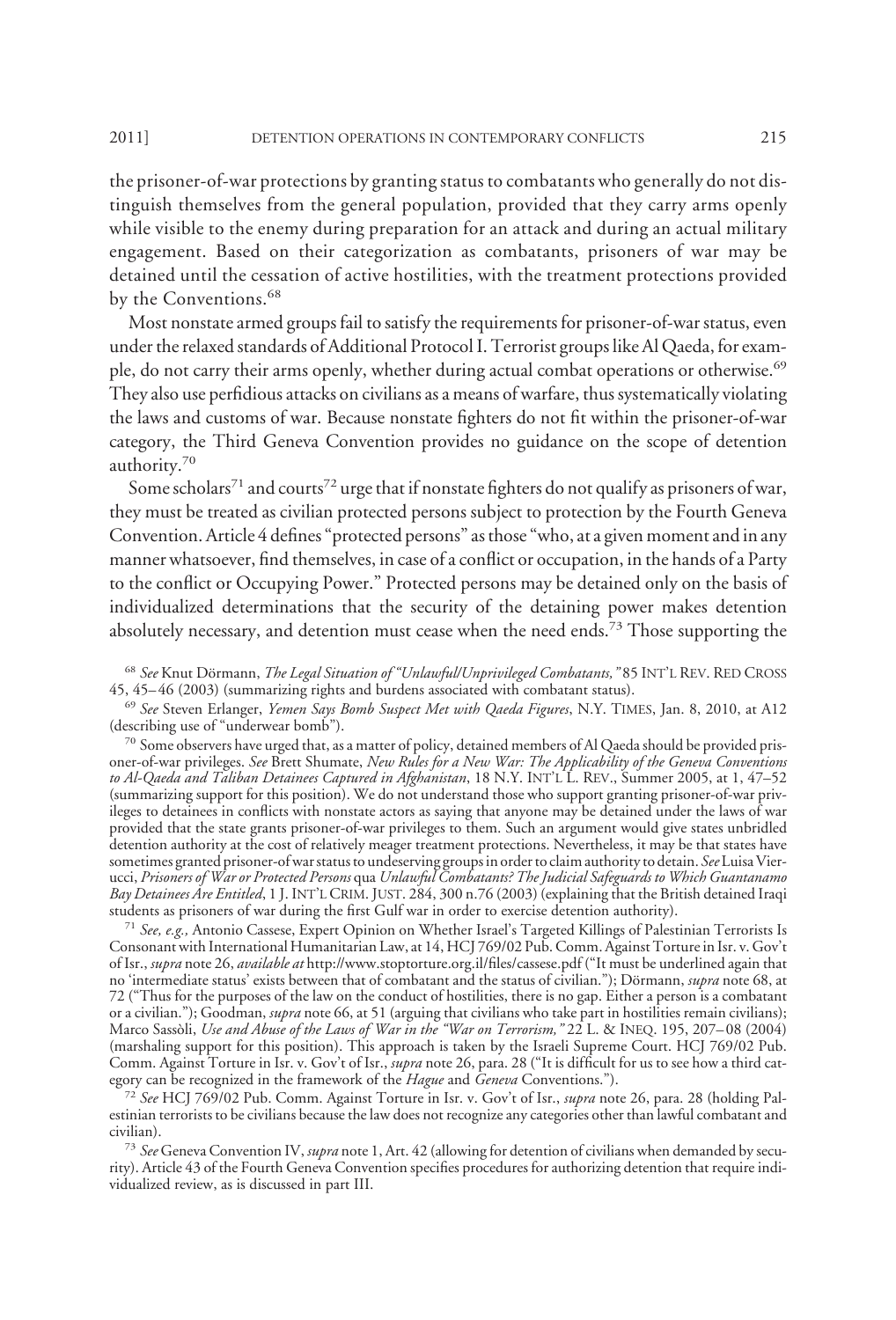view that all individuals fall within the categories of prisoner of war or protected person point to the official ICRC commentary to the Fourth Geneva Convention, which states it was not the intention of the drafters to leave any group of individuals uncovered.<sup>74</sup> Those in favor of this approach also draw support from the text of the Convention. Article 4 does not expressly exclude those who are engaged in fighting from protected person status. And Article 5 suggests by negative inference that engaging in hostile activities in the territory of a party to the conflict or in occupied territory does not necessarily deprive an individual of protected person status.<sup>75</sup>

Under the terms of the Fourth Geneva Convention, however, many members of nonstate groups, because of their nationality, are not entitled to protected person status. Excluded from protected person status are nationals of the party or occupying power, nationals of neutral states in the territory of a belligerent state, and nationals of co-belligerent states, provided that these states have diplomatic representation with the detaining state.<sup>76</sup> As a consequence, members of nonstate groups often will be excluded from protected person status based on their citizenship. In Afghanistan, for example, Taliban fighters picked up by the Afghan government would not be entitled to protected person status because they are citizens of Afghanistan.<sup>77</sup> Those same fighters picked up by the United States would also not be protected persons, because they are nationals of co-belligerent states with which the United States has normal diplomatic relations. Nor would most foreign Al Qaeda fighters picked up by coalition forces in Afghanistan be protected persons, because almost all are nationals of "neutral states" that have diplomatic relations with coalition members.

Moreover, the negotiating history of the Fourth Geneva Convention calls into question the conclusion that protected person status was intended to be a safety net protecting those who took up arms illegally. Nowhere within the debate at the conference did delegates suggest that all combatants not qualifying for prisoner-of-war status were entitled to protected person status, and some delegations made specific comments to the contrary.<sup>78</sup> For those engaged in

<sup>74</sup> *See* INT'L COMM. RED CROSS, GENEVA CONVENTION [IV] RELATIVE TO THE PROTECTION OF CIVIL-IAN PERSONS IN TIME OF WAR: COMMENTARY 51 ( Jean S. Pictet gen. ed., 1960) [hereinafter FOURTH GENEVA CONVENTION COMMENTARY] ("Every person in enemy hands must have some status under international law: he is either a prisoner of war and, as such, covered by the Third Convention, a civilian covered by the Fourth Convention, or again, a member of the medical personnel of the armed forces who is covered by the First Convention. There is no intermediate status; nobody in enemy hands can be outside the law.").

<sup>75</sup> *See* Geneva Convention IV, *supra* note 1, Art. 5 (describing protections for protected persons who are detained as "a spy or saboteur, or as a person under definite suspicion of activity hostile to the security of the Occupying Power"); *see also* FOURTH GENEVA CONVENTION COMMENTARY, *supra* note 74, at 53 (explaining that the need to provide protections to those accused of acts like sabotage and terrorism requires treating them as protected persons).

<sup>76</sup> Geneva Convention IV, *supra* note 1, Art. 4. "Normal diplomatic representation" requires that the state have at least one diplomatic representative accredited to the belligerent state who has the freedom to make diplomatic representations. FOURTH GENEVA CONVENTION COMMENTARY, *supra* note 74, at 49. The consequence of normal diplomatic relations is that states may use normal diplomatic channels, including consular visits, to protect the interests of their nationals with the belligerent state. *Id.*

<sup>77</sup> The ICTY in*Tadic´*held that in some instances ethnicity may trumpformal nationality in determining whether a person qualifies for protected person status. Thus, Bosnian Yugoslavs held by the rump, Serb-dominated Yugoslavia were effectively diplomatically abandoned and consequently entitled to protected person status. Prosecutor v. Tadic´, Jurisdiction, Case No. IT–94 –1-AR72, paras. 165– 69 ( July 15, 1999). Under a more functional approach to protected person status, some nonstate groups might gain protected person status based on diplomatic abandonment by their home states.

<sup>78</sup> For example, a British delegate at the Geneva Conference explained that "the whole conception of the Civilian Convention was the protection of civilian victims of war and not the protection of illegitimate bearers of arms," who "could not expect full protection under rules of war to which they did not conform." 2 FINAL RECORD OF THE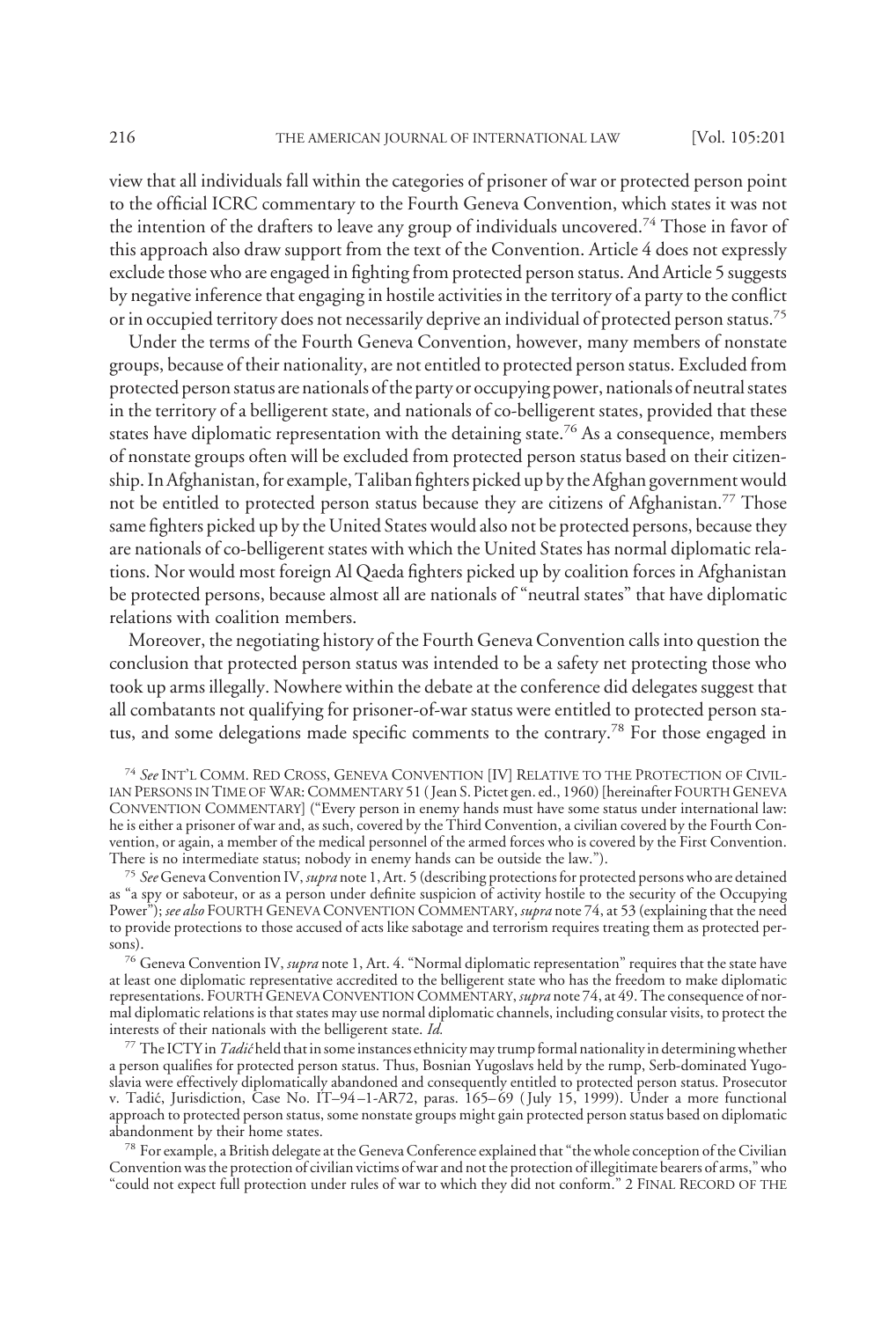fighting who are entitled to protected person status, Article 5 allows states to deny most privileges to those within its territory or occupied territory who are under suspicion of engaging in activities hostile to the security of the state. Presumably, nonstate fighters often would fall within this exclusion.

This apparent gap in the law has led some states and scholars to argue that the law includes a third category, sometimes called "unlawful combatants" or "unprivileged belligerents."<sup>79</sup> While supporters of the two-category approach dispute whether the category exists, it has a long historical pedigree.<sup>80</sup> Supporters of this three-category approach note that the Fourth Geneva Convention was designed to protect those for whom fighting is not a regular occupation— but not those who illegitimately bear arms on a consistent basis.<sup>81</sup> They also note that treating such fighters as civilians would create limitations on targeting that would create the perverse reality that states have lesser leeway to target those who violate the laws of war, because they are civilians, than in fighting lawful combatants.<sup>82</sup>

<sup>79</sup> During the Bush administration, Taliban and Al Qaeda fighters were labeled "unlawful combatants" or simply "enemy combatants." *See* Memorandum from President George W. Bush to the Vice President, Secretaries of State and Defense, Attorney General, andOtherOfficials, para. 2(d) (Feb. 7, 2002), *at* http://www.washingtonpost.com/ wp-srv/nation/documents/020702bush.pdf [hereinafter Bush memorandum] (concluding that Taliban detainees are "unlawful combatants" and that Al Qaeda detainees do not get prisoner-of-war protections); Memorandum from Deputy Secretary of Defense Paul Wolfowitz to the Secretary of the Navy, para. (a) ( July 7, 2004), *at* http:// www.defense.gov/news/Jul2004/d20040707review.pdf [hereinafter Wolfowitz memorandum] (defining as enemy combatant "an individual who was part of or supporting Taliban or al Qaeda forces, or associated forces that are engaged in hostilities against the United States or its coalition partners."). The Obama administration dropped the term "enemy combatant" but continues to assert the right to detain members of Al Qaeda, the Taliban, and their associated forces and "substantial supporters" as authorized by Congress. Brief for Respondent, Hamlily v. Obama, 616 F.Supp.2d 63 (D.D.C. 2009) (No. 05-0763). Observers have rightly concluded that both administrations have claimed the right to detain these individuals until the end of hostilities based on their status. *See* BENJAMIN WITTES, ROBERT CHESNEY, & RABEA BENHALIM, THE EMERGING LAW OF DETENTION: THE GUANTÁNAMO HABEAS CASES AS LAWMAKING 16–17 (2010) (describing the minor changes to detention authority claimed by the Obama administration).

<sup>80</sup> *See* Curtis A. Bradley, *The United States, Israel & Unlawful Combatants*, 12 GREEN BAG 2D 397, 404 – 05 (2009) (marshaling arguments in favor of viewing nonstate fighters as a subset of combatants not entitled to protections as either prisoners of war or protected persons); INGRID DETTER, THE LAW OF WAR 148 (2000) (arguing that an unlawful combatant is one committing belligerent acts against a state while not part of a regular military force or militias); DINSTEIN, *supra* note 63, at 29 (explaining that an unlawful combatant "is a combatant in the sense that he can be lawfully targeted by the enemy, but he cannot claim the privileges appertaining to lawful combatancy"); Instructions for the Government of Armies of the United States in the Field, Arts. 84, 85 (1898) (originally issued as General Orders No. 100) (categorizing private persons who sabotage behind enemy lines as undeserving of prisoner-of-war status and subject to summary execution); W. Hays Parks, *Air War and the Law of War*, 32 A.F. L. REV. 1, 83 (1990) (criticizing Additional Protocol I for failing to respect the traditional category of "unprivileged belligerent"); Adam Roberts, Counterterrorism and the Laws of War: A Critique of the U.S. Approach, Remarks at the Brookings Institution (Mar. 11, 2002), *at* http://www.brookings.edu/events/2002/ 0311terrorism.aspx ("There is a long record of certain people coming into the category of unlawful combatants pirates, spies, saboteurs, and so on. It has been absurd that there should have been a debate about whether or not that category exists.");Michael N. Schmitt,*Humanitarian Law and Direct Participationin Hostilities by Private Contractors or Civilian Employees*,5CHI. J. INT'L L. 511, 522 (2005) ("[U]nlawful combatants or unprivileged belligerents . . . are either civilians who have joined the conflict or members of a purported military organization who do not meet the requirements for lawful combatant status.").

<sup>81</sup> *See* Bradley, *supra* note 80, at 402 (arguing against viewing members of terrorist groups as civilians).

82 Civilians are not subject to targeting unless and for such time as they take a direct part in hostilities. Additional Protocol I, *supra* note 23, Art. 51(3). Categorizing nonstate fighters as civilians would mean that the state could not target these fighters at all times, as it could a state army, but rather only "for such time" as they are participating.

DIPLOMATIC CONFERENCE OF GENEVA OF 1949, sec. A, at 621 (1949); *see also* Jason Callen, *Unlawful Combatants and the Geneva Conventions*, 44 VA. J. INT'L L. 1025, 1053 (2004) (detailing Geneva Conference debate on application of the Fourth Convention to unlawful combatants).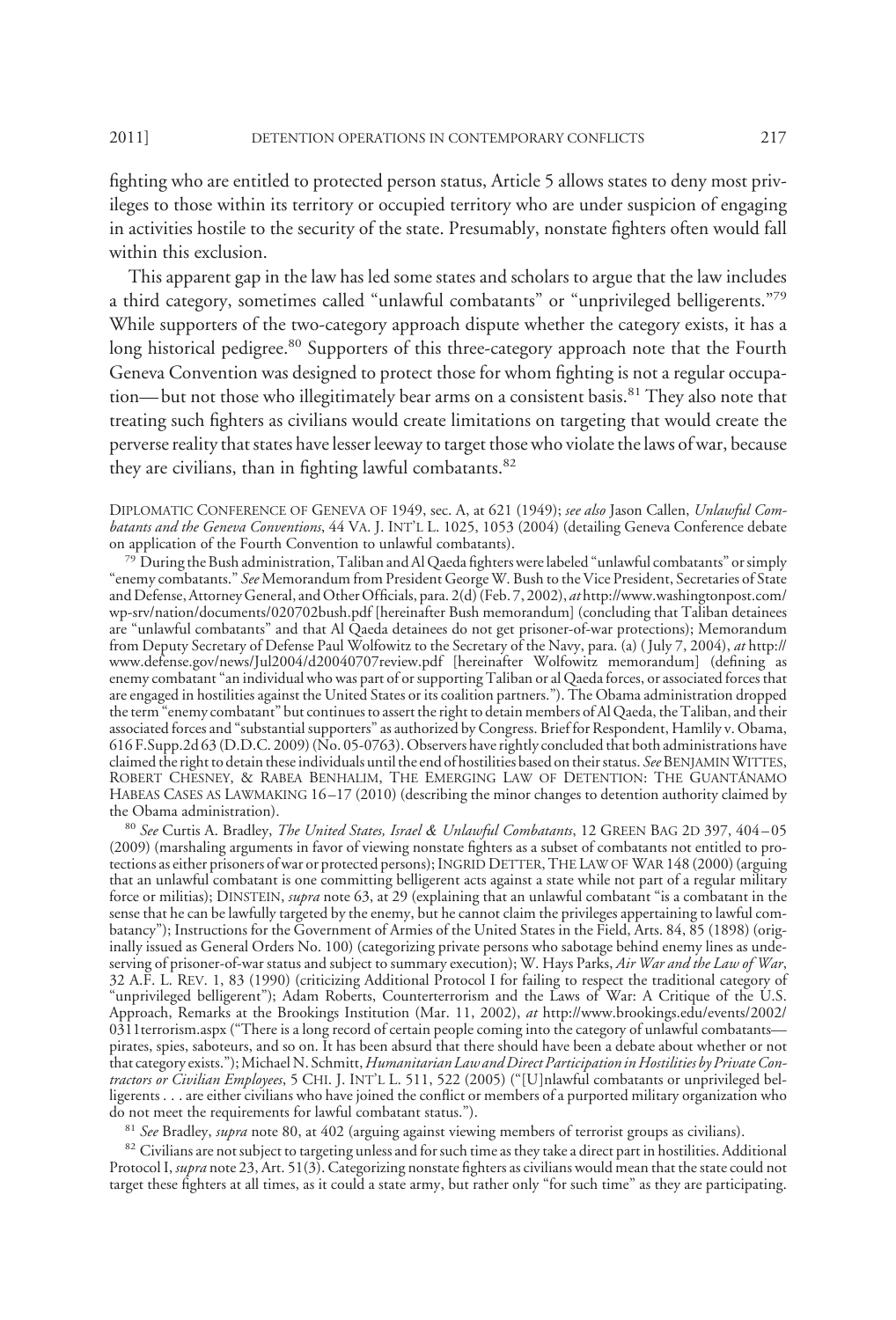Unlawful combatants, like lawful combatants, are subject to detention based on their status as combatants, although without the privileges of prisoner-of-war status.<sup>83</sup> Unlike the category of lawful combatant, however, no strictly drawn boundaries delimit the category of unlawful combatant. Such boundaries are necessary to determine what relationship an individual must have with an enemy organization in order to be detained.

This issue has stymied the U.S. federal courts in their efforts to determine the scope of U.S. detention authority in the conflict with Al Qaeda. The Supreme Court held in*Hamdi v. Rumsfeld* that the Authorization to Use Military Force (AUMF) after the 9/11 attacks authorized detaining an individual who "'was part of or supporting forces hostile to the United States or coalition partners' in Afghanistan and who 'engaged in an armed conflict against the United States' there."<sup>84</sup> Following this decision, much legal debate has centered on the question of what relationship an individual must have with enemy forces to fall within the congressional authorization.

The Obama administration has argued that the AUMF should be interpreted in light of IHL detention authority.85The administration's view is that the AUMF grants to the executive the power to detain those individuals whose relationship to Al Qaeda or the Taliban "would, in appropriately analogous circumstances in a traditional international armed conflict, render them detainable." Such a test leaves those involved in the 9/11 attacks, as well as "persons who were part of, or substantially supported, Taliban or al Qaida forces or associated forces that are engaged in hostilities against the United States or its coalition partners," subject to detention.<sup>86</sup> Unable to come up with a test for who is "part of" Al Qaeda or the Taliban, or to identify how much support is sufficiently "substantial" to justify detention, <sup>87</sup> the administration suggested that the test should combine formal and functional elements. Under its approach, an individual may be detained based on evidence either of formal affiliation with the enemy organization (such as an oath of loyalty) or offunctional affiliation (such as joint training or staying in enemy guesthouses).

Some judges on the U.S. District Court for the District of Columbia developed a more robust membership test using law-of-war principles, referred to here as the "command-structure test." Under that test, members of Al Qaeda and the Taliban are subject to detention if

It also means that some nonstate group members could not be targeted at all because their participation is insufficiently direct, even though someone engaged in an identical function for a state army would be subject to targeting. *See* Richard D. Rosen, *Targeting Enemy Forces in the War on Terror: Preserving Civilian Immunity*, 42 VAND. J. TRANSNAT'L L. 683, 736 –39 (2009) (commenting on perverse consequences of viewing militant groups as groups of civilians). The Israeli Supreme Court acknowledged these difficulties in concluding that Palestinian militants were civilians, but sought to resolve the concern by defining "direct participation" broadly and viewing the rest period between terrorist acts by committed militants as a form of participation. HCJ 769/02 Pub. Comm. Against Torture in Isr. v. Gov't of Isr., *supra* note 26.

83 As discussed earlier, unlawful combatants would still be entitled, at a minimum, to the treatment protections of common Article 3 as a matter of customary international law.

<sup>84</sup> Hamdi v. Rumsfeld, 542 U.S. 507, 516 (2004).

<sup>85</sup> See Brief for Respondent, Hamlily v. Obama ("The detention authority conferred by the AUMF is necessarily informed by principles of the laws of war."). As discussed below, the D.C. Circuit rejected this view in *Al-Bihani v. Obama*, 590 F.3d 866, 871 (D.C. Cir. 2010).

<sup>86</sup> Hamlily v. Obama, 616 F.Supp.2d at 67–68 (quoting Respondent's Memorandum Regarding the Government's Detention Authority (Mar. 13, 2009)).

<sup>87</sup> *See* Brief for Respondent, Hamlily v. Obama ("It is neither possible nor advisable . . . to attempt to identify, in the abstract, the precise nature and degree of 'substantial support' . . . that . . . would be sufficient to bring persons . . . within the foregoing framework.").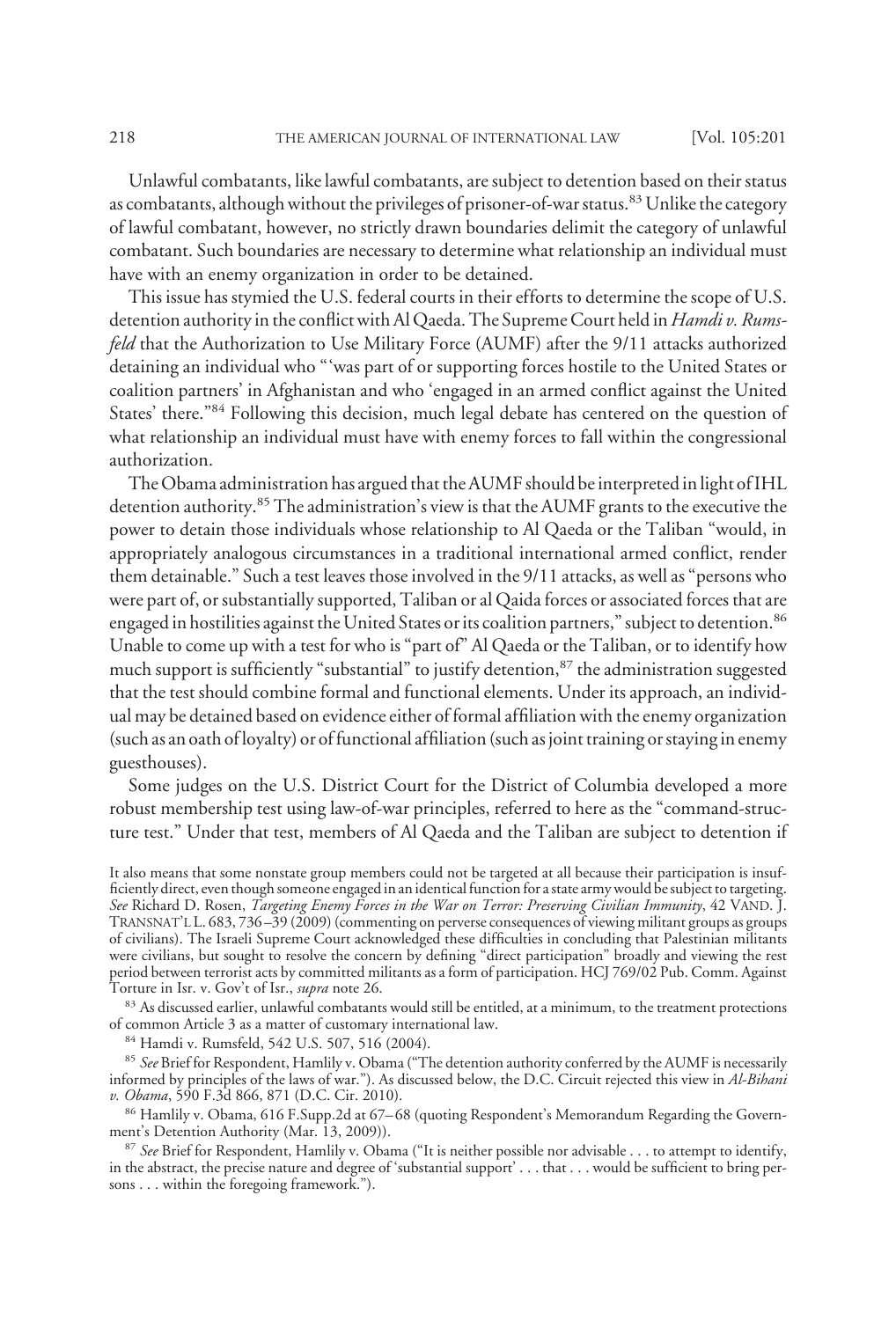"the individual functions or participates within or under the command structure of the organization—i.e., whether he receives and executes orders or directions."88 Application of this test led to conflicting answers as to whether those who "substantially support" Al Qaeda and the Taliban are subject to detention.<sup>89</sup>

But further development of this test has been stymied by the three-judge panel of the U.S. Court of Appeals for the D.C. Circuit in*Al-Bihani v. Obama*, which explicitly rejected reliance on international law, IHL or otherwise, in interpreting the scope of detention authority granted by Congress in the AUMF. The panel held that only U.S. law is relevant to interpreting the AUMF.<sup>90</sup> Relying on the text of the AUMF and the Military Commissions Act of 2009, the panel concluded that individuals who have "purposefully and materially supported" hostilities against the United States or its coalition partners are subject to detention as unprivileged belligerents.<sup>91</sup> This definition has been criticized as overbroad because a supporter of Al Qaeda or the Taliban whose function does not resemble that of a combatant, such as a business associate, would be subject to detention until the cessation of hostilities.<sup>92</sup>

Other scholars and groups completely reject the war paradigm—and with it, IHL—as a means of analyzing detention questions. They contend, instead, that national law, constrained by international human rights law, is the applicable legal framework for detention in a conflict with a nonstate actor. Some of these individuals and groups argue that a state may detain only those whom it plans to prosecute for criminal violations, is criminally prosecuting, or has criminally convicted. But as we explained above, this narrow view is problematic as a matter of legal interpretation, given that human rights law actually permits security detention in some instances, and that criminal prosecution is often impractical as a matter of policy.<sup>93</sup>

That said, human rights law provides limited guidance on who is subject to security detention.<sup>94</sup> The only substantive restriction on security detention in the ICCPR is that such detention should not be "arbitrary,"<sup>95</sup> which "is not to be equated with 'against the law', but must

<sup>88</sup> Hamlily v. Obama, 616 F.Supp.2d at 75; *see also* Chesney & Goldsmith, *supra* note 57, at 1122 (advocating similar approach).

<sup>89</sup> *See* Hamlily v. Obama, 616 F.Supp.2d at 76 (explaining difference in application of command-structure test from a previous D.C. district court opinion).

 $^{90}$  Al-Bihani v. Obama, 590 F.3d at 871 (describing as "mistaken" the contention that AUMF detention authority must be read in light of international law). Seven judges of the D.C. Circuit subsequently indicated their view that this statement was dictum. Al-Bihani v. Obama, 619 F.3d 1, 1 (2010) (Sentelle, J., concurring in denial of reh'g en banc). The conclusion also appears to be at odds with the Supreme Court decision in *Hamdi*, where the Court looked to international law to interpret the AUMF. *See* Hamdi v. Rumsfeld, 542 U.S. at 518 (plurality opinion) (relying on international law to conclude that AUMF grants authority to the executive to detain members of the Taliban); *see also*Curtis A. Bradley & Jack L. Goldsmith,*Congressional Authorization and the War on Terrorism*, 118 HARV. L. REV. 2047, 2092 (2005) (arguing law of war is limiting principle on detention authorized by AUMF).

<sup>91</sup> Al-Bihani v. Obama, 590 F.3d at 872.

<sup>92</sup> *See, e.g.,*Goodman, *supra* note 66, at 62 n.74 (summarizing statementsfrom senators critical of this definition); Jordan J. Paust, *Responding Lawfully to Al Qaeda,* 56 CATH. U. L. REV. 759, 777 (2007) ("One who merely materially supports hostilities is not a fighter or combatant."); Joanne Mariner, *A First Look at the Military Commissions Act of 2009*, *at* http://writ.news.findlaw.com/mariner/20091104.html. ("[T]here is no basis in the laws of war for treating people who merely support hostilities as belligerents. So in this sense, the law is clearly overbroad.").

<sup>93</sup> *See supra* notes 50 –59 and accompanying text (describing problems with "prosecute or release" model).

<sup>94</sup> *See* Monica Hakimi, *International Standards for Detaining Terrorism Suspects: Moving Beyond the Armed Conflict–Criminal Divide*, 33 YALE J. INT'L L. 369, 389 (2008) (arguing that more attention needs to be paid to substantive standards for preventive detention in human rights jurisprudence).

<sup>95</sup> *See* ICCPR, *supra* note 48, Art. 9(1) ("No one shall be subjected to arbitrary arrest or detention.").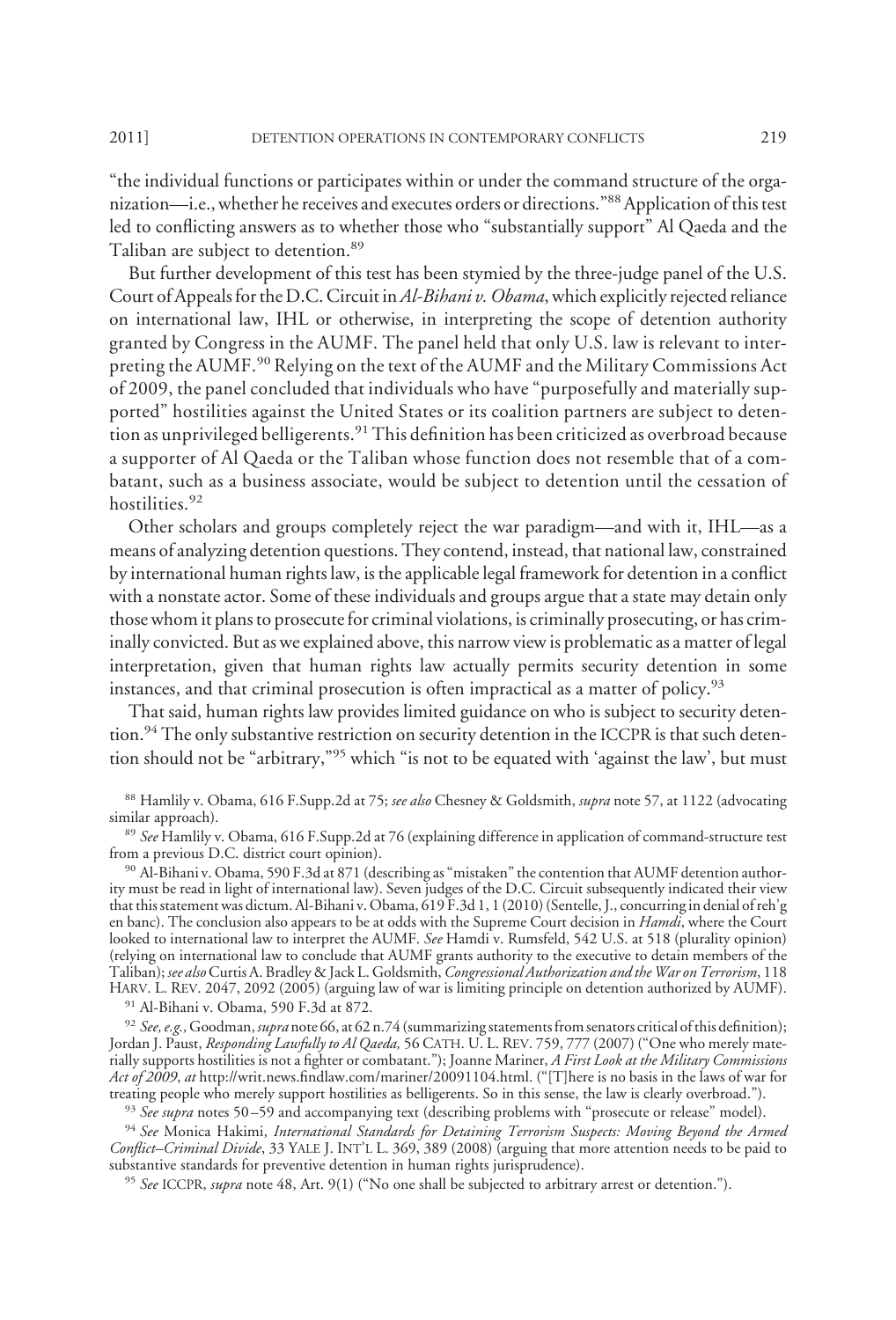be interpreted more broadly to include elements of inappropriateness, injustice, lack of predictability and illegality."<sup>96</sup> In practical terms, all that is required is that detention be reasonably necessary for a legitimate government purpose, such as security.<sup>97</sup> Thus, the Human Rights Committee criticized the Israeli practice of detaining Lebanese as "bargaining chips" even though the Lebanese posed no threat to Israeli security.<sup>98</sup> The Committee has also policed the length of preventive detention, as we discuss further below. But beyond these points, existing standards do not tell us what kinds of security threats merit noncriminal detention.

In our view, therefore, law must be developed to provide additional guidance on who is subject to detention in conflicts with nonstate actors. As states try to address this question, it appears to us that two alternative routes have emerged that require further consideration. First, states could adopt a rule permitting detention of those members of nonstate groups who pose an imperative threat to security. The Obama administration recently announced that a similar standard would be applied by Periodic Review Boards determining whether continued detention is mandated for those whom the administration originally designated for detention or prosecution.99This regime is premised on individualized determinations of prospective threat, as provided in the Fourth Geneva Convention for protected persons and in preventive detention regimes permitted by human rights law.

If such an approach is adopted, consideration must be given to the degree of discretion that international law should grant states in determining whether a particular kind and intensity of security risk merits detention. Our experience explaining U.S. detention criteria to our allies suggests discomfort with a system that affords states too wide a discretion in this area. Slipperyslope concerns about expansion of noncriminal detention into other areas may explain part of the discomfort.<sup>100</sup> Establishing this type of detention regime also requires states to develop relevant procedures to predict future dangerousness—which, as we discuss in part III, may be difficult.

Second, states could set boundaries around the category of unlawful combatants by developing workable criteria for determining which members of nonstate groups should, like lawful combatants, be detained under the laws of war based on their status.<sup>101</sup> The inquiry under such

<sup>96</sup> UN Human Rights Comm., Views: Communication No. 1085/2002, para. 8.3, UN Doc. CCPR/C/86/D/ 1085/2002 (2006).

<sup>97</sup> *See* UN Human Rights Comm., Views: Communication No. 1324/2004, para. 7.2, UN Doc. CCPR/C/88/ D/1324/2004 (2006) (explaining that detention is "arbitrary if it is not necessary in all the circumstances of the case and proportionate to the ends sought").

<sup>98</sup> *See* UN Human Rights Comm., Concluding Observations: Israel, para. 21, UN Doc. CCPR/C/79/Add.93 (1998) (criticizing practice of holding Lebanese as bargaining chips in return for captured Israeli soldiers or their corpses).

99 Periodic Review of Individuals Detained at Guantánamo Bay Naval Station Pursuant to the Authorization for Use of Military Force, Exec. Order No. 13,567, 76 Fed. Reg. 13,277 (Mar. 7, 2011).

<sup>100</sup> *See* David C. Fathi, *Dangers of a Preventive Detention Law*, BOSTON GLOBE, Jan. 1, 2009, at A19 (arguing that allowing preventive detention without requirement of mental illness risks "civil commitment exception from swallowing the rule that those whom the government wants to imprison must first be provided with the protections of a criminal trial"); *cf.* Allen v. Illinois, 478 U.S. 364, 380 (Stevens, J., dissenting) (arguing that to allow civil commitment statute for sexual predators to evade Fifth Amendment requirements could lead to expansion of civil commitment statutes to avoid constitutional protections for criminal defendants).

<sup>101</sup> An alternative to preventive, wartime detention would be to criminalize membership in an enemy organization. Indeed, many of the criteria suggested below for determining membership in an enemy nonstate group are acts that are illegal under the domestic law of many states. *See, e.g.,* 18 U.S.C. §2339 (2010) (criminalizing various acts as material support for terrorism). Criminalizing membership in enemy nonstate groups is limited by national and international law protections for freedom of association. *See, e.g.,* Scales v. United States, 367 U.S. 203, 222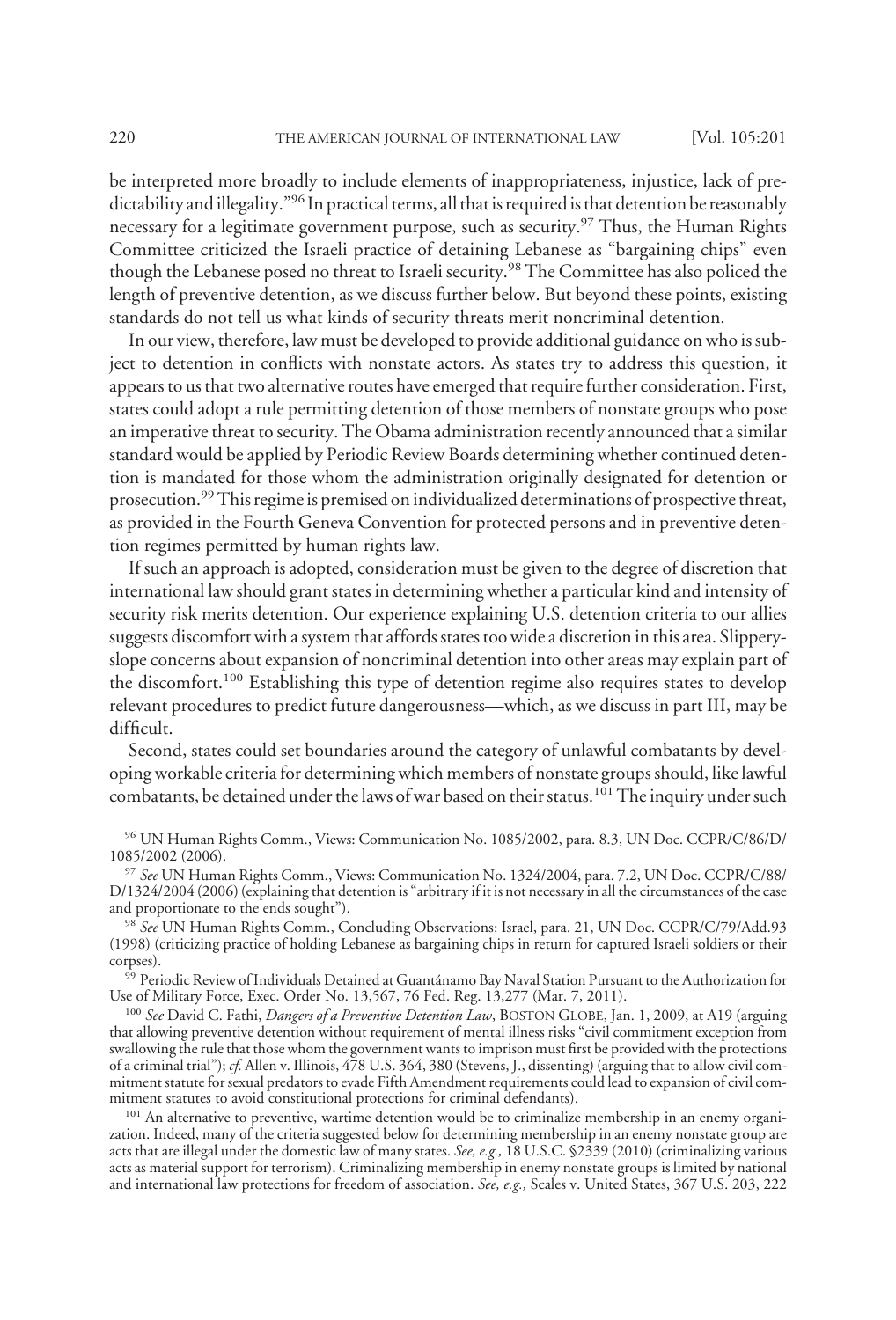an approach would focus not on whether any particular individual presents a prospective risk, but on whether the individual falls within a category subject to detention.

Several potential ways of moving forward under this rubric are available. One option is to develop further the command-structure criteria that have been used in the D.C. district courts in the Guantánamo habeas litigation. Under that test, individuals who give or receive orders from nonstate groups with which a state is at war would be subject to detention. An alternative approach is to focus on the function of the individual, allowing for detention of those group members whose functions most closely match those of traditional combatants.<sup>102</sup> Yet another possibility, proposed by the Obama administration (and mentioned earlier), is to create a hybrid set of criteria that allows for detention when individuals either satisfy formal indicia of membership in particular organizations (such as a formal oath of loyalty to the group, as is sometimes used by Al Qaeda) or engage in activities that create a functional equivalent.

The advantage of a categorical approach is that it is more amenable to a "single-shot" process because the only question is whether an individual falls within the category subject to detention. But using a particular category to define unlawful combatant subject to detention would leave open the question of when membership in that category is no longer a sufficient basis for detention. The traditional answer for armed conflict—namely, ending detention at the end of hostilities— breaks down in these conflicts, as we discuss in part IV.

Developing either approach more fully would go a long way toward clarifying the scope of detention authority for states in conflicts with nonstate actors.

## III. WHAT PROCEDURAL PROTECTIONS FOR DETAINEES?

Our second question is what procedures should be made available to detainees for evaluating the lawfulness of their detention.<sup>103</sup> Foreign governments and nongovernmental and intergovernmental organizations sharply criticized the Bush administration with respect to the procedures it provided to detainees in the conflict with Al Qaeda and the Taliban. The Bush administration generally resisted providing detainees process—from failing to create an administrative process to review the individual cases before being pressured by the federal courts, to opposition to federal court involvement in cases concerning detainees held outside the United States.

We believe those decisions to have been poor policy, given the nature of conflicts with nonstate actors. Legal process is needed to determine whether any particular individual is subject to detention, because of the high risk of erroneously identifying individuals as members of nonstate groups.Nonstate fighters are unlikely towear uniformsor carryidentification cards that clearly

(1961) (describing "close constitutional questions" created if Congress criminalized "passive" membership in an organization); *id.* at 263– 64 (Douglas, J., dissenting) (arguing that criminalization of even active membership in an organization violates freedom of association unless the actions are themselves criminal). In any event, as we discussed above, we are skeptical whether it is practical in the context of military conflicts with nonstate actors to require states to hold a criminal trials in order to prove the acts required for detention of individuals captured outside their territory.

<sup>102</sup> The ICRC has used a functional approach to determine which members of nonstate groups should be treated like combatants for targeting purposes. The "continuous combat function" test allows states to target—in the same manner as combatants—members of armed groups whose "continuous function involves the preparation, execution, or command of acts or operations amounting to direct participation in hostilities." INT'LCOMM. RED CROSS, *supra* note 9, at 34.

<sup>103</sup> The two questions are related. The substantive test for detention will influence the kind of process needed to evaluate the test. *See* Waxman, *supra* note 56, at 25 (discussing interrelationship between substantive definition of who may be detained and process provided).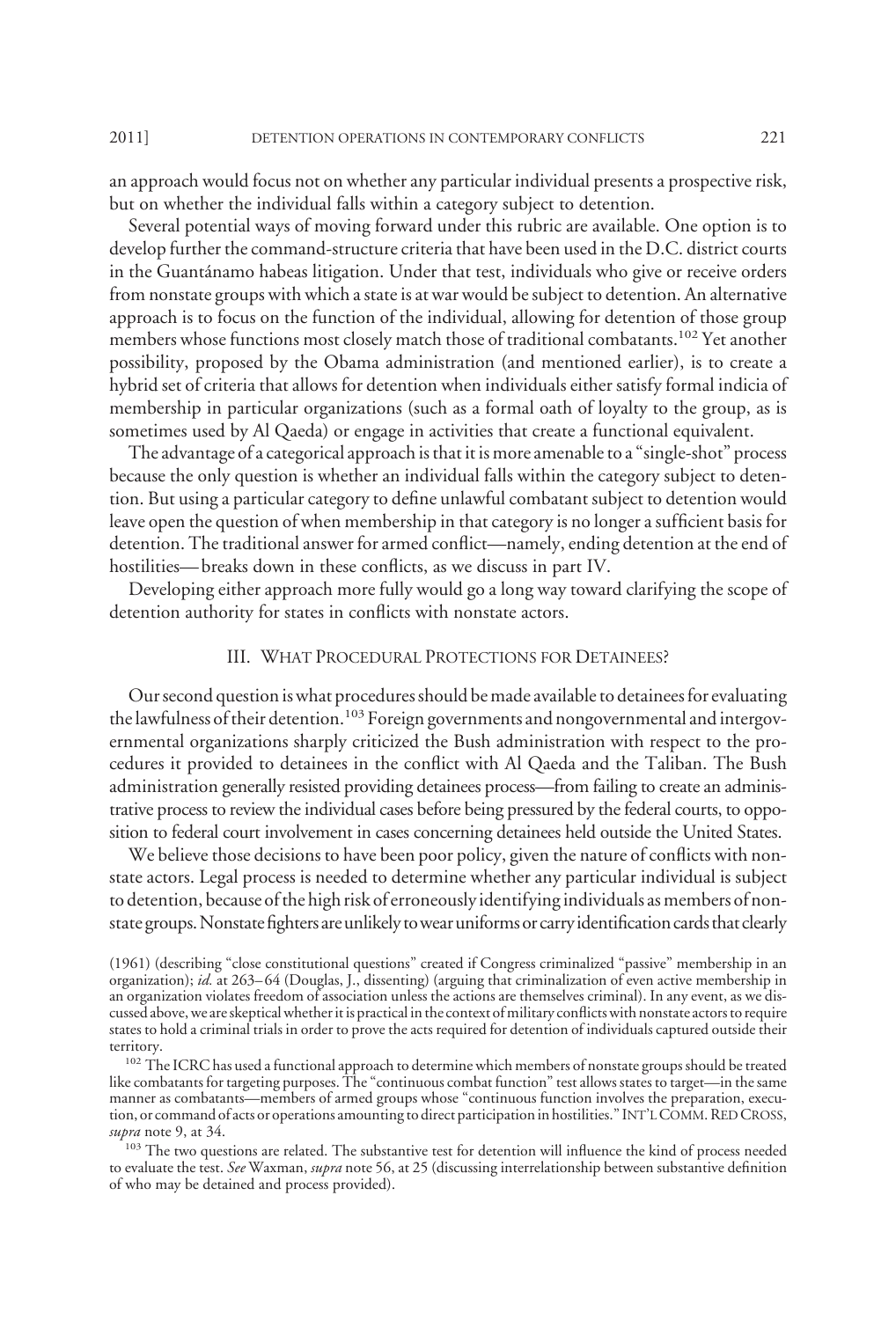indicate membership in the group. And these fighters have every incentive to obfuscate regarding their membership: they are subject to prosecution for their belligerent acts due to a lack of combatant immunity, and are unlikely to receive prisoner-of-war privileges from admitting combatant activity.

Given these factors, it is surprising that the Geneva Conventions provisions governing noninternational armed conflict are silent on the availability of review procedures. Common Article 3, Article 75 of Additional Protocol I, and Additional Protocol II, while all contemplating detention of enemy fighters, do not require states to employ any particular set of procedures to determine who is subject to detention.<sup>104</sup>

As with the question of who is subject to detention, rules from international armed conflict are inadequate to fill the gap. In international armed conflicts most combatants are detained without any prior process confirming that they are subject to detention. No such process is needed because most lawful combatants do not contest that they engaged in belligerent acts. Unlike nonstate fighters, lawful combatants benefit from prisoner-of-war protections linked to their status—a powerful incentive to admit to that status. Challenges would typically be futile in any event since combatants are so often captured in uniform, on the battlefield, in the course of belligerent acts.

The only detention-related procedure specified for combatants in the Third Geneva Convention is Article 5.<sup>105</sup> "Should any doubt arise" whether a detainee who has committed "a belligerent act" deserves prisoner-of-war status, Article 5 provides that he should "enjoy the protection" of the Third Geneva Convention until his status is determined otherwise "by a competent tribunal." Article 5 tribunals were envisioned to perform a limited, but important, function: to determine whether a detained person who has committed a belligerent act receives prisoner-of-war status.<sup>106</sup> But because Article 5 grants the right of a tribunal only to those who have committed belligerent acts, it is not strictly relevant to the antecedent question of whether the detainee has actually committed a belligerent act.<sup>107</sup>

Text aside, it is consistent with the spirit of Article 5for the "competent tribunal" to consider whether the detainee in question is not a belligerent but an innocent civilian who has never

<sup>104</sup> *See*Kellenberger, *supra* note 2 (describing ICRC conclusions that "[t]here are simply no procedural safeguards in treaties of humanitarian law to deal with [security internees] during non-international armed conflicts.").

<sup>105</sup> Article 75 of Additional Protocol I provides procedural protections accompanying trials on criminal charges of combatants in an international armed conflict. It provides nothing, however, regarding the procedures that must accompany the decision to detain the combatant.

<sup>106</sup> THIRD GENEVA CONVENTION COMMENTARY, *supra* note 26, at 77 (explaining that a consequence of the tribunal determination would be whether detainee could be prosecutedfor "taking part in the fight without the right to do so").

<sup>107</sup> The limited scope of Article 5 is confirmed by the provision's negotiating history. The original draft text of Article 5(2) read as follows: "Should any doubt arise whether any of these persons belong to one of the categories named in said Article...."FOURTH GENEVA CONVENTION COMMENTARY, *supra* note 74, at 77.

During the negotiation of the Geneva Conventions, the Dutch proposed an amendment limiting "these persons" entitled to a "competent tribunal" to persons who had committed a belligerent act and fell into the powers of the enemy. This amendment reflected the concern that captured prisoners who had committed belligerent acts were subject to summary execution as *franc tireurs* and therefore needed a competent tribunal to adjudicate their status. *See* FINAL RECORD OF THE DIPLOMATIC CONFERENCE OF GENEVA OF 1949, at 270 –71 (1949) (quoting Dutch representative explaining that multiple individuals needed to be involved in determining whether someone who committed a belligerent act deserved prisoner-of-war status because of the risk that "he will be considered to be afranc tireur and be put against the wall and shot on the spot."); *see also* FOURTH GENEVACONVENTION COM-MENTARY, *supra* note 74, at 78 (stating that the Dutch clarification of who received Article 5 tribunals "reduce[d] the number of doubtful cases in any future conflict").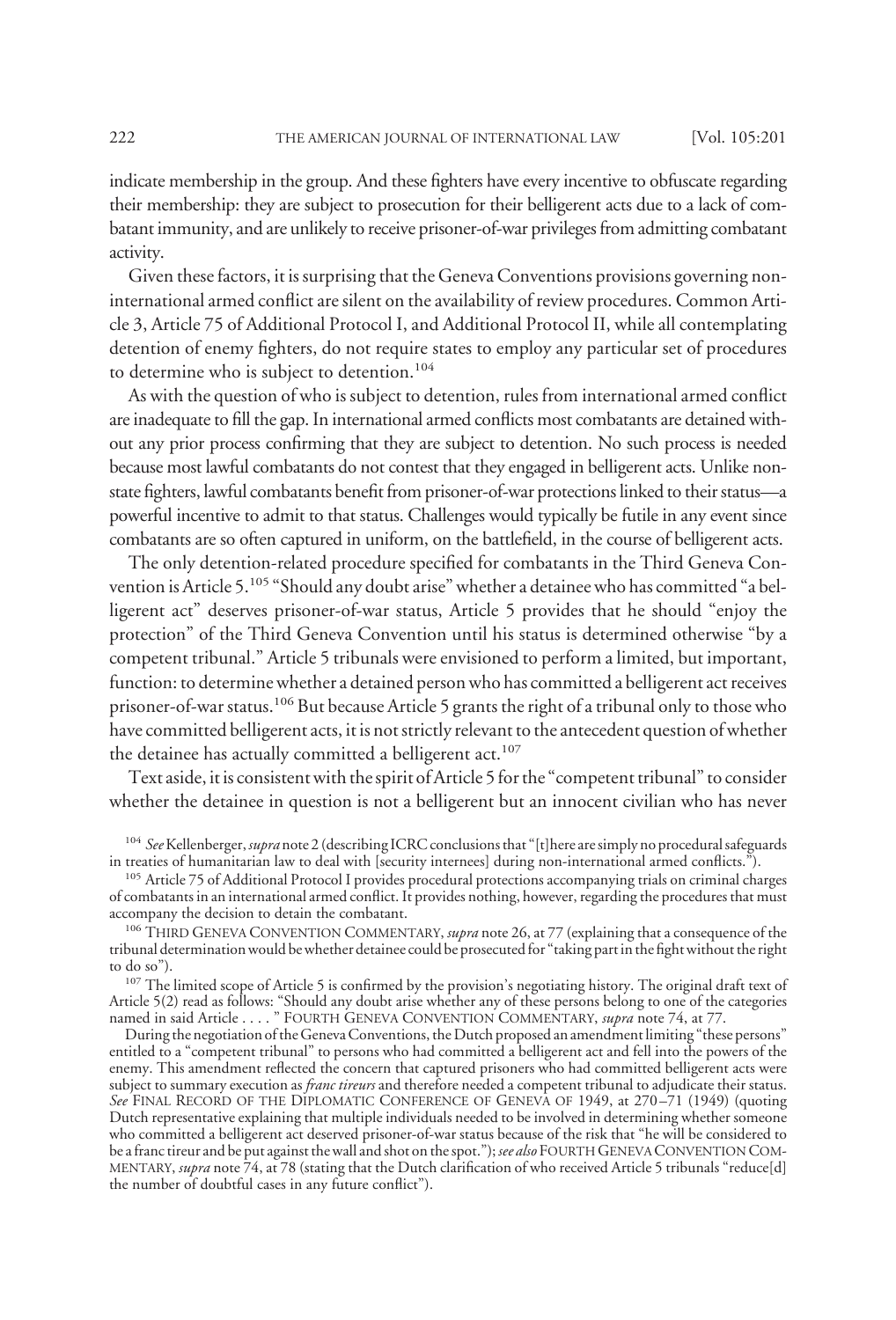committed a belligerent act.<sup>108</sup> U.S. Army Regulation 190-8, which implements Article 5 for the United States, specifically allows U.S. military tribunals to inquire whether a captured person is an "[i]nnocent civilian who should be immediately returned to his home or released."<sup>109</sup> The Bush administration declined to provide tribunals under AR 190-8 to determine the status of captured Al Qaeda or Taliban members because the president found that no doubt existed as to whether they deserved such status.<sup>110</sup> This decision conflated the question of whether members of the Taliban and Al Qaeda qualified for prisoner-of-war status with the separate question of whether the detainees were, in fact, affiliated with those groups.<sup>111</sup> Given the doubts that many detainees were raising regarding their relationship with the enemy organizations, AR 190-8 tribunals could have played an important role in determining whether the detainees were actually belligerents. This departure from traditional U.S. military practice resulted in the detention of some apparently uninvolved civilians for years longer than necessary.<sup>112</sup>

After the Supreme Court's 2004 decisions in *Rasul*<sup>113</sup> and *Hamdi*,<sup>114</sup> the United States began providing detainees with Combatant Status Review Tribunals (CSRTs) that were patterned on the procedures of AR 190-8.<sup>115</sup> Despite the use of familiar procedures, however, CSRTs were criticized by the U.S. Supreme Court, among others, for their failure to allow detainees legal representation during hearings, their overreliance on hearsay and classified evidence, and detainees' limited opportunity to introduce exculpatory evidence or to rebut the evidence against them.<sup>116</sup> After the Detainee Treatment Act of 2005 replaced habeas corpus

<sup>108</sup> *See* Murphy, *supra* note 67, at 1131 (arguing that "spirit" of Article 5 encompasses this question).

<sup>109</sup> U.S. Army, Regulation 190-8, Enemy Prisoners of War, Retained Personnel, Civilian Internees and Other Detainees, para. 1-6(e)(10)(c) (Oct. 1, 1997), *at* http://www.au.af.mil/au/awc/awcgate/law/ar190-8.pdf [hereinafter Army Regulation 190-8].

<sup>110</sup> *See* Bush memorandum, *supra* note 79, para. 2(d) (finding that Al Qaeda and Taliban fighters were not entitled to prisoner-of-war status); *see also* Katharine Q. Seelye, *Detainees Are Not P.O.W.'s, Cheney and Rumsfeld Declare*, N.Y. TIMES, Jan. 28, 2002, at A6 (quoting then Secretary of Defense Rumsfeld explaining decision not to grant Article 5 hearings).

<sup>111</sup> The question of whether actual Taliban members are entitled to prisoner-of-war status has been the subject of intense academic debate. *See* Derek Jinks, *The Declining Significance of POW Status*, 45 HARV. INT'L L.J. 367, 372–73 & nn. 24–25 (2004) (summarizing debate regarding prisoner-of-war status in conflict with Al Qaeda and the Taliban).

<sup>112</sup> Detainees were screened by the U.S. military after capture on the battlefield and later at a centralized detention facility to ensure that only belligerents were subject to further detention. Brief for Respondents at 5–6, Rasul v. Bush, 542 U.S. 466 (2004) (Nos. 03-334, 03-343). But there was no formalized process of executive branch review outside the theater of operations, or any external check on that determination, including no right to legal representation or judicial review. *See id.* at 13–16 (summarizing U.S. government arguments against judicial imposition of formalized review requirements at Guanta´namo Bay). As a consequence, only about one-third of the detainees initially brought to Guanta´namo Bay were linked to Al Qaeda. BENJAMINWITTES & ZAAHIRAWYNE, THECUR-RENT DETAINEE POPULATION AT GUANTANAMO: AN EMPIRICAL STUDY 2 (2008), *at* http://www.brookings. edu/reports/2008/1216\_detainees\_wittes.aspx. Subsequent judicial review demonstrated a large percentage of detainees were held without adequate evidence of their participation in the conflict. *See* WITTES ET AL., *supra* note 79, at 10 (explaining that in three-fourths of Guantánamo habeas cases, the Court has ordered the detainee released).

<sup>113</sup> *See* Rasul v. Bush, *supra* note 112, at 485 (holding that the federal habeas statute allowed courts to hear petitions filed by detainees at Guantánamo Bay).

<sup>114</sup> *See* Hamdi v. Rumsfeld, *supra* note 84, at 533 (holding that the Fifth Amendment Due Process Clause required that a U.S. citizen picked up on the battlefield in Afghanistan be provided both notice of the reasons for his detention and the opportunity to rebut those reasons in front of a neutral decision maker).

<sup>115</sup> *See* Wolfowitz memorandum, *supra* note 79 (creating CSRTs).

<sup>116</sup> *See* Boumediene v. Bush, 553 U.S. 723 (2008) (criticizing CSRTs for limiting, because of lack of counsel, detainees' opportunity to present exculpatory evidence). The Defense Department also employed personnel for the tribunals who lacked experience in evaluating the intelligence information that was generally the basis for government detention. Declaration of Lt. Col. Stephen Abraham, Bismullah v. Gates, 501 F.3d 178 (D.C. Cir., 2007);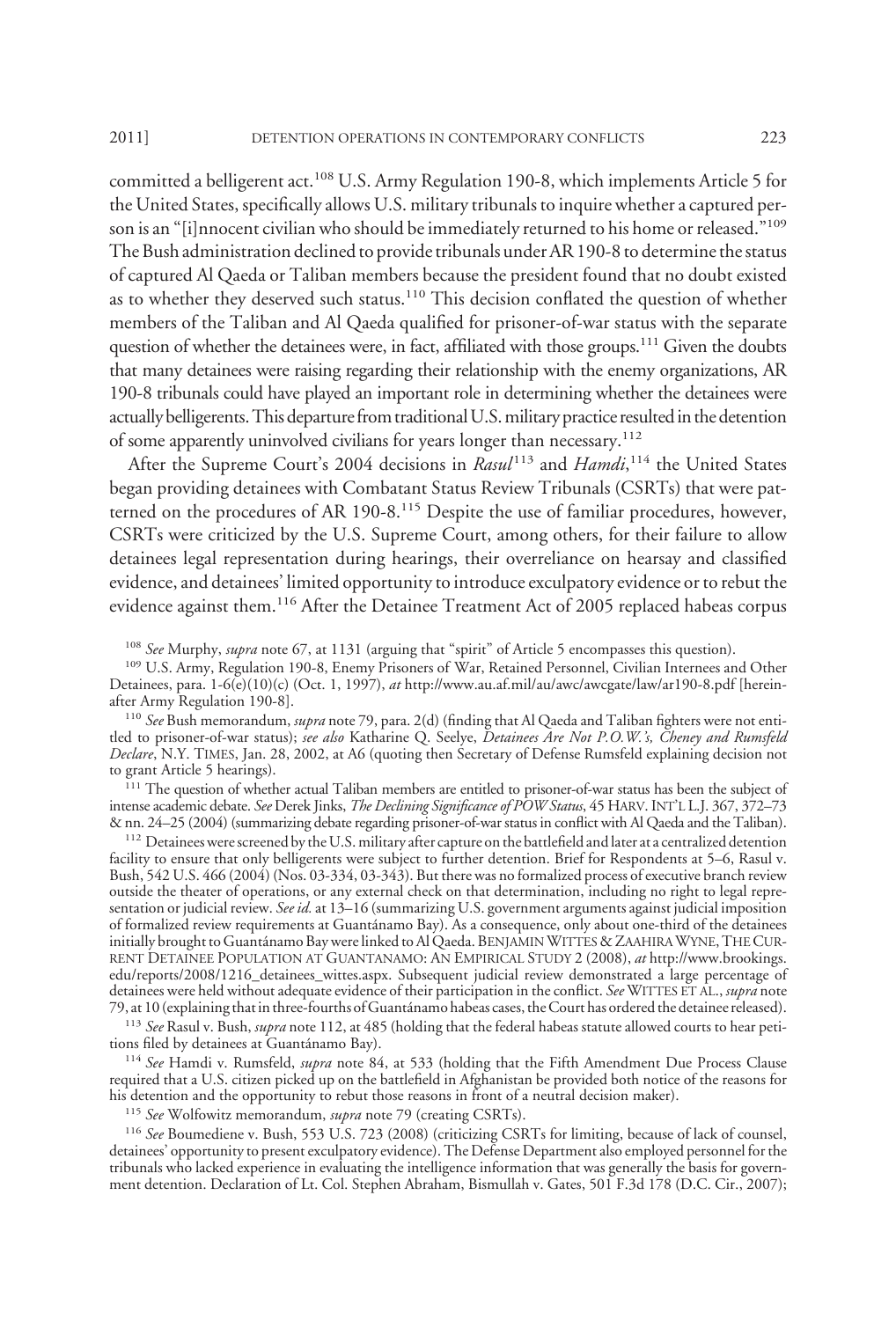review with more limited review of the CSRT determinations in the U.S. federal courts,<sup>117</sup> the process was also criticized for providing inadequate judicial supervision of detention decisions.<sup>118</sup>

These criticisms reflect the failure of Article 5 to prescribe adequate procedures to govern tribunals making status determinations.119 Military, civilian, and administrative tribunals all potentially meet the article's requirements.<sup>120</sup> Panels of military officers,<sup>121</sup> a single military legal officer,<sup>122</sup> and courts are used by different states to conduct Article 5 reviews.<sup>123</sup> The article also includes no requirements concerning counsel or appeal. Whereas some states provide legal representation at hearings at the taxpayer's expense,<sup>124</sup> others provide only assistance from military officers (as occurs with CSRTs)<sup>125</sup> or no assistance at all.<sup>126</sup> States differ, too, concerning the right to appeal, with some allowing appeals only to military officials,<sup>127</sup> and others to higher-level courts.<sup>128</sup> Since the criticisms of CSRT procedures would also apply to Article 5 tribunals, it is fair to infer that procedures beyond those required by the Third Geneva Convention need to be developed.

*see also* Janet Cooper Alexander,*Jurisdiction-Stripping in a Time of Terror*, 95 CAL. L. REV. 1193, 1205 (2007) (criticizing CSRTs for restrictions on counsel and for unfair evidentiary rules); Jonathan Hafetz, *Torture, Judicial Review, and the Regulation of Custodial Interrogations*, 62 N.Y.U. ANN. SURV. AM. L. 433, 451–52 (2007) (same). <sup>117</sup> Detainee Treatment Act of 2005, §1005 (2006).

<sup>118</sup> *See, e.g.,* Brian J. Foley, *Guantanamo and Beyond: Dangers of Rigging the Rules*, 97 J. CRIM. L. & CRIMINOL-OGY 1009, 1034 –35 (2007) (criticizing Detainee Treatment Act review scheme); Rona, *supra* note 40, at 148 – 49 (same). In*Boumediene v. Bush*, 553 U.S. at 732, theCourt held that detainees held at Guanta´namo Bay are protected by the Suspension Clause, and found Congress acted unconstitutionally in stripping their habeas rights.

<sup>119</sup> Of course, Article 5 does expect that tribunals be "fair, competent, and impartial." *See* United States v. Noriega, 808 F.Supp. 791, 796 (S.D. Fla. 1992) (describing concerns of the drafters of the Geneva Conventions). The lack of opportunity for Guantánamo detainees to rebut secret evidence and to introduce exculpatory evidence has raised concerns about fairness.

<sup>120</sup> The original text of Article 5 proposed resolution of such doubt by a "responsible authority." This text was replaced by "competent tribunal" in order to preclude giving responsibility for this determination to a single person of subordinate authority. THIRD GENEVA CONVENTION COMMENTARY, *supra* note 26, at 77; *see also* Thomas L. Hemingway, *Wartime Detention of Enemy Combatants: What If There Were a War and No One Could Be Detained Without an Attorney?*, 34 DENV. J. INT'L L. & POL'Y 63, 79 (2006) ("A 'competent tribunal' is not based on the law enforcement model; Article 5 tribunals are not courts.").

<sup>121</sup> The United States uses a panel of three commissioned officers, one of whom must be of field grade, to conduct Article 5 reviews. Army Regulation 190-8, *supra* note 111, para. 1-6(c).

<sup>122</sup> *See* Ministry of National Defence, Regulations Respecting the Determination of the Entitlement of Persons Detained by the Canadian Forces to Prisoner-of-War Status, SOR/91-134 ( Jan. 25, 1991) (Can.), *at* http://www. canlii.org/en/ca/laws/regu/sor-91-134/latest/sor-91-134.html (allowing military authority to appoint a military legal officer to conduct review).

<sup>123</sup> *See* Geneva Conventions Act, 1957, Part III, §10(A) (Austl.) (granting jurisdiction to the Supreme Court of the state or territory where person is being held to hear status-review claims); Incarceration of Unlawful Combatants Law, sec. 5 (2002) (Isr.), *at* http://www.justice.gov.il/MOJHeb/HeskeminVeKishreiHutz/KishreiChutz/Hukim English/ (granting judges of district court the authority to determine whether prisoner does not meet requirement for prisoner-of-war status).

<sup>124</sup> *See* Yasmin Naqvi, *Doubtful Prisoner-of-War Status*, 84 INT'L REV. RED CROSS 571, 587 (2002) (describing practice in the United Kingdom).

<sup>125</sup> Ministry of National Defence, *supra* note 124, sec. 10 (providing for an officer or noncommissioned member of the military to assist the detainee).

<sup>126</sup> U.S. Army Regulation 190-8 makes no mention of representation by counsel or military personnel to assist the detainee.

<sup>127</sup> Ministry of National Defence, *supra* note 122, sec. 17 (allowing military authority that appointed review officer to review determination).

<sup>128</sup> *See* Naqvi, *supra* note 124, at 591 (explaining that Israel allows appeal of prisoner-of-war determinations to its Supreme Court).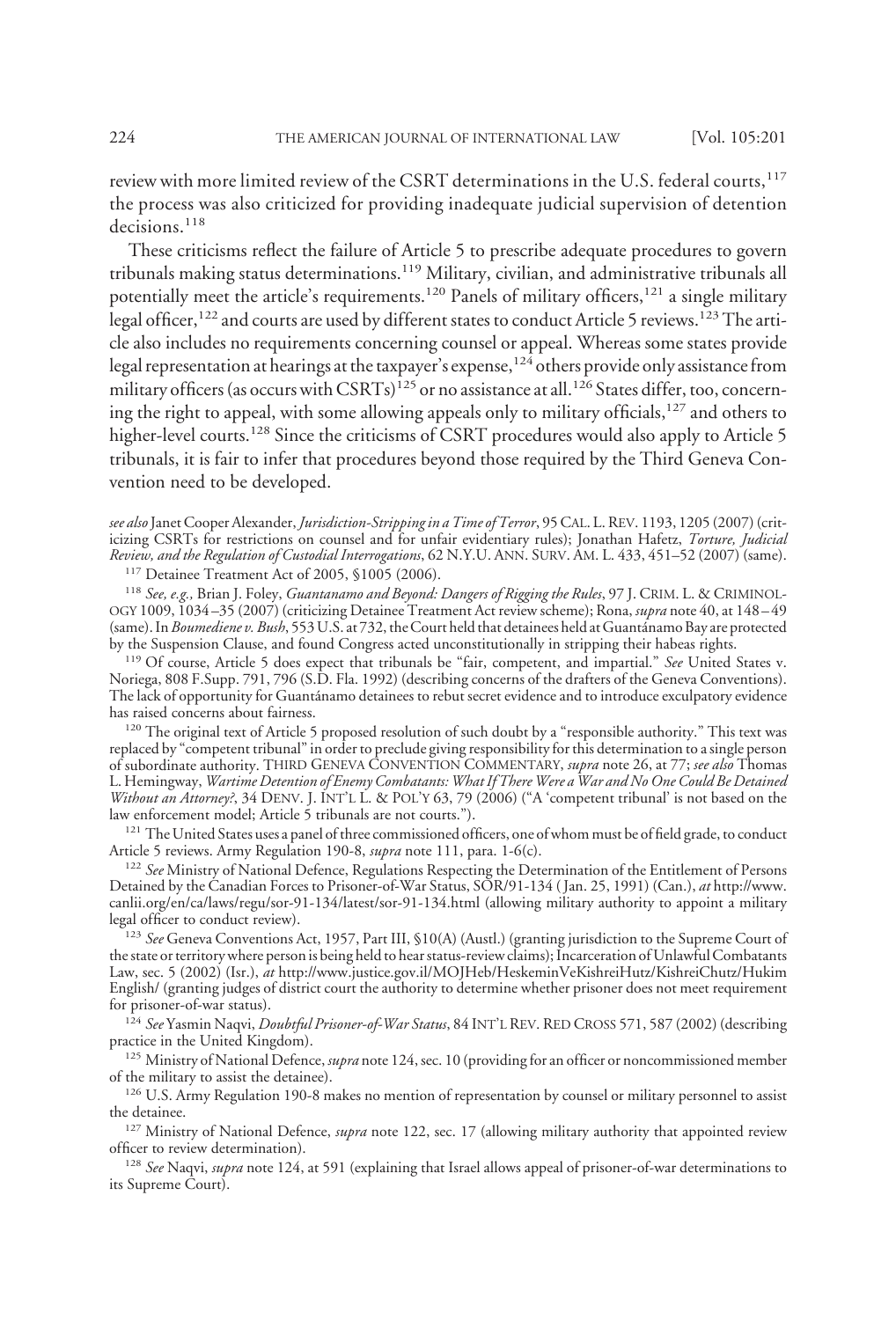2011] DETENTION OPERATIONS IN CONTEMPORARY CONFLICTS 225

Both the Fourth Geneva Convention and human rights law provide some useful procedural guidance. Unlike theThird GenevaConvention, the Fourth GenevaConvention does specify procedural protections that must be provided when detaining protected persons: (1) initial review by "an appropriate court or administrative board" specified by the state,  $^{129}$  (2) right of appeal, whether to an administrative body or court,<sup>130</sup> and (3) at least twice-yearly review of detention decisions.<sup>131</sup> These rights are supplemented by Article 75 of Additional Protocol I, which grants detainees the right to know the reasons for their detention.<sup>132</sup> Civilian protected persons must be provided greater process than combatants because of the different nature of the detention inquiry. Individualized assessment of whether a protected person poses a security risk, as is contemplated by the Fourth Geneva Convention, requires process. As discussed above, however, it is unlikely that nonstate fighters would qualify for protected person status as a matter of law, although the procedural requirements are a valuable touchstone for legal development.

The IHL procedural requirements for detention of protected persons are somewhat similar to the procedural requirementsfound in human rights law governing administrative detention. Human rights treaties, like Article 75, require that states give detainees notice of the reasons for their detention.<sup>133</sup> Unlike IHL, however, the opportunity to challenge that detention promptly must occur in front of a judicial body,  $134$  presumably with counsel,  $135$  and include appeal to a higher-level court. These general similarities have led to a consensus among scholars regarding the need to provide detainees notice of the reasons for their detention,<sup>136</sup> the opportunity to rebut those reasons in front of independent decision makers,<sup>137</sup> and the right to appeal adverse judgments.<sup>138</sup>

<sup>129</sup> Geneva Convention IV, *supra* note 1, Art. 43. Article 78 does not spell out the locus of review, but the ICRC commentary suggests a requirement similar to Article 43. *See* FOURTH GENEVA CONVENTION COMMENTARY, *supra* note 74, at 368 (explaining that occupying power "must observe the stipulations of Article 43, which contains a precise and detailed statement of the procedure to be followed when a protected person . . . is interned").

<sup>130</sup> Geneva Convention IV, *supra* note 1, Art. 78. Whether appeals are heard by a "court" or a "board" is left to the occupying power. FOURTH GENEVA CONVENTION COMMENTARY, *supra* note 74, at 368 – 69. Protected persons detained in the territory of a party to the conflict have no comparable right.

<sup>131</sup> Geneva Convention IV, *supra* note 1, Arts. 43, 78.

<sup>132</sup> Additional Protocol I, *supra* note 23, Art. 75(3) ("Any person arrested, detained or internedfor actions related to the armed conflict shall be informed promptly, in a language he understands, of the reasons why these measures have been taken.").

<sup>133</sup> *See, e.g.,* ICCPR, *supra* note 48, Art. 9(2) ("Anyone who is arrested shall be informed, at the time of arrest, of the reasons for his arrest and shall be promptly informed of any charges against him.") The Human Rights Committee has interpreted this provision to extend a right to administrative detainees to know the reasonsfor their detention. UN Human Rights Comm., *supra* note 52, para. 4.

<sup>134</sup> *See* ICCPR, *supra* note 48, Art. 9(4) ("Anyone who is deprived of his liberty by arrest or detention shall be entitled to take proceedings before a court, in order that that court may decide without delay on the lawfulness of his detention and order his release if the detention is not lawful."); American Convention, *supra* note 49, Art. 7(6) ("Anyone who is deprived of his liberty shall be entitled to recourse to a competent court, in order that the court may decide without delay on the lawfulness of his arrest or detention and order his release if the arrest or detention is unlawful."); European Convention on Human Rights, *supra* note 49, Art. 5(4) ("Everyone who is deprived of his liberty by arrest or detention shall be entitled to take proceedings by which the lawfulness of his detention shall be decided speedily by a court and his release ordered if the detention is not lawful.").

<sup>135</sup> *See* UN Human Rights Comm., Concluding Observations: Israel, para. 13, UN Doc. CCPR/CO/78/ISR (2003) (recommending Israel provide anyone detained access to a lawyer within forty-eight hours); *see also* Hamdi v. Rumsfeld, *supra* note 84, at 539 (holding that a U.S. citizen detained as an enemy combatant "unquestionably has the right to access to counsel" in habeas proceedings).

<sup>136</sup> *See* Chesney & Goldsmith, *supra* note 57 , at 1128 –29 (describing difficult evidentiary questions that follow from recognizing such a right); Ashley S. Deeks, *Administrative Detention in Armed Conflict*, 40 CASE W. RES.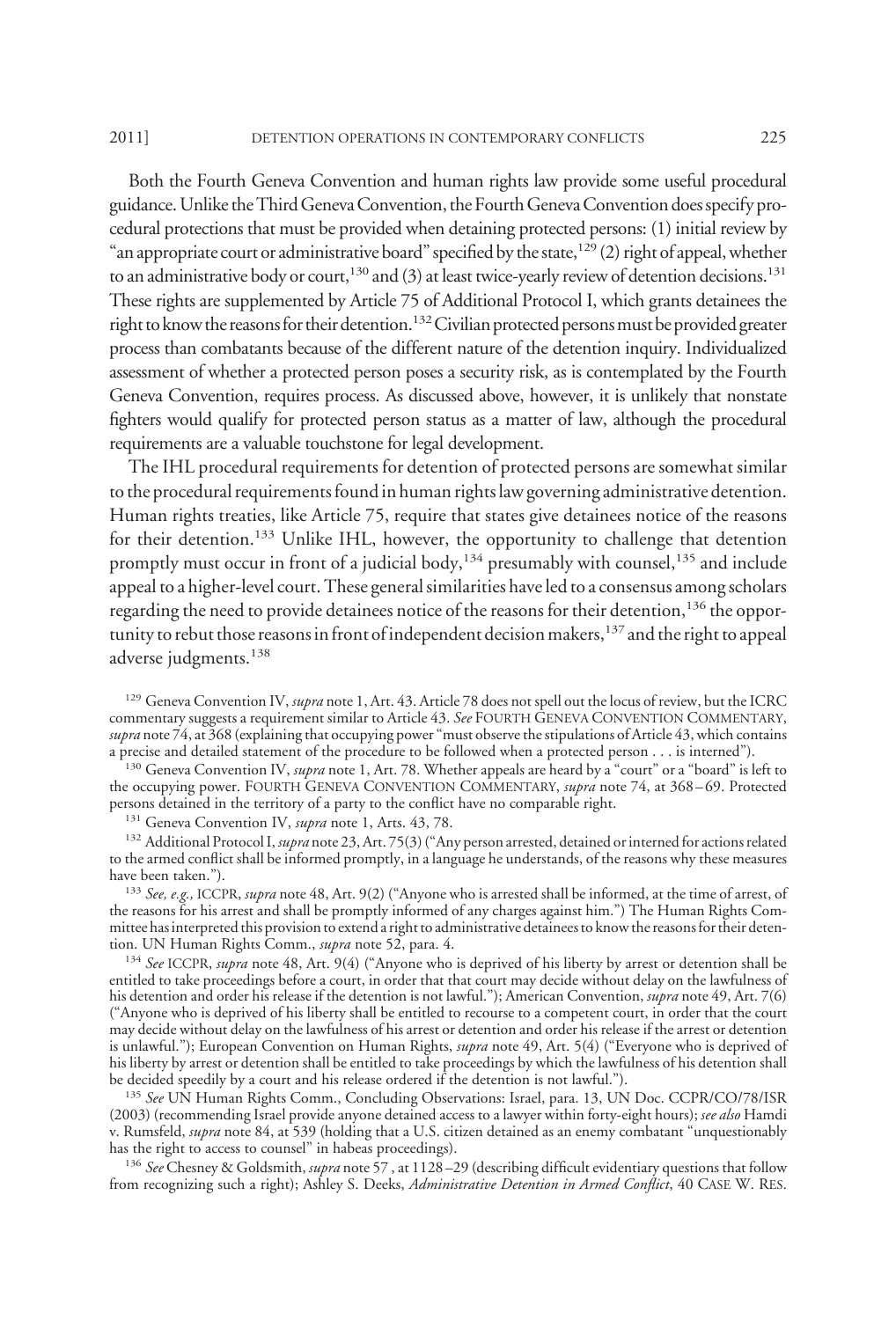While we agree with the importance of providing notice, review, and some form of appeal in conflicts with nonstate actors, implementation of these requirements creates new difficulties. One problem is posed by the prevalence of classified information in cases against nonstate actors. A body reviewing state evidence against a nonstate actor may need to assess intelligence information and foreign government communications, which the executive is traditionally loathe to share with the courts. The state may prefer to share such information in the form of intelligence summaries, but it is difficult for a court to assess such evidence without access to the sources that are the basis for intelligence reports.<sup>139</sup> These concerns led the U.S. government to argue in favor of administrative review of detention cases, with extremely limited court review, if it is to occur at all.<sup>140</sup>

We believe that the good performance of the D.C. Circuit to date in reviewing the cases of Guantánamo detainees suggests that courts may review cases of this sort while protecting classified information. The decision in *Bismullah v. Gates* may provide a useful starting point for designing review requirements. The D.C. Circuit rejected the government's argument that ex parte, in camera review of classified information should be the norm in hearings reviewing CSRT determinations.<sup>141</sup> The court held that there was a presumption that defense counsel with the requisite security clearance had a "need to know" all information about their clients' cases. But the court also allowed that in exceptional situations—involving "highly sensitive information, or information pertaining to a highly sensitive source or to anyone other than the detainee"—the government could present evidence to the court alone, ex parte and in camera.<sup>142</sup> This outcome reflects a sensitive and sensible balance between the need to protect information and the need to protect the rights of detainees; it is a balance that must be struck in any notice and review requirement.

J. INT'L L. 403, 433 (2009) (arguing for application of Article 75 notice requirements in detentions in noninternational armed conflict); Hakimi, *supra* note 94, at 410 ("[T]he detainee must be informed of the factual basis for detention and be given a genuine opportunity to respond."); Jelena Pejic, *Procedural Principles and Safeguards for Internment/Administrative Detention in Armed Conflict and Other Situations of Violence*, 87 INT'L REV. RED CROSS 375, 384 (2005) (describing notice as requirement in both IHL and human rights law).

<sup>137</sup> *See*Chesney & Goldsmith, *supra* note 57, at 1131 (describing as "preferable" insertion of "a judicial decisionmaker at the front end of the process"); Deeks, *supra* note 136, at 433 (arguing that Fourth Geneva Convention requirement of "initial review of the detention by an independent court or board" be extended to detainees in noninternational armed conflict); Pejic, *supra* note 136, at 386 ("Review of the lawfulness of internment/administrative detention must be carried out by an independent and impartial body").

<sup>138</sup> See Deeks, *supra* note 136 (arguing for "right of appeal" in detention in noninternational armed conflict).

<sup>139</sup> See Mahjoub v. Canada, [2005] F.C. 156, para. 54 (Can.) (refusing to accept Immigration Ministry finding that Mahjoub posed a threat to Canada, absent evidence that minister had independently reviewed intelligence information, including source material); Parhat v. Gates, 532 F.3d 834, 846 – 47 (D.C. Cir. 2008) (holding government evidence could not be assessed without consideration of the reliability of the sources).

<sup>140</sup> *See*Brief for Respondent at 25–27, Hamdi v. Rumsfeld, *supra* note 84 (No. 03-6696) (arguing that the "Executive's Determination That an Individual Is an Enemy Combatant Is Entitled to the Utmost Deference by a Court"); Brief for Respondents at 52–59, Rasul v. Bush, *supra* note 112 (same).

The Obama administration has questioned in other contexts the role of the judiciary in reviewing classified information. *See, e.g.,* Mohamed v. Jeppesen Dataplan, Inc., 614 F.3d 1070 (9th Cir. 2010) (en banc) (affirming government contention that suit concerning extraordinary renditions could not be heard, because of the link between the allegations in the case and classified information).

<sup>141</sup> *See* Bismullah v. Gates, *supra* note 116, at 187 ("Counsel simply cannot argue, nor can the court determine, whether a preponderance of the evidence supports the Tribunal's status determination without seeing all the evidence.").

<sup>142</sup> See id. at 187–88 (suggesting judicial deference to executive branch determinations that evidence was so sensitive that disclosure was impossible).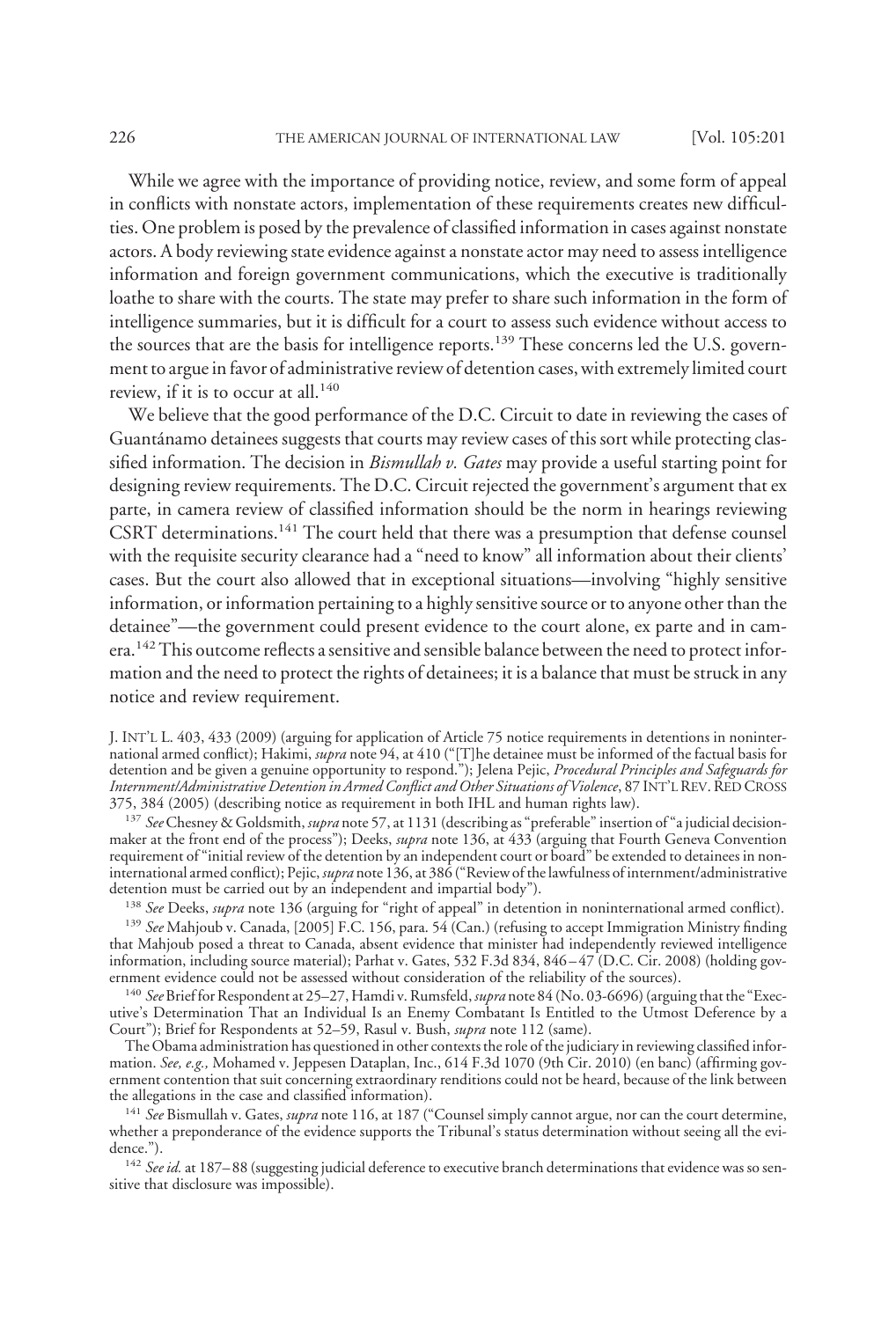#### 2011] DETENTION OPERATIONS IN CONTEMPORARY CONFLICTS 227

A second difficulty concerning judicial review is whether it is feasible in conflicts having larger numbers of detainees.<sup>143</sup> For example, the demands that the U.S. federal courts have imposed on the government in justifying detention at Guantánamo could not practically be applied if many more detainees were involved. In 2007, the D.C. Circuit in *Bismullah v. Gates* interpreted the Detainee Treatment Act as granting the court the authority to review all reasonably available information in the government's possession bearing on the issue of whether the detainee was an enemy combatant.<sup>144</sup> In seeking en banc and later Supreme Court review of the decision, the United States explained that meeting such demands required "hundreds of man-hours" per case, diverting valuable intelligence and military resourcesfrom the ongoing war effort.<sup>145</sup> While these demands may be met relatively easily with small numbers of detainees, such as the population at Guantánamo, they would be impractical if imposed in conflicts with nonstate actors resulting in thousands of detainees.<sup>146</sup> In those cases, administrative review may be more realistic.

Beyond these considerations regarding the scope of the right to notice and review, we believe that further legal development is needed on three procedural questions that will arise during reviews. First, procedural minimums for many aspects of detention hearings need to be established. How should the reviewing entity handle important questions such as the standard of proof, evidentiary restrictions, and the obligation to share information with the detainee? How quickly must the review occur? Detention in a conflict with a nonstate actor requires standards on these issues that are less stringent than in peacetime criminal detention but that are more exacting than in traditional international armed conflict. Although different legal systems might reach different answers to these questions, an international floor would help states structure their procedures.

Second, it must be determined whether reviews can be conducted only once or whether periodic status reviews are required. Here, the substance of the review, as discussed in the part II, is critical. If individualized dangerousness is the standard, as is the case in administrative detention governed by human rights law and by security detention governed by the Fourth Geneva Convention, the review procedures will need to allow for periodic assessment of whether the threat persists over time. By contrast, when the inquiry is whether a detainee falls within a category where detention is permitted, such as detention of combatants under the Third Geneva Convention, a one-time determination that the detainee falls within the category may be sufficient.<sup>147</sup>

Third, the law should provide guidance on what role geography should play in determining what process, if any, is due. The U.S. federal courts have linked the level of process afforded to detainees with the locations where they are detained. Thus, detainees held at Guantánamo

<sup>143</sup> *See id.* at 435 (questioning whether it is feasible to provide counsel and judicial review in conflicts in which state detains thousands of individuals); Marco Sassòli & Laura M. Olson, *The Relationship Between International Humanitarian and Human Rights Law Where It Matters: Admissible Killing and Internment of Fighters in Noninternational Armed Conflicts*, 90 INT'L REV. RED CROSS 599, 622 (2008) (same).

<sup>144</sup> Bismullah v. Gates, *supra* note 116, at 180.

<sup>145</sup> Petition for Writ of Certiorari at 29, Gates v. Bismullah, 554 U.S. 913 (2008) (No. 07-1054).

<sup>146</sup> The Obama administration apparently agrees. *See* Motion for Certification of This Court's April 2, 2009 Order for Interlocutory Appeal Pursuant to 28 U.S.C. §1292(b), Maqaleh v. Gates, 604 F.Supp.2d 205 (D. D.C. 2009),*rev'd* 605 F.3d 84 (D.C. Cir. 2010) (arguing that so many individuals would be able to bring habeas petitions in Afghanistan under the district court's ruling that implementation would be prohibitively difficult).

<sup>147</sup> *See* Waxman, *supra* note 56, at 35.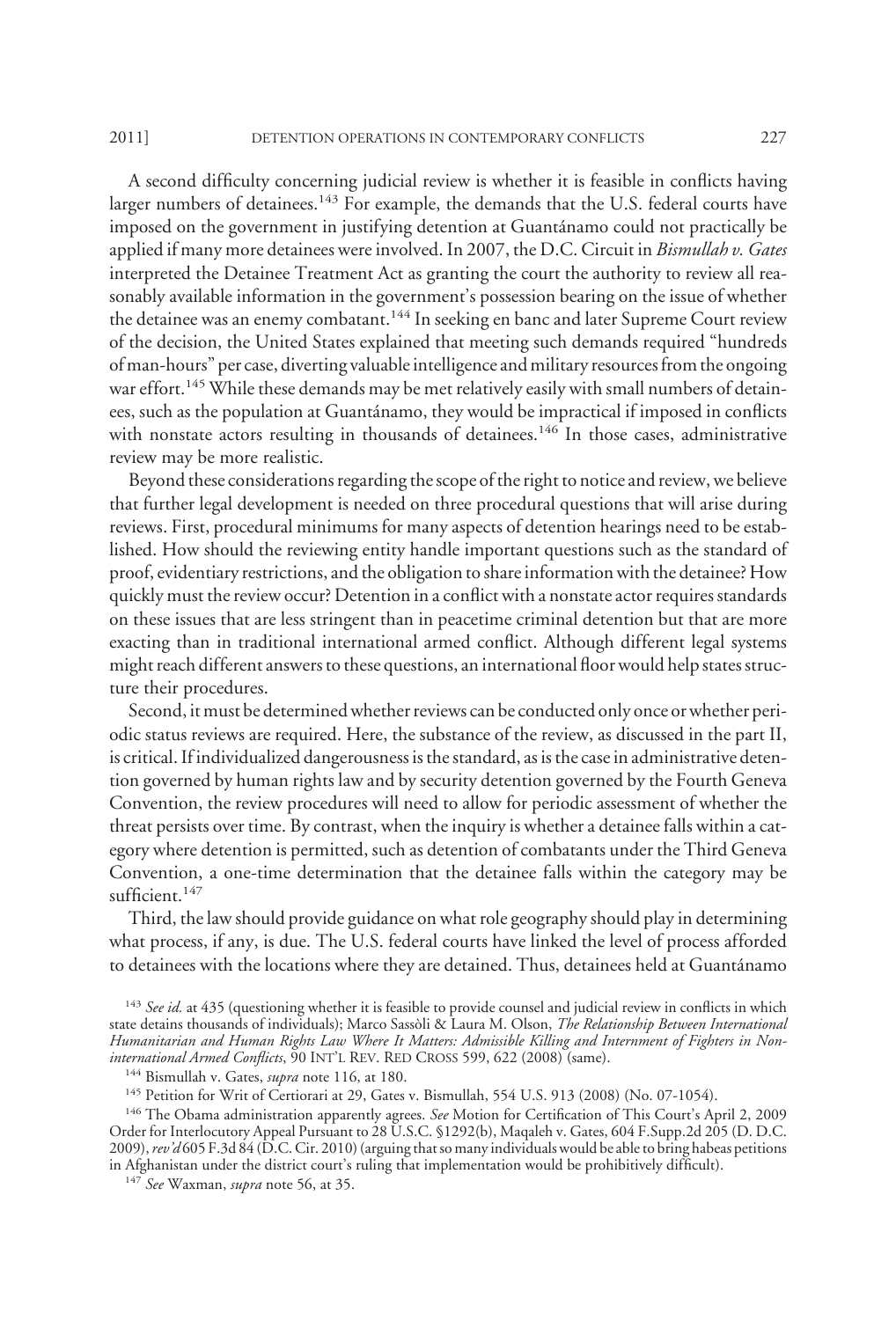Bay receive substantial process, including the right of habeas corpus, whereas detainees held in Afghanistan and Iraq receive far less, even when they are picked up somewhere else and then transferred there.<sup>148</sup> At first blush, this distinction makes some sense. It is far more difficult to conduct hearings and court reviews when individuals are located in an area of active hostilities. And to the extent that detainees held near an active battlefield are captured in combat, the need for process may be less, given the dearth of innocent explanations for firing a gun at a state's armed forces. Capturing forces may also be less equipped in heavy fighting to collect the evidence that additional process would require.

Despite the superficial attractions of making geographic distinctions in relation to the detention of nonstate fighters, the situation is not so straightforward, and criticisms abound. Many potential captures, both near a zone of active hostilities and away, involve individuals in civilian settings who will be difficult to distinguish from actual civilians, creating a need for greater process rather than less. The very concept of a battlefield may be itself difficult to maintain when operations are taking place in urban settings or hostile villages. And allowing procedural requirements to vary based on geography creates perverse incentives for states. If, as the D.C. Circuit has held, states may capture individuals away from an area of active hostilities but then bring them to one and thereby avoid providing process, they will have an incentive to do just that.<sup>149</sup> Such an incentive is directly contrary to the humanitarian impulses of both the Third and Fourth Geneva Conventions, which require shielding captured persons from the dangers posed by active warfare.<sup>150</sup> Equally important, moving detainees to a battlefield detention facility does not either address or reduce the difficult factual questions surrounding their detention. Further consideration needs to be given to modulating process requirements to account for geographic differences, without creating zones with no procedural requirements of any sort.

## IV. WHEN DOES THE CONFLICT END?

A major reason for the intense debate on the scope of detention authority and the procedural safeguards for detainees is concern about the length of detention. Foreign governments and human rights groups frequently complained to us that detention as a combatant in the conflict with Al Qaeda and the Taliban amounted to a sentence of life imprisonment.

The source of this complaint is that the United States has applied the IHL end-of-detention rule applicable in noninternational armed conflict to detention of Al Qaeda and Taliban members. As a matter of customary IHL, and as specifically provided in Additional Protocol II, enemy combatants may be detained until at least the end of active hostilities, and perhaps longer. Article 2(2) of Additional Protocol II specifies that the treaty's treatment protections extend beyond the end of the armed conflict "until the end of such deprivation or restriction

<sup>148</sup> *See* Maqaleh v. Gates, 605 F.3d at 87 (holding detainees picked up outside of Afghanistan and transported there have no right of habeas corpus).

<sup>149</sup> *Id.*

<sup>150</sup> *See*Geneva Convention III, *supra* note 1, Art. 19 ("Prisoners of war shall be evacuated, as soon as possible after their capture, to camps situated in an area far enough from the combat zone for them to be out of danger."); Geneva Convention IV, *supra* note 1, Art. 83 ("The Detaining Power shall not set up places of internment in areas particularly exposed to the dangers of war.").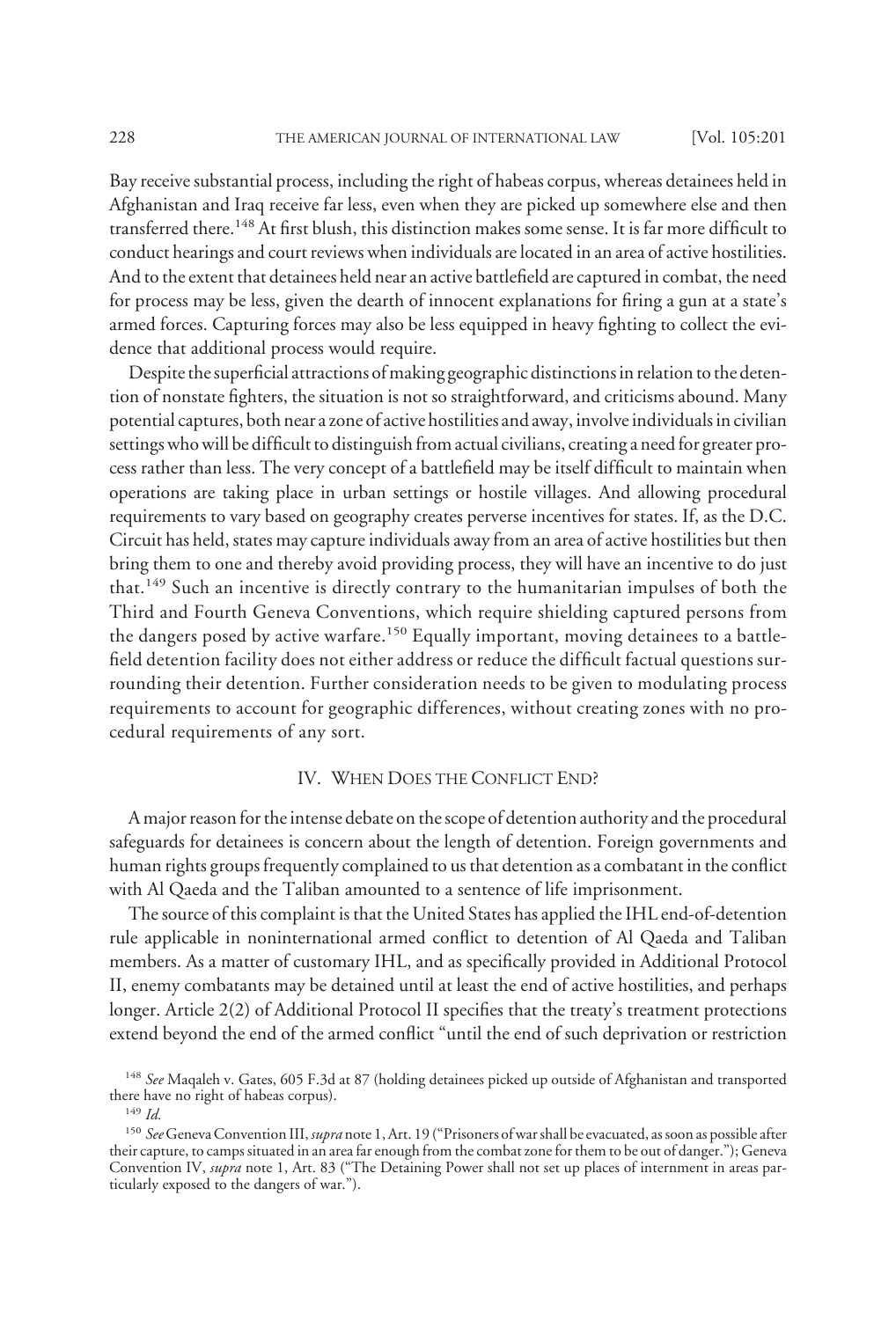of liberty."<sup>151</sup> The official ICRC commentary on Additional Protocol II explains that while "in principle" detentions should terminate at the "end of active hostilities," they may continue after the end of fighting "for security reasons."<sup>152</sup> Critics asked us the reasonable question of how the United States would ever identify the "end of active hostilities."<sup>153</sup>

This indeterminacy is inherent in a rule premised on an event (end of hostilities) whose timing is, by definition, unknown while hostilities continue. Detention until the end of active hostilities is authorized because it is necessary to prevent combatants returning to the battlefield. When the fighting ends, the justification for detention evaporates, at which point the detaining state becomes obligated to release its prisoners. But as sensible as this justification may be, the rule subjects wartime prisoners to indefinite, potentially long-term detention.

Identifying the end of active hostilities presents difficulties even in international armed conflicts. The Korean War ended with an armistice agreement rather than a formal peace treaty, and cross-border skirmishes occur to this day.<sup>154</sup> At what point did "active hostilities" terminate? Still, one can at least envision how most international armed conflicts will end. By contrast, it is unclear as a practical matter how a state will identify the end of many conflicts involving nonstate actors.<sup>155</sup> As a general matter, conflicts with nonstate actors will not end with the signing of a formal surrender document on a battleship. Low-intensity hostilities may continue for generations, especially if a proliferation of nonstate groups operating under separate commands makes a total end to fighting difficult.<sup>156</sup> The result is that a norm that requires release and repatriation only upon cessation of active hostilities may lead to life imprisonment. Such a result may be an unduly harsh consequence of involvement with a nonstate group.<sup>157</sup>

<sup>151</sup> *See* Additional Protocol II, *supra* note 274, Art. 2(2) ("At the end of the armed conflict, all the persons who have been deprived of their liberty or whose liberty has been restricted for reasons related to such conflict . . . shall enjoy the protection of Articles 5 and 6 until the end of such deprivation or restriction of liberty.").

<sup>152</sup> COMMENTARY ON THE ADDITIONAL PROTOCOLS OF 8 JUNE 1977 TO THE GENEVA CONVENTIONS OF 12 AUGUST 1949, at 1360 (Yves Sandoz et al., 1987). Because traditional noninternational armed conflicts are internal conflicts, internal security reasons may give states continuing security rationales for maintaining detention after the cessation of active hostilities, an option not available in international armed conflict. *See* Geneva Convention III, *supra* note1, Art. 118 ("Prisoners of war shall be released and repatriated without delay after the cessation of active hostilities.").

<sup>153</sup> It is unclear whether the federal courts will accept detention until the end of active hostilities based on the finding that a detainee is a member of Al Qaeda or the Taliban. *See* Hamdi v. Rumsfeld, *supra* note 84, at 521 (O'Connor, J., plurality) ("If the practical circumstances of a given conflict are entirely unlike those of the conflicts that informed the development of the law of war, [detention authority predicated on the law of war] may unravel.").

<sup>154</sup> *See* Choe Sang-Hun, *Korean Tensions Grow as South Curbs Trade to North*, N.Y. TIMES, May 24, 2010, at A1 (detailing South Korean accusation that North Korea sank a South Korean submarine).

<sup>155</sup> *See* Brooks, *supra* note 34, at 726 ("[T]here is no obvious point at which the U.S. will be able to declare victory and end the conflict [against terrorism]."); Joan Fitzpatrick, *Rendition and Transfer in the War Against Terrorism: Guanta´namo and Beyond*, 25 LOY. L.A. INT'L & COMP. L. REV. 457, 484 – 85 (2003) (arguing that end of hostilities in the war against terrorism is impossible to picture). Of course, there are exceptions to this general pattern. Noninternational armed conflicts with traditional rebel groups that hold and govern territory are more subject to a formal end. For example, the conflict between Sri Lanka and the Tamil Tigers came to a definite end in 2009 with the complete military defeat of the latter. *See* Somini Sengupta & Seth Mydans, *Rebels Routed in Sri Lanka After* 25 Years of War, N.Y. TIMES, May 18, 2009, at A1 (reporting on announcement from the Tigers that its fight against the Sri Lankan government had "reached its bitter end.").

<sup>156</sup> *See* Waxman, *supra* note 39, at 435–36.

<sup>157</sup> *See In re*Guantanamo Detainee Cases, 355 F.Supp.2d 443, 465– 66 (D.D.C. 2005) ("Short of the death penalty, life imprisonment is the ultimate deprivation of liberty, and the uncertainty of whether the war on terror—and thus the period of incarceration—will last a lifetime may be even worse than if the detainees had been tried, convicted, and definitively sentenced to a fixed term.").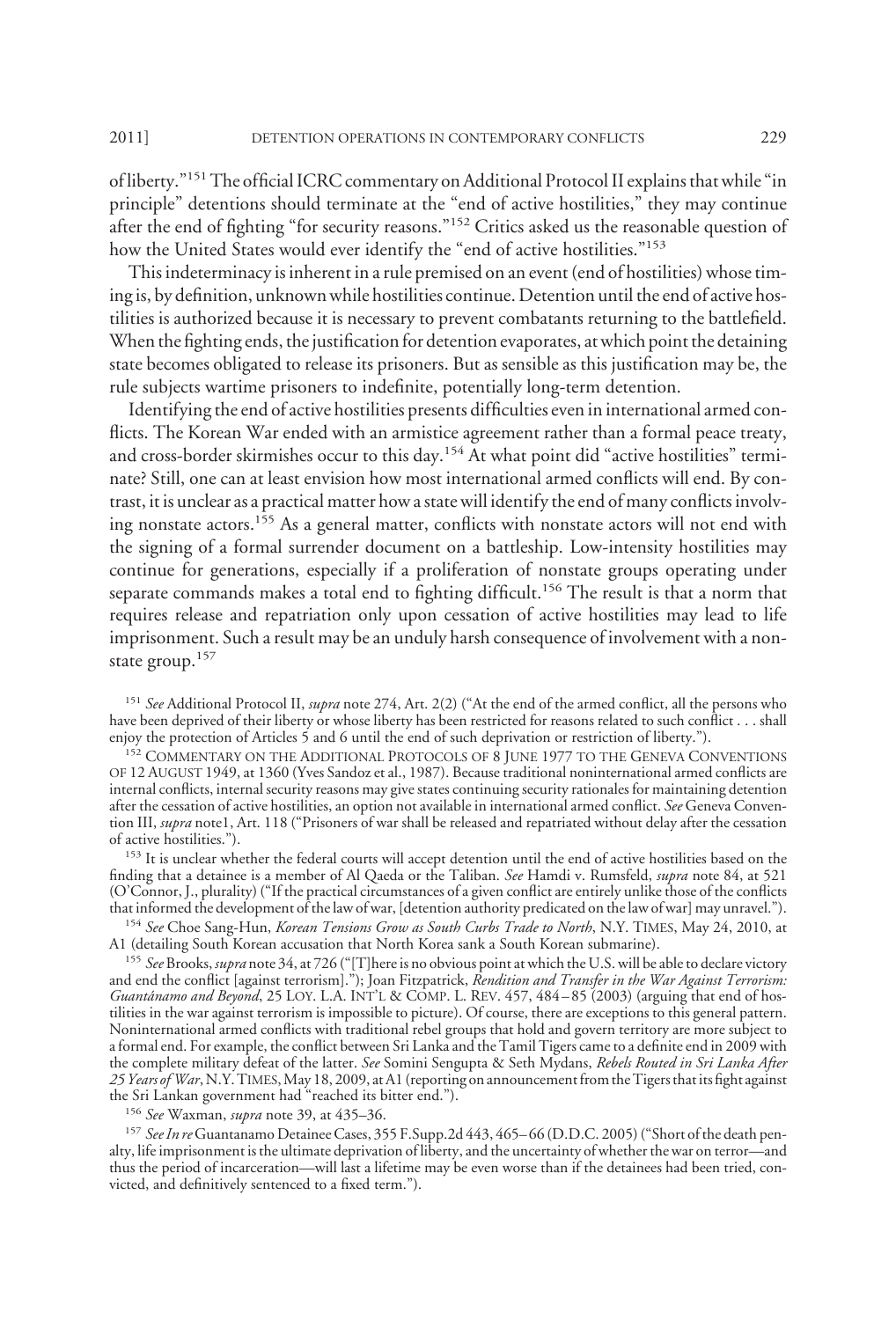Unhappiness with the IHL norm requires identifying an alternative, three of which have been previously discussed elsewhere. One approach is to tie conflicts with nonstate actors to related, traditional international armed conflicts whenever possible. Under this approach, the end of the traditional international armed conflict would also mark the end of the conflict with the nonstate actor, at least for detention purposes. The ICRC, for example, viewed the U.S. conflict with Al Qaeda and the Taliban as an international armed conflict. When the ICRC took the position that the international armed conflict between the United States and Afghanistan ended in June 2002, it concluded that the Geneva Conventions ceased providing a legal basis for detention without criminal charge of those picked up during the international armed conflict.<sup>158</sup> Although the ICRC recognized that a noninternational armed conflict continued between the government of Afghanistan and the Taliban (thereby justifying continued security detention), in other cases such a traditional noninternational armed conflict may not exist, meaning the end of the international armed conflict would mark the end of detention authority. For example, if Afghanistan and the Taliban were to make peace, it would be unclear whether under this approach the United States could continue to detain Al Qaeda or Taliban fighters.

Linking detention authority in conflicts with nonstate groups to associated international armed conflicts is problematic for several reasons. First, it is available only when an international armed conflict occurs in tandem with the conflict with the nonstate actor—which is often not the case. Second, identifying the end of traditional international armed conflicts can be difficult, as already discussed. Third, so long as the conflict with the nonstate actor remains ongoing, release on the basis of a related international armed conflict does not mitigate the threat posed by detainees unless their state of nationality is able and willing to ensure that they will not engage in the conflict that continues—which seems unlikely.

A second approach would be to impose a time limit on detention. Human rights law does appear to contemplate some time limit on preventive security detentions in national legal regimes, after which the state must release, prosecute, or deport the detainee—although a precise rule on duration does not exist.159The most extreme version of a temporal limit to security detention would be to fix a maximum time limit (for example, two years) on security detention.160 Such a requirement would often result in outright release of detainees at the end of specified period since the reason for security detention is, in many instances, the inability to prosecute or deport the individual.

<sup>158</sup> *See*Adam Roberts,*The Laws of War in the War on Terror*, *in* INTERNATIONAL LAW AND THEWAR ON TER-ROR 175, 196 n.38 (Fred L. Borch & Paul S. Wilson, eds., 2003) (quoting aide-mémoire from the ICRC to the United States dated November 19, 2002); *see also* Allen S. Weiner, Hamdan*, Terror, War*, 11 LEWIS & CLARK L. REV. 997, 1018 –19 (2007) (arguing plausible argument can be made that United States had to release all Taliban and Al Qaeda detainees after installation of transitional government in Afghanistan); AMNESTY INTERNATIONAL, U.S. DETENTIONS IN AFGHANISTAN: AN AIDE-MÉMOIRE FOR CONTINUED ACTION 3 (June 7, 2005), *available at* http://www.amnesty.org/en/library/asset/AMR51/093/2005/en/4fa11d9e-d4de-11dd-8a23-d58a49c0d 652/amr510932005en.pdf (arguing that United States was obligated to release all prisoners in June 2002 that it did not intend to charge criminally). *But see* Murphy, *supra* note 67, at 1123 (questioning conclusion of ICRC that international armed conflict in Afghanistan ended in June 2002 despite the continued presence of tens of thousands of U.S. troops); Maqaleh v. Gates, *supra* note 148, at 97 ("It is undisputed that Bagram, indeed the entire nation of Afghanistan, remains a theater of war.").

<sup>159</sup> *See, e.g.,* UN Human Rights Comm., Concluding Observations: Cameroon, para. 204, UN Doc. CCPR/ A/49/40 (1994) (explaining that ICCPR Article 9(4) requires a time limit on administrative detention).

<sup>160</sup> Hakimi, *supra* note 94, at 412–13 (raising as an example a two-year maximum on security detentions before detainees must be prosecuted, deported, or released).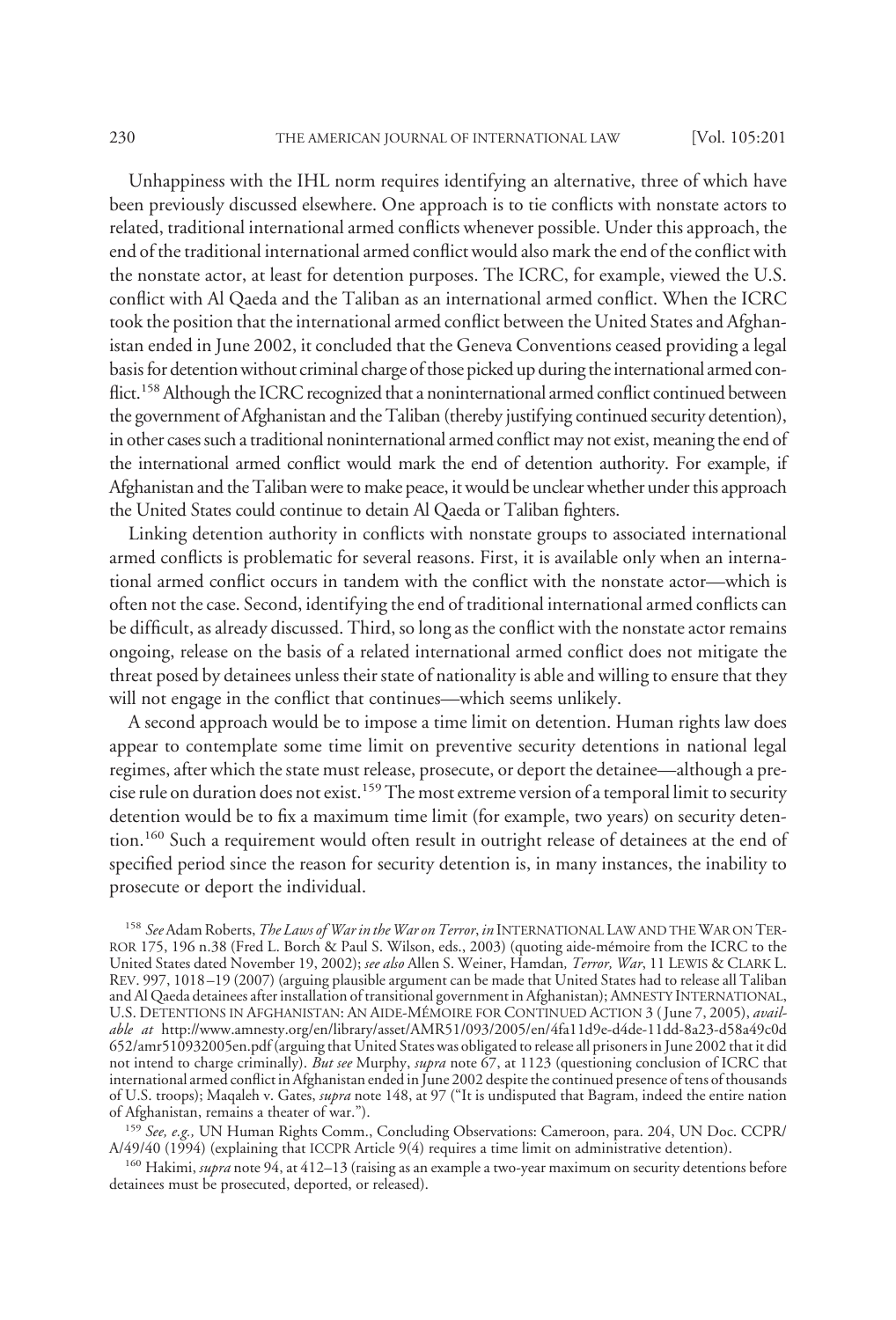#### 2011] DETENTION OPERATIONS IN CONTEMPORARY CONFLICTS 231

Outright release of dangerous nonstate fighters based on a time limit, while beneficial from the perspective of detainee, raises security risks for the detaining state.<sup>161</sup> A U.S. Department of Defense report concluded that nearly 20 percent of detainees who have been released from Guantánamo Bay are suspected of engaging in terrorist activity after release.<sup>162</sup> One such detainee, who was released to Saudi Arabia in 2007, is now second in command of Al Qaeda in Yemen, the group believed to have trained the suspect who attempted to destroy a U.S. airliner during Christmas 2009.<sup>163</sup> Likewise, detainees returned to Kuwait in 2005 subsequently became suicide bombers in Iraq.<sup>164</sup> Releasing fighters pursuant to an arbitrary time limit would be inconsistent with the purpose of preventive detention, which is to keep those who may commit acts of violence off the battlefield.

A third approach is to terminate detention authority over individual fighters when they no longer pose a threat to the securityof the state.Given theinadequaciesin the current, end-of-hostilities rule, we believe this approach is the most promising. It is the approach taken in the Fourth Geneva Convention, which provides that states must terminate detention of protected persons when the detainee in question no longer poses a danger to the state.<sup>165</sup> It has also been embraced by successive U.S. administrations in the conflict with Al Qaeda and the Taliban.<sup>166</sup> Curt Bradley and Jack Goldsmith have provided the intellectual architecture for this approach. The two contend such individualized reviews are akin to reconceptualizing the end of the conflict in terms of the individual rather than the nonstate group.<sup>167</sup> When the conflict with a particular detainee is terminated, in the sense that the individual no longer poses a threat to the state, he must be released.<sup>168</sup>

Key to a dangerousness regime is periodic review during detention, which allows the detaining state to assess continually the dangerousness of the detainee. As discussed above, the Fourth Geneva Convention specifies twice-annual reviews of detention decisions of civilians during armed conflict.<sup>169</sup> Dangerousness reviews could consider the detainee's past conduct, level of responsibility

<sup>161</sup> *But see*CHRISTIANE SHIELDS DELESSERT, RELEASE AND REPATRIATION OF PRISONERS OF WAR AT THE END OF ACTIVE HOSTILITIES 108 (arguing that after some time in detention, prisoners of war lose their value and therefore should be subject to release and repatriation).

<sup>162</sup> *See* Elisabeth Bumiller, *Many Ex-detainees Said to Be Engaged in Terror*, N.Y. TIMES, Jan. 7, 2010, at A16 (citing to a classified Pentagon report). However, many critics of the Defense Department statistics allege that many of those accused of returning to the fight have done nothing more than speak critically of the United States. *See*Rajiv Chandrasekaran, *Detainees 'Return to the Fight,'* WASH. POST, Feb. 23, 2009, at A11 (quoting Mark Denbeaux and Human Rights Watch regarding their skepticism about Pentagon figures).

<sup>163</sup> *See* Steven Erlanger, *Yemen's Chaos Aids the Evolution of a Qaeda Cell*, N.Y. TIMES, Jan. 3, 2010, at A1 (explaining former Guantánamo detainee Said Ali al-Shihri's role in Al Qaeda in Yemen).

<sup>164</sup> Alissa J. Rubin, *Bomber's Final Messages Exhort Fighters Against U.S.*, N.Y. TIMES, May 9, 2008, at A14.

<sup>165</sup> *See* Geneva Convention IV, *supra* note 1, Art. 132 ("Each interned person shall be released by the Detaining Power as soon as the reasons which necessitated his internment no longer exist.").

<sup>166</sup> Exec. Order No. 13,567, *supra* note 99; Administrative Review of the Detention of Enemy Combatants at U.S. Naval Base Guantanamo Bay, Cuba, para. 1(c), Memorandum from Gordon R. England, Sec'y of the Navy, to Sec'y of State and Others (Sept. 14, 2004) (specifying purpose of review as to determine whether "the enemy combatant represents a continuing threat to the U.S. or its allies in the ongoing armed conflict against al Qaida and its affiliates and supporters").

<sup>167</sup> Bradley & Goldsmith, *supra* note 90, at 2125.

<sup>168</sup> The Bush administration tried this approach for Guantánamo detainees by establishing Administrative Review Boards (ARBs). *See* Administrative Review of the Detention of Enemy Combatants at U.S. Naval Base Guantanamo Bay, Cuba, *supra* note 166.While the ARBs were a good idea in theory, in reality the Defense Department allocated too few resources and provided the detainees too little process to make them effective. These failings led the Obama administration to establish its own Guantanamo Review Task Force to address much the same task.

<sup>169</sup> *See* Geneva Convention IV, *supra* note 1, Arts. 43 (requiring review "at least twice yearly"), 78 (requiring review "if possible every six months").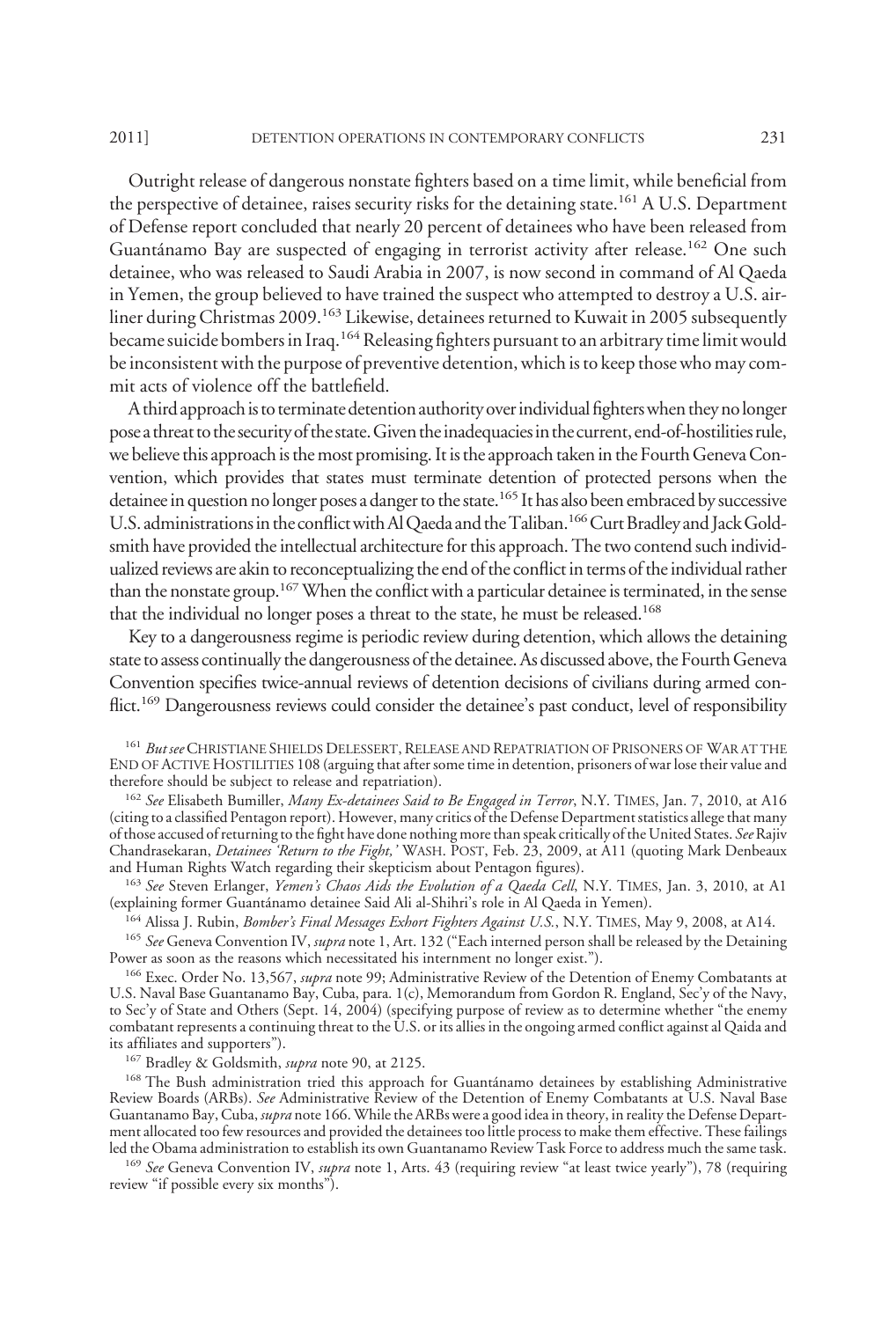within the nonstate organization, statements and actions during confinement,<sup>170</sup> age, health, and psychological profile.<sup>171</sup> These periodic reviews could also employ progressively higher standards of proof to justify detention. The standards could begin by permitting a review as deferential as one involving the some-evidence standard, and could progressively raise the burden, over a period of years, to clear and convincing evidence or beyond a reasonable doubt.<sup>172</sup> Such an approach would recognize the greater liberty interests at stake as the time spent in detention increases.<sup>173</sup>

Periodic reviews raise difficult procedural questions. One such question is where reviews should take place. Periodic reviews are resource intensive and become even more so in proportion to the procedural protections involved. The most "rights protective" approach to periodic reviews would be to conduct these hearings in national courts, with detainees afforded counsel to assist in the reviews.<sup>174</sup> But twice-annual judicial proceedings on dangerousness would limit a state's ability to detain nonstate actors, as the time and financial resources involved could quickly overwhelm the judicial system. Moreover, even assuming that the resources exist, judges may be less well equipped than members of the military and intelligence personnel to determine whether a particular individual is dangerous. And it may be exceedingly difficult for any fact finder to determine when the dangerousness of any particular individual no longer requires detention.175 If periodic review is unlikely to produce accurate results, then it is harder to justify its costs. These concerns have led both the Bush and Obama administrations to use administrative procedures to make these reviews—which, we believe, is a reasonable position. Another question, as noted above, involves the standard of proof that the state needs to satisfy to justify detention; progressively raising the standard of proof as the time in detention increases is an approach that merits careful consideration. In such reviews, a balance needs to be struck between providing detainees with a fair chance to challenge their status and ensuring that the procedural requirements are not so stringent and burdensome that maintaining detention becomes impossible. As the time spent in detention increases, the liberty costs associated with detention also increase, meaning that the balance may shift in favor of supporting more stringent evidentiary standards to support detention.

Such a review process has limits. The greater the procedural protections provided to detainees, the greater the risk of false negatives.<sup>176</sup>The discomfort with this potential outcome was apparent in the outrage expressed by members of Congress when it became known that former Guantánamo detainees were involved in the organization that assisted in the attempted bombing of a U.S.

<sup>170</sup> The U.S. federal courts are already wrestling with the question of whether a detainee may secure earlier release by renouncing his relationship with Al Qaeda and the Taliban during confinement. The district courts have divided on the question. *See* WITTES ET AL., *supra* note 79, at 29 –31 (comparing *Basardh* and *Awad* habeas decisions).

<sup>171</sup> Bradley & Goldsmith, *supra* note 90, at 2125.

<sup>172</sup> *See* Hakimi, *supra* note 94, at 413 (arguing for increasing the standard of review in administrative detentions as the length of detention increases); Waxman, *supra* note 6, at 1408 –12 (same).

<sup>173</sup> *See In re* Guantanamo Detainee Cases, *supra* note 157 (explaining that detainee liberty interest grows as the length of anticipated detention increases).

<sup>174</sup> *See* Tung Yin, *Ending the War on Terrorism One Terrorist at a Time: A Noncriminal Detention Model for Holding and Releasing Guantanamo Bay Detainees*, 29 HARV. J. L. & PUB. POL'Y 149, 202– 07 (2005) (arguing that periodic reviews in the U.S. conflict with Al Qaeda should take place in Article III courts, with detainees represented by counsel).

<sup>175</sup> *See* Christopher Slobogin, *A Jurisprudence of Dangerousness*, 98 NW. U. L. REV. 1, 3 (2003) (describing criticism of U.S. Supreme Court decision in *Kansas v. Hendricks* allowing for civil commitment of sex offenders after the completion of criminal sentence).

<sup>176</sup> *See generally* Matthew C. Waxman, *Guanta´namo, Habeas Corpus, and Standards of Proof: Viewing the Law Through Multiple Lenses*, 42 CASE W. RES. J. INT'L L. 245 (2009) (discussing procedural and evidentiary rigor in relation to problem of false positives and negatives).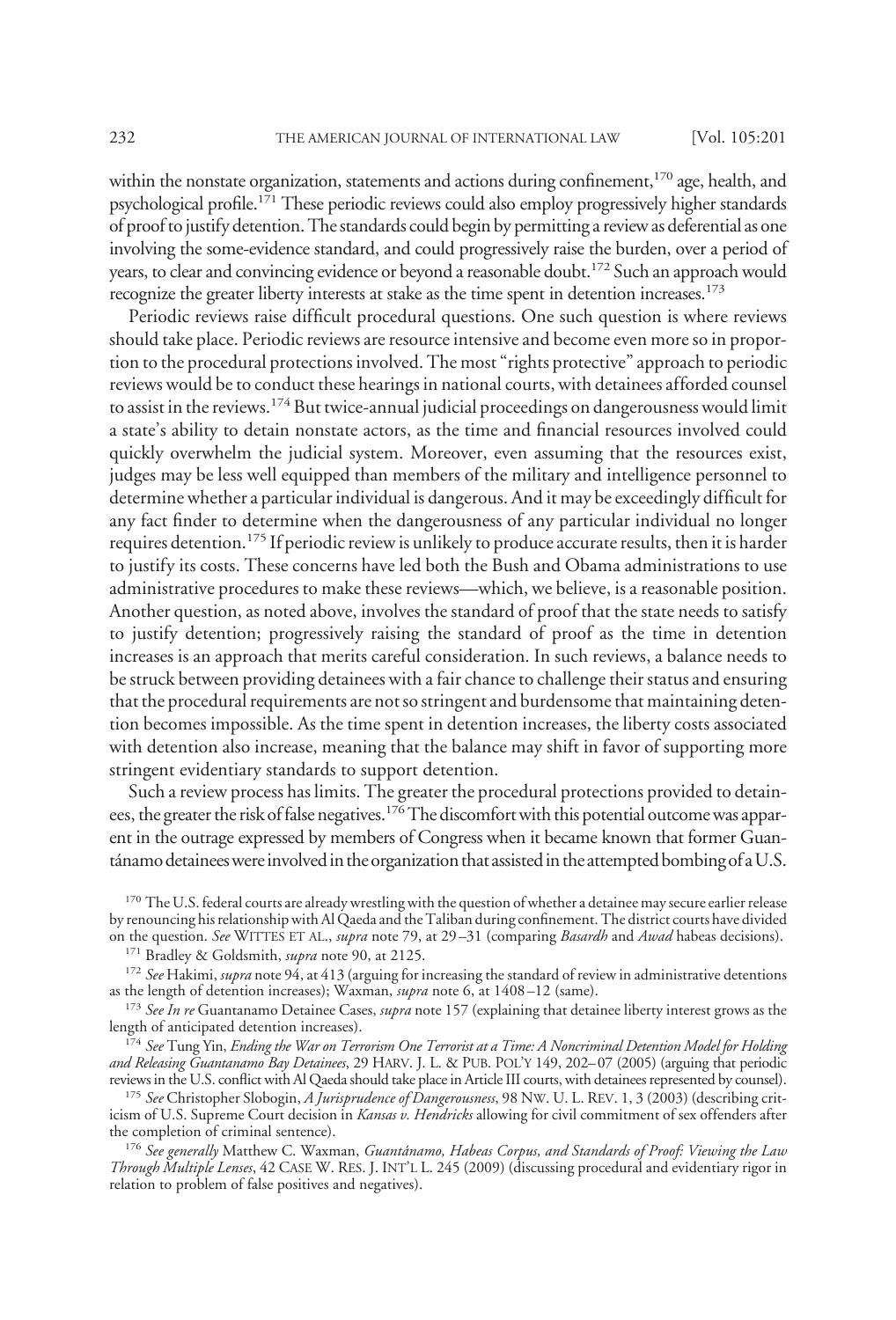airliner on Christmas day, 2009.<sup>177</sup> That risk is inescapable, however; it is the cost of addressing the equally problematic risk of false positives that result from inadequate process. Nevertheless, it would be wrong to infer that procedural safeguards will necessary prevent a state from continuing to detain those who are dangerous—and for exceedingly long terms, or even life. Administrative detention regimes employed in other contexts in the United States, such as for sex offenders, often result in repeated determinations that detention must continue, as the danger remains.

## V. THE END OF DETENTION: HOW, WHERE, AND WITH WHAT CONDITIONS?

Up to this point, we have considered questions that emerge from the state's desire to detain nonstate fighters. But just as vexing a problem for the state is where to send detainees after the state determines that they should be released.Whereas the release of prisoners occurs primarily after the conclusion of hostilities in international armed conflicts or traditional, land-based civil wars, issues concerning the release of detainees may arise while a conflict with a nonstate actor is ongoing if some sort of periodic review process, such as the one endorsed in the previous section, is implemented.

One of the most difficult challenges that we faced in the State Department was determining where to transfer detainees whom the Defense Department had decided to release in the conflict with Al Qaeda. These sorts of issues arise rarely in international armed conflict, in which it is assumed lawful combatants will be returned to their state of nationality, in whose armed forces they had been serving. It is also not a problem in internal conflicts, in which those detained by the state are nationals of that same state. By contrast, at Guantánamo alone, the United States detained individuals from more than forty countries.<sup>178</sup>

The State Department encountered considerable logistical difficulties in returning detainees to a wide range of countries, given the time and resources involved in concluding scores of repatriation agreements. The department's efforts were made more difficult by a number of detainees who had little or no connection with their states of nationality. Some detainees at Guantánamo, for example, spent many years away from their home states prior to capture and were caught in other states fighting for Al Qaeda. Under those circumstances, should an Algerian national who spent extensive time in Bosnia, much of it illegally, be returned to Algeria or Bosnia? Sometimes we could not even identify a target state for return because no state claimed an interest in the detainee in question.

Even when the State Department could identify a state for repatriation, the department was often stymied by concerns the detainee would be mistreated after transfer.While mistreatment of returned detainees is a risk in international armed conflict, it is even more of a risk in conflicts with nonstate groups like Al Qaeda. Many of the Guantánamo detainees were nationals of states with poor human rights records. And suspected members of Al Qaeda were at particular risk because of their home states' heinous treatment records with respect to suspected Islamic militants, who are often enemies of those states as well.

<sup>177</sup> See Peter Baker & Charlie Savage, *Terror Attempt May Hinder Plans to Close Guantánamo*, N.Y. TIMES, Jan. 1, 2010, at A14 (describing Senators McCain, Graham, and Lieberman's effort to use Christmas-day attempt as reason for blocking potential transfer of Guantánamo detainees to Yemen).

<sup>178</sup> *See* Kathleen T. Rhem, *Detainees Living in Varied Conditions at Guantanamo*, AM. FORCES PRESS SERV., Feb, 16, 2005, *at* http://www.defense.gov/news/newsarticle.aspx?id=25882 (quoting Defense Department press release).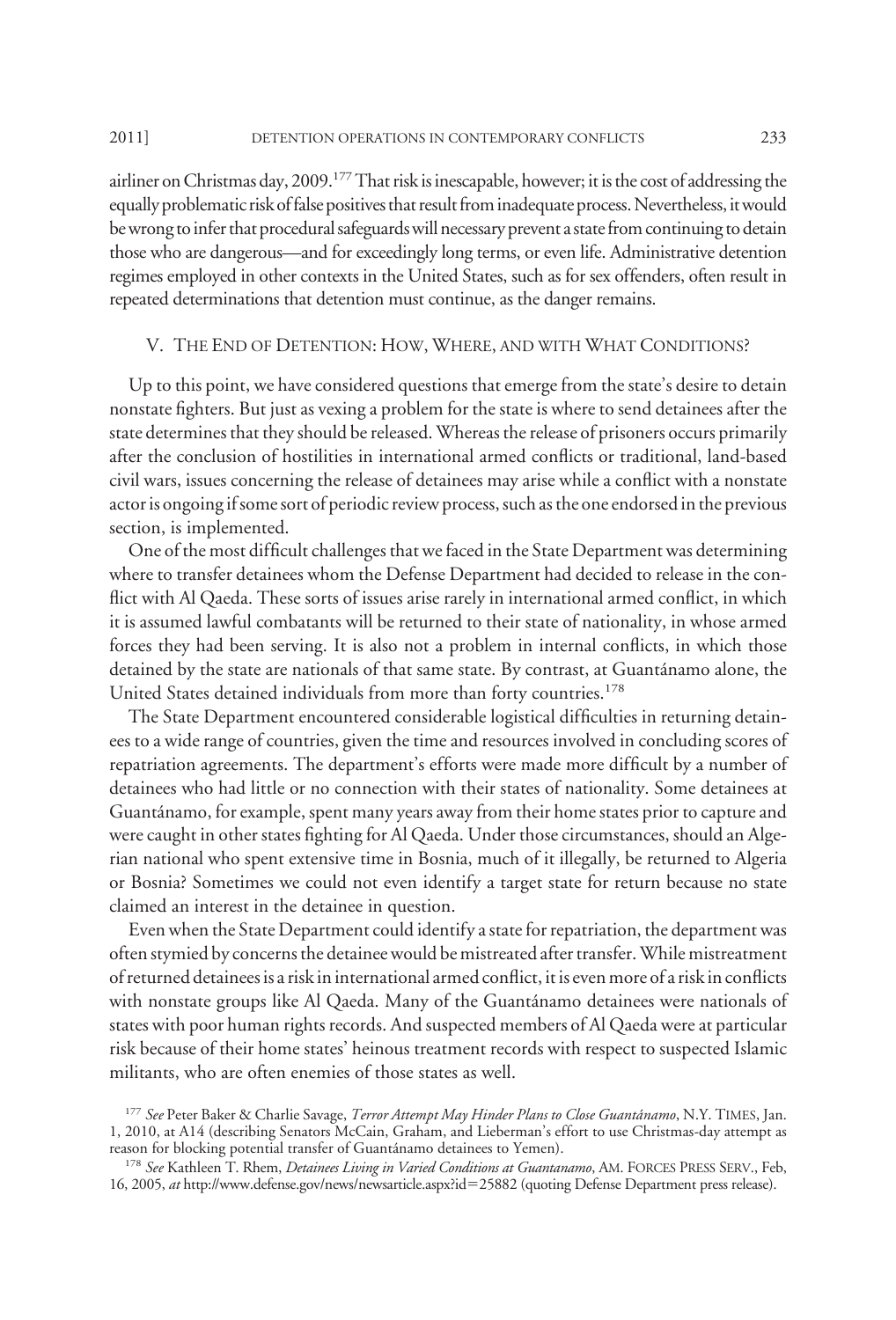Our experience suggests the need for clearer international rules governing repatriation questions in conflicts with nonstate actors. The ICRC has reached the same conclusion.<sup>179</sup> Unfortunately, the Geneva Conventions provisions dealing with noninternational armed conflict are generally silent on repatriation questions. Common Article 3 and Additional Protocols I and II, all of which have some application in conflicts with nonstate actors, do not provide rules for states regarding repatriation beyond the requirement of release at the cessation of active hostilities, as discussed above. Nor are the treaty provisions governing international armed conflict helpful. Article 118 of the Third Geneva Convention requires that prisoners of war be "repatriated" at the end of hostilities, and offers no alternatives.<sup>180</sup>

Historically, the absence of IHL rules on repatriation questions has resulted in prisoners being returned to their home countries despite the risk of mistreatment there. After World War II the United States and the United Kingdom entered an agreement with the Soviet Union to repatriate all Soviet citizens.<sup>181</sup> Soviet prisoners were therefore forcibly repatriated even when they expressed fears of mistreatment. Those fears were justified, as the Soviets treated many returned prisoners brutally; for example, many were sent to forced labor camps in Siberia, and some were even executed.<sup>182</sup> Nevertheless, states rejected a proposal at the 1949 Geneva Conference that would have given prisoners of war the right to apply for transfer to willing states other than their home states.183 States did not want to be legally obligated to accept detained enemy soldiers for resettlement.<sup>184</sup> They were also concerned that allowing prisoners the right to opt out of repatriation would result in detaining states pressuring prisoners of war to do so.<sup>185</sup>

Despite the failure to include relevant provisions in the Geneva Conventions themselves, post-Conventions practice suggests that states are now reluctant to repatriate enemy fighters when they face substantial risk of mistreatment. After the Korean War, UN forces, led by the United States, resisted Chinese, North Korean, and Soviet demands that prisoners who feared post-transfer treatment be forcibly repatriated to North Korea; some prisoners were resettled, instead, in South Korea and the United States.<sup>186</sup> Similar practices followed the Iran-Iraq war

<sup>179</sup> *See* Kellenberger, *supra* note 2 (concluding that "the legal guidance available to detaining authorities [with respect to transfers] is insufficient. There is an immediate need for a set of workable substantive and procedural rules for protecting the integrity and dignity of those [who are transferred from one authority to another].").

<sup>181</sup> *See*Agreement Relating to Prisoners of War and Civilians Liberated by Forces Operating Under Soviet Command and Forces Operating Under United States of America Command, U.S.-Soviet Union, Art. 1, Feb. 11, 1945 ("All Soviet citizens liberated by the forces operating under United States command . . . will, without delay after their liberation, be separated from enemy prisoners of war and will be maintained separately from them in camps or points of concentration until they have been handed over to the Soviet... authorities... .").

<sup>182</sup> *See* DELESSERT, *supra* note 175, at 151–56 (reporting on Soviet atrocities).

<sup>183</sup> The Austrian proposal would have given prisoners of war the right "to apply for their transfer to any other country which is ready to accept them." THIRD GENEVA CONVENTION COMMENTARY, *supra* note 26, at 542.

<sup>184</sup> Meron, *supra* note 43, at 254-55. Meron explains that states were concerned that the logical corollary of a right to opt out of repatriation was a duty to offer asylum on the part of the detaining state, a duty no major state was willing to assume. *Id.* at 255.

<sup>185</sup> Such pressure is not unprecedented in modern warfare. *See* John Quigley, *Iran and Iraq and the Obligations to Release and Repatriate Prisoners of War After the Close of Hostilities*,5AM. U. J. INT'L L. & POL'Y 73, 81 (1989) (describing ICRC's concerns that Iran and Iraq were pressuring prisoners to oppose repatriation after their war). States may see a propaganda benefit when enemy state prisoners refuse to return to their home states. *Seeid.*(explaining that Iran pressured Iraqi prisoners to demonstrate against Iraq for propaganda purposes).

<sup>186</sup> *See* Jan P. Charmatz & Harold M. Wit, *Repatriation of Prisoners of War and the 1949 Geneva Convention*, 62 YALE L.J. 391, 391–94 (1953) (describing struggle between the United States and Soviet Union over this issue).

<sup>&</sup>lt;sup>180</sup> Article 118 provides: "Prisoners of war shall be released and repatriated without delay after the cessation of active hostilities."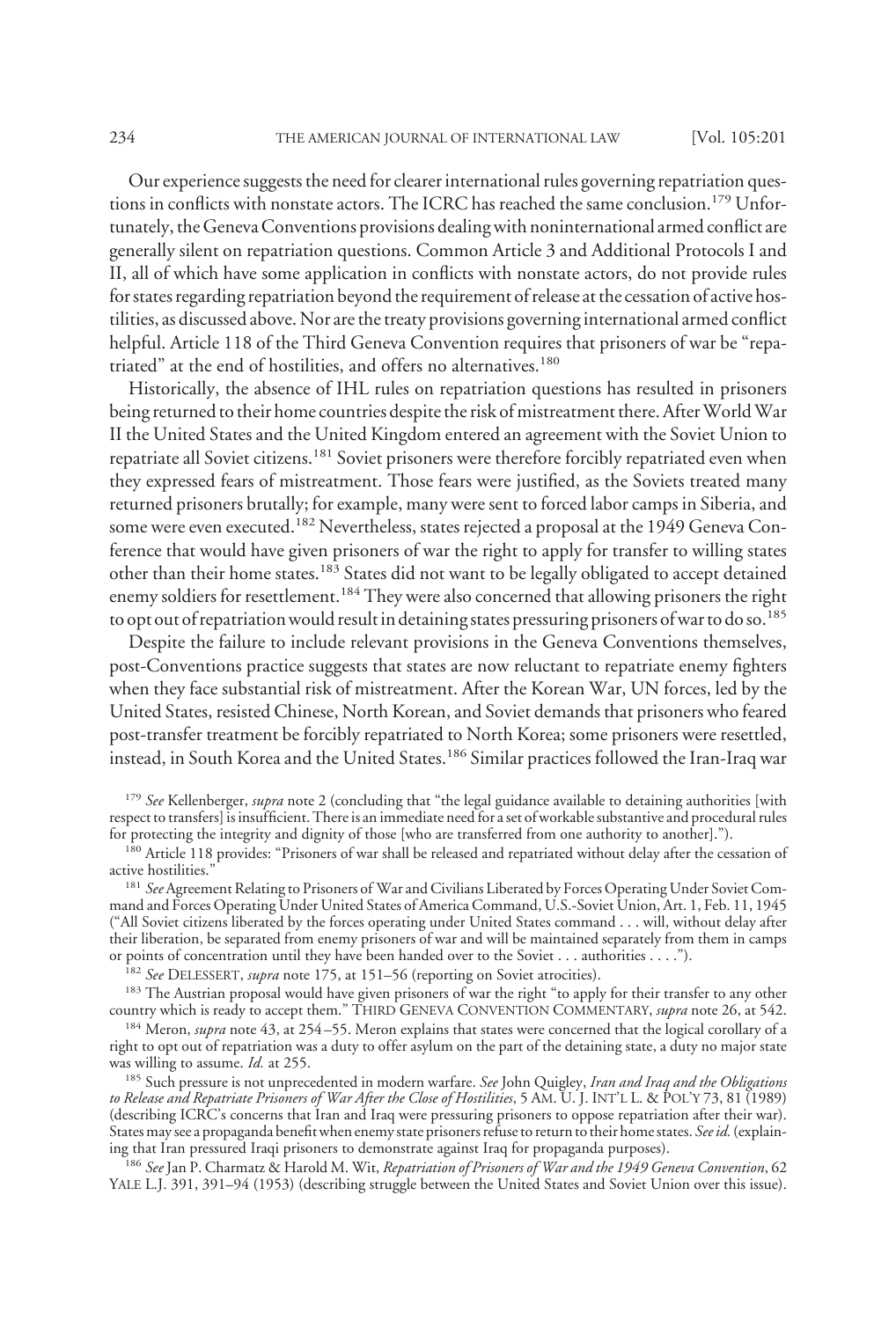and the first Gulf war.<sup>187</sup> Likewise, in noninternational armed conflict the United States has adopted a policy not to repatriate detainees when it is more likely than not that the individual will be tortured,<sup>188</sup> although critics accused the Bush administration of failing to observe this policy uniformly.<sup>189</sup>

Current state practice, as described above, evidences a broad consensus that detainees should not be sent to countries where there is reason to believe that they will be tortured or otherwise severely mistreated, though the specific contours of this protection are sometimes disputed.<sup>190</sup> This prohibition is known in international law as the principle of *non-refoulement*—for which there are three potential sources. First, the Geneva Conventions, including the provisions governing noninternational armed conflict, contain a prohibition on torture and inhuman and degrading treatment. Some IHL experts have found an implied obligation from this prohibition that states not repatriate detainees when they face a substantial risk of mistreatment.<sup>191</sup> While this analysis mirrors the analysis conducted by some human rights bodies as discussed below, other IHL experts have rejected such an implied obligation within the Geneva Conventions.<sup>192</sup>

Second, the Fourth Geneva Convention restricts transfers of protected persons who may be persecuted. Article 45 prohibits the transfer of protected persons "to a country where he or she may have reason to fear persecution for his or her political opinions or religious beliefs." Of course, as we discussed earlier, Article 45 has limited application in a conflict with a nonstate actor, at least as a matter of treaty law, because nonstate fighters are unlikely to qualify as protected persons. Moreover, the Pictet commentary to Article 45 states that it does not prevent deportation of "aliens in individual cases when state security demands such action."<sup>193</sup> Presumably, some nonstate fighters, even if deemed protected persons, would fall into this security exception.

<sup>187</sup> Meron, *supra* note 43, at 256.

<sup>188</sup> See Comm. Against Torture, Consideration of Reports Submitted by States Parties Under Article 19 of the Convention: United States of America, annex 1, at 57, UN Doc. CAT/C/48/Add.3 (2005):

U.S. policy is not to transfer a person to a country if it is determined that it is more likely than not that the person will be tortured or, in appropriate cases, that the person has a well-founded fear of persecution and would not be disqualified from persecution protection on criminal- or security-related grounds.

*See also*Foreign Affairs Reform and Restructuring Act of 1998, Pub. L.No. 105-277, §2242(a), 112 Stat. 2681-761, 822:

It shall be the policy of the United States not to expel, extradite, or otherwise effect the involuntary return of any person to a country in which there are substantial grounds for believing the person would be in danger of being subjected to torture, regardless of whether the person is physically present in the United States.

<sup>189</sup> *See* HUM. RTS.WATCH, STILL AT RISK: DIPLOMATIC ASSURANCESNO SAFEGUARD AGAINST TORTURE (2005) (claiming detainees returned from Guanta´namo to Russia were mistreated after transfer).

<sup>190</sup> For a comprehensive discussion of the treaty and customary international law bases for this norm, see Elihu Lauterpacht & Daniel Bethlehem, *The Scope and Content of the Principle of* Non-refoulement: *Opinion*, *in* REF-UGEE PROTECTION IN INTERNATIONAL LAW: UNHCR'S GLOBAL CONSULTATIONS ON INTERNATIONAL PROTECTION 87 (Erika Feller, Volker Türk, & Frances Nicholson eds., 2003).

<sup>191</sup> See Michael Byers, Legal Opinion on the December 18, 2005 "Arrangement for the Transfer of Detainees Between the Canadian Forces and the Ministry of Defence of the Islamic Republic of Afghanistan," at 3 (Apr. 7, 2006), Amnesty Int'l Can. v. Canada, [2008] F.C. 336 (Can.).

<sup>192</sup> *See* Christopher Greenwood, Report: International Law Framework for the Treatment of Persons Detained in Afghanistan by Canadian Forces, at 27, para. 64, Amnesty Int'l Can. v. Canada (arguing that neither the text of common Article 3 nor state practice supports an implied transfer obligation).

<sup>193</sup> See FOURTH GENEVA CONVENTION COMMENTARY, *supra* note 74, at 266 (explaining that Article 45 does not restrict expulsions of "undesirable foreigners" from state territory).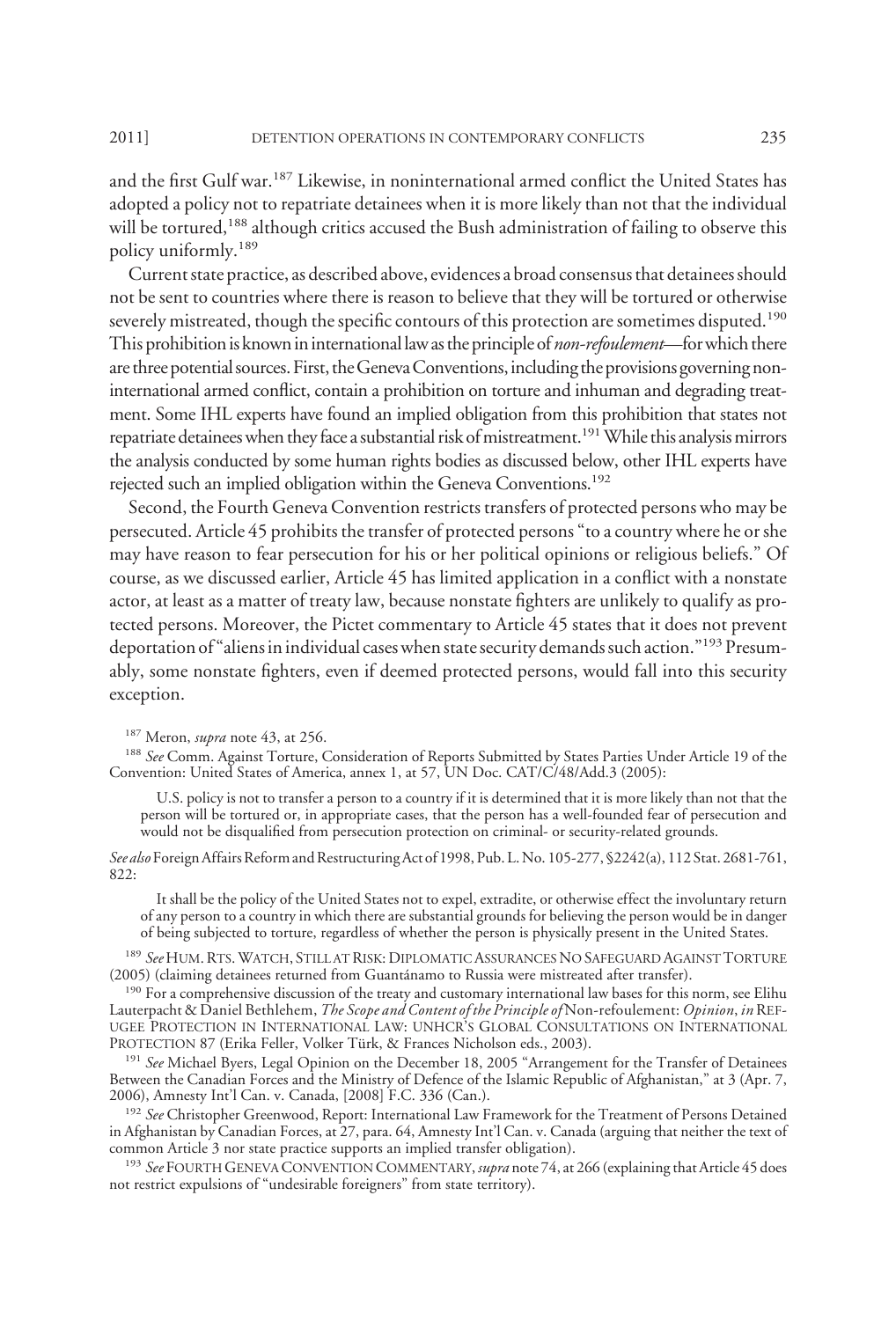Third, international human rights law restricts transfers of individuals who will potentially encounter mistreatment. As discussed earlier, the principle of complementarity requires that human rights and IHL obligations be read consistently whenever possible. Given the shared interest in both bodies of law against transfers that would subject persons to mistreatment, application of human rights transfer restrictions to conflicts with nonstate actors is in accordance with the principle of complementarity.<sup>194</sup>

Human rights law transfer restrictions are found in numerous instruments. Article 33(1) of the Convention Related to the Status of Refugees (Refugee Convention) prohibits states from expelling or returning refugees "where his life or freedom would be threatened on account of his race, religion, nationality, membership of a particular social group or political opinion."<sup>195</sup> This obligation is not absolute, as the Refugee Convention contains two important exclusions from protection that relate to security considerations. Article 1(F) exempts from refugee protection individuals who are seriously suspected of having committed war crimes, crimes against the peace, or serious nonpolitical crimes outside the country of refuge.<sup>196</sup> And Article  $33(2)$ denies *non-refoulement* protections to refugees if there are reasonable grounds for regarding the detainee a "danger to the security of the country in which he is, or who, having been convicted by a final judgment of a particularly serious crime, constitutes a danger to the community of that country."

Article 3 of the Convention Against Torture and Other Cruel, Inhuman or Degrading Treatment (Torture Convention) provides: "No State Party shall expel, return ("refouler") or extradite a person to another State where there are substantial grounds for believing that he would be in danger of being subjected to torture."<sup>197</sup> Unlike the Refugee Convention, the Tor-

<sup>194</sup> *See*Emanuela-Chiara Gillard,*There's No Place Like Home: States' Obligationsin Relationto Transfers of Persons*, 90 INT'L REV. RED CROSS 703, 706 (2008) (arguing that Refugee Convention and Torture Convention *non-refoulement* provisions apply during armed conflicts); Cordula Droege, *Transfers of Detainees: Legal Framework,* Non-refoulement *and Contemporary Challenges*, 90 INT'L REV. RED CROSS 669, 676 (2008) (explaining that *lex specialis* does not preclude application of human rights *non-refoulement* protections during armed conflict). *But see*John Yoo,*Transferring Terrorists*, 79 NOTREDAME L. REV. 1183, 1230 (2004) (arguing that Third Geneva Convention provides complete set of treatment protections for prisoners of war precluding application of Torture Convention protections).

<sup>195</sup> Convention Relating to the Status of Refugees, Art. 33(1), July 28, 1951, 189 UNTS 150.

The provisions of this Convention shall not apply to any person with respect to whom there are serious reasons for considering that:

- (a) He has committed a crime against peace, a war crime, or a crime against humanity, as defined in the international instruments drawn up to make provision in respect of such crimes;
- (b) He has committed a serious non-political crime outside the country of refuge prior to his admission to that country as a refugee;
- (c) He has been guilty of acts contrary to the purposes and principles of the United Nations.

<sup>197</sup> Convention Against Torture and Other Cruel, Inhuman or Degrading Treatment or Punishment, Art. 3(1), Dec. 10, 1984, S. TREATYDOC. NO. 20-100 (1988), 1465 UNTS 85. In its ratification of the Torture Convention in 1990, the United States entered an understanding stating that it interpreted the phrase "substantial grounds for believing" as "if it is more likely than not." 136 CONG. REC. 36,198 (1990) (enacted). The Committee Against Torture has been critical of this understanding. *See* UN Comm. Against Torture, Consideration of Reports Submitted by States Parties Under Article 19 of the Convention, Conclusions and Recommentations of the Committee Against Torture: United States of America, para. 40, UN Doc. CAT/C/USA/CO/2 ( July 25, 2006) (recommending that United States withdraw its reservation).

<sup>196</sup> *See id.*, Art. 1(F):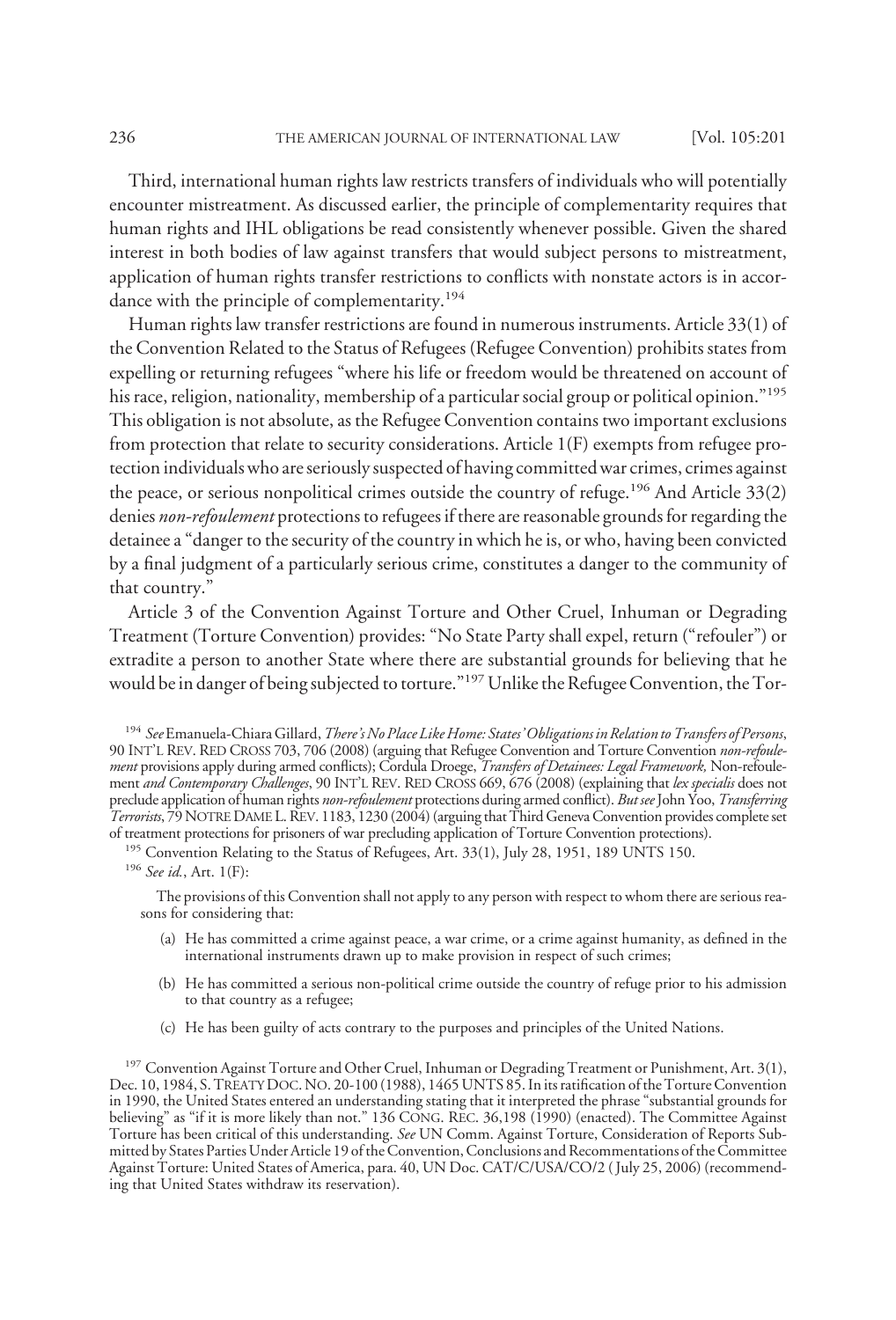ture Convention includes no security exclusion.<sup>198</sup> The ICCPR<sup>199</sup> and the European Convention on Human Rights<sup>200</sup> have also been interpreted to include protection, with no exceptions, against transfer to face torture or cruel, inhuman, or degrading treatment.

Despite the broad consensus on the general principle that detainees should not be transferred when they face torture or other serious mistreatment, certain aspects of the principle of *non-refoulement* require further legal clarification. Many transfers in conflicts with nonstate actors are undertaken by international forces of nationals present in their home states to their home governments. This issue has arisen repeatedly with respect to transfers of prisoners from allied forces to the governments of Afghanistan and Iraq, respectively. The United States and the United Kingdom have taken the position that *non-refoulement* protection does not apply as a matter of law to in-country transfers (although both countries nonetheless seek assurances against torture as a matter of policy). Their position has been driven by practical concerns about what precisely foreign forces are to do, for example, with an Iraqi national detained in Iraq if they are prohibited from returning the person to the Iraqi government. The Fourth Geneva Convention prohibits forced transfers of protected persons out of occupied territory "regardless of their motive."<sup>201</sup> The Committee Against Torture would apply Article 3 to "in country" transfers, although it has failed to provide practical suggestions on what foreign forces should do with such individuals if they cannot be returned to their home governments.202 Since it appears that this situation is arising more frequently, clear law is needed on what transfer obligations exist with respect to nationals in their own territories.

It is also unclear what process must be provided to detainees in order to consider their fears of mistreatment upon repatriation. As a general matter, treaty provisions restricting transfers

<sup>198</sup> The United States has interpreted Article 3 of the Torture Convention to apply only to transfers originating from the United States. *See*United StatesWritten Response to Questions Asked by theCommittee Against Torture, at 32 (Apr. 28, 2006), *available at* http://www.state.gov/g/drl/rls/68554.htm ("[T]he United States, while recognizing that some members of the Committee may disagree, believes that Article 3 of the CAT does not impose obligations on the United States with respect to an individual who is outside the territory of the United States."). Many international organizations and human rights groups, including the Committee Against Torture, disagree with the territorial limitations identified by the United States. *See* Robert M. Chesney, *Leaving Guanta´namo: The Law of International Detainee Transfers*, 40 U. RICH. L. REV. 657, 673 n.65 (2006) (summarizing opposition to U.S. interpretation).

The United States has nevertheless applied the Torture Convention standard as a policy matter, albeit with some notable exceptions, in transfers from one state to another in the conflict with Al Qaeda. *See supra* note 189 (describing policy and itsfailings). The Obama administration recently reaffirmed this policy. *See*U.S. Dep't of Justice Press Release No. 09-835, Special Task Force on Interrogations and Transfer Policies Issues Its Recommendations to the President (Aug. 24, 2009), *at* http://www.justice.gov/opa/pr/2009/August/09-ag-835.html (confirming U.S. policy not to transfer detainees to face torture in different scenarios).

<sup>199</sup> *See* UN Human Rights Comm., General Comment No. 20: Replaces General Comment 7 Concerning Prohibition of Torture and Cruel Treatment or Punishment, para. 9, UN Doc. HRI/GEN/1/Rev.1 (1992) ("[S]tates parties must not expose individuals to the danger of torture or cruel, inhuman or degrading treatment or punishment upon return to another country by way of their extradition, expulsion or refoulement.").

<sup>200</sup> *See* Soering v. United Kingdom, 161 Eur. Ct. H.R. (ser. A), para. 88 (1989) (interpreting Article 3 to include an implicit obligation not to extradite someone when he could face treatment that, if it occurred in the transferring state, would violate Article 3); Chahal v. United Kingdom, 1996-V Eur. Ct. H.R. 1831, para. 80 (finding *nonrefoulement* obligation to be absolute); Saadi v. Italy, App. No. 37201/06, para. 127 (Eur. Ct. H.R. Feb. 28, 2008) (same).

<sup>201</sup> *See*GenevaConvention IV, *supra* note 1, Art. 49 ("Individual or massforcible transfers, as well as deportations of protected persons from occupied territory to the territory of the Occupying Power or to that of any other country, occupied or not, are prohibited, regardless of their motive."). As discussed earlier, detainees may not be protected persons. Nevertheless, it would remain unclear precisely what an occupying power should do with a detainee if he cannot be returned to the control of his home government.

<sup>202</sup> *See* Gillard, *supra* note 194, at 712–15 (describing the dispute between the United Kingdom, United States, and Committee Against Torture).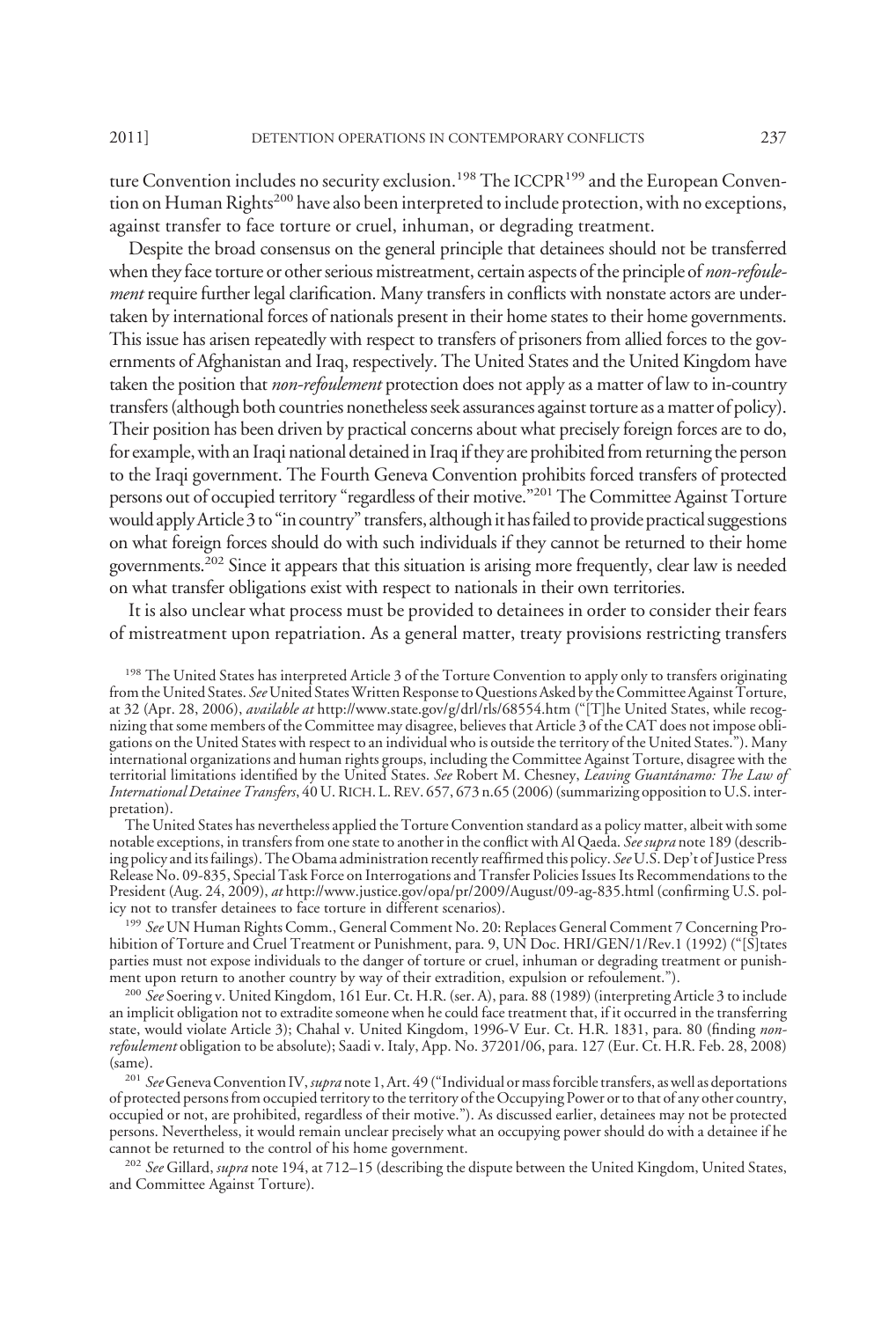based on fears of mistreatment do not contain explicit procedural requirements for assessing the risk of mistreatment. Article 32(2) of the Refugee Convention is the exception, as it does prohibit states from expelling refugees except through "due process of law," including the right to submit evidence and be represented during an expulsion proceeding, unless "compelling reasons of national security otherwise require." A wide range of human rights bodies have indicated *non-refoulement* has a procedural component, though without specifying what the associated procedural rights would be.<sup>203</sup> States faced with repatriating members of nonstate groups need legal guidance on the following questions, among others:Who should be empowered to assess risk of mistreatment? What evidentiary standard should be employed? What evidence is it appropriate for the court to consider? And should the detainee be represented by counsel in such a proceeding.<sup>204</sup>

These open questions aside, human rights law is generally clear about*when* states should not transfer detainees; by contrast, it provides no guidance on *where* states should send detainees if torture considerations prevent repatriation. For example, when a state has a range of options with respect to a particular detainee, is the state free to choose a destination for the detainee, or does the detainee have the right to select his own end destination?<sup>205</sup> By contrast, and as human rights advocates acknowledge, some situations present few plausible options for transfer.<sup>206</sup>

When torture considerations require resettlement of nonstate fighters outside of their home countries, doing so has proven more difficult than after more conventional conflicts. Fighters for nonstate actors may be ideologically committed to the nonstate actor's cause, creating a security risk for any state that resettles these detainees. In contrast to the willingness of the United States and other countries to resettle Iraqi refugees after the first Gulf war, concern that detainees at Guantánamo may engage in terrorist activity after transfer has prevented third countries, including the United States, from accepting detainees for resettlement. The difficulty in identifying third countries willing to accept Guantánamo detainees for resettlement has slowed the closing of the detention facility at Guantánamo Bay.

When third-country resettlement is not possible, continued detention until a third country is located may not be permitted. Both the U.S. Supreme Court in *Zadvydas v. Davis*<sup>207</sup> and the British House of Lords in *A v. Secretary of State<sup>208</sup>* have struck down efforts to detain aliens

<sup>203</sup> See id. at 732–36 (describing jurisprudence of European Court of Human Rights, Human Rights Committee, and Committee Against Torture recognizing a procedural element to the *non-refoulement* right without specifying the content of that right).

<sup>204</sup> The D.C. Circuit has held that U.S. federal courts cannot second-guess the executive branch's determination that a detainee being transferred from Guantánamo Bay will not be tortured after repatriation. *See* Kiyemba v. Obama, 561 F.3d 509, 514 –15 (D.C. Cir. 2009) (relying on Supreme Court decision in *Munaf v. Geren*). Thus, at least for transfers from outside the United States, detainees get no judicial process on the repatriation question.

<sup>205</sup> Detainees at Guantánamo Bay have, in many instances, opposed resettlement in their home countries or third countries, sometimesfor reasons having nothing to do withfears of mistreatment. *See*Editorial,*The Clock Is Ticking: The White House and Congress Can Still Do Right by the Uighurs*, WASH. POST, Oct. 21, 2009, at A26 (explaining that a Uighur detainee refused to be resettled in Palau because that country refused to accept his brother for resettlement).

<sup>206</sup> *See* Gillard, *supra* note 194, at 707 (regretting lack of clear answers to the practical problems posed by imposition of *non-refoulement* protections).

<sup>207</sup> *See* Zadvydas v. Davis, 533 U.S. 678, 689 (2001) (using constitutional avoidance doctrine to conclude that Congress had not authorized indefinite detention of aliens pending deportation).

<sup>208</sup> *See* A v. Sec'y of State for the Home Dep't, [2004] UKHL 56 (holding that indefinite detention of dangerous aliens pending deportation was a disproportionate restriction of European Convention rights).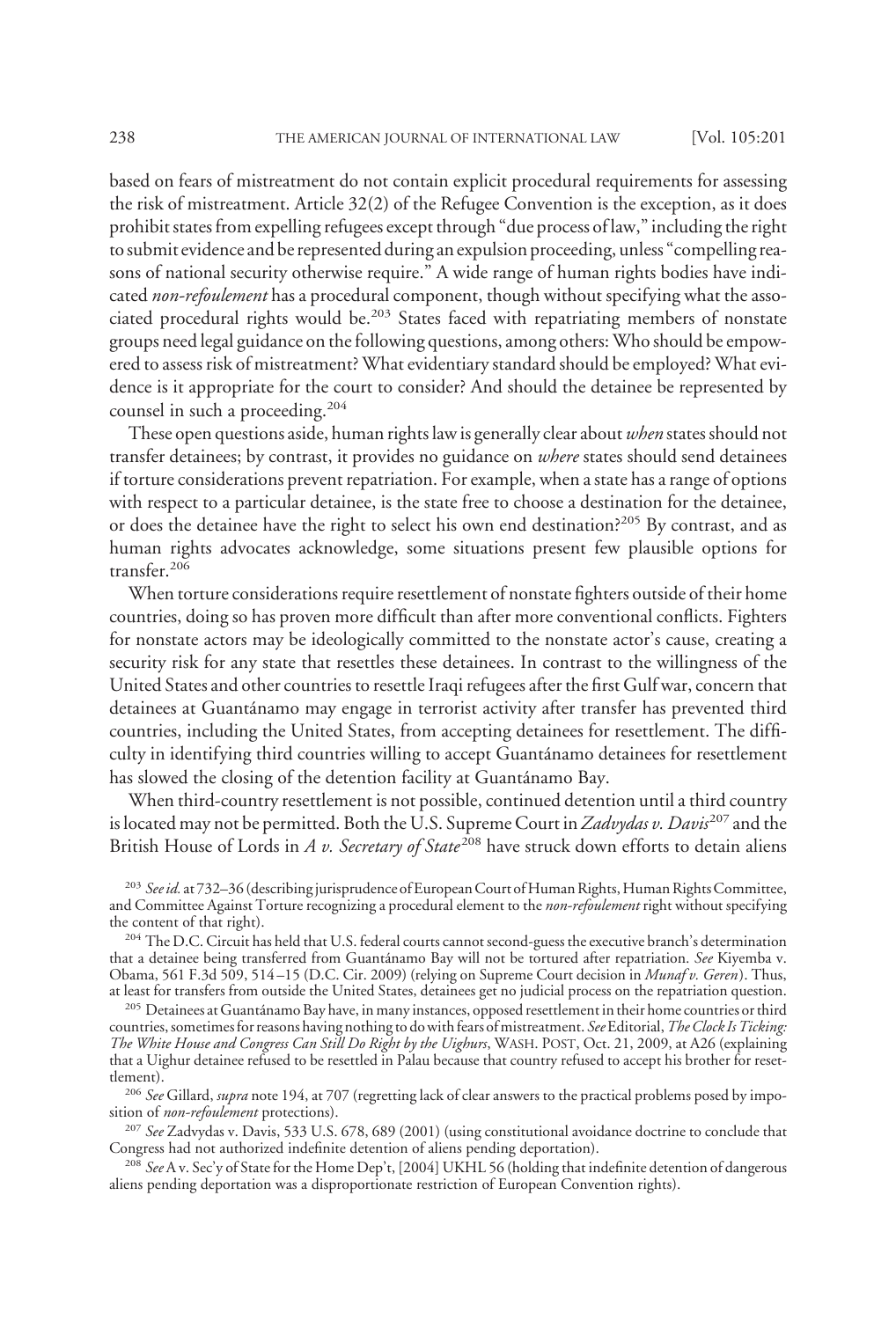indefinitely pending deportation, although the U.S. Supreme Court has not answered whether this rule applies to "terrorism or other special circumstances where special arguments might be made for forms of preventive detention and for heightened deference to the judgments of the political branches with respect to matters of national security."<sup>209</sup> Detainees at Guantánamo who have been ordered released but who cannot be resettled have argued that the prohibition on extended detention pending deportation entitles them to resettlement in the United States.<sup>210</sup>

This combination of factors creates a dilemma for states looking to protect their civilian populations from the risks posed by dangerous fighters for nonstate groups. International law generally prohibits states from transferring detainees to their home countries if they will be mistreated after transfer. But alternatives, such as third-country resettlement or continued detention, may not be available as a matter offact. Further legal development is needed to create tools to allow states simultaneously to terminate detention of nonstate actors, to respect their human rights obligations, and to protect the security of their own populations.

The role of diplomatic assurances needs to be carefully considered as the law continues to develop. These assurances—promises obtained from receiving states that they will not torture or otherwise mistreat detainees—are not used to eliminate fully the risk of post-transfer mistreatment. Rather, the United States and other states have used the assurances to reduce the risk of mistreatment to a sufficient extent that transfer may be conducted consistent with human rights obligations.<sup>211</sup>

Advocates of assurances argue that these bilateral commitments not to mistreat detainees can be effective if the assurances are monitored and penalties or costs imposed for violating them.<sup>212</sup> Indeed, such a bilateral promise to the United States may be harder to violate than an amorphous treaty commitment not to mistreat nationals. Human rights groups have been critical of reliance on diplomatic assurances, however, because they note that states asked to give assurances usually have already violated international commitments not to mistreat their people.<sup>213</sup> These groups ask why these bilateral promises are any more likely to be followed. Their criticisms are bolstered by a small number of highly publicized cases in which states have mistreated returned detainees despite previous assurances to the contrary.<sup>214</sup>

Notwithstanding these highly publicized failures, we believe that diplomatic assurances do have a role in allowing states to meet international legal obligations. The Obama administration agrees, as it recently announced its intention to continue overseas transfers pursuant to an

<sup>212</sup> *See*ASHLEY S. DEEKS, AVOIDING TRANSFERS TOTORTURE 33–34 (2008), *available at* http://www.cfr.org/ terrorism-and-the-law/avoiding-transfers-torture/p16693 (arguing in favor of assurances that employ robust monitoring mechanisms and "increase incentives to comply and raise the costs of noncompliance").

<sup>213</sup> *See, e.g.,* HUM. RTS. WATCH, *supra* note 189 (arguing that mistreatment of Russian detainees after their transfer from Guantánamo Bay demonstrates ineffectiveness of diplomatic assurances).

<sup>214</sup> Prominently cited cases of failures of assurances include the deportation of Maher Arar from the United States to Syria and transfers of Guantánamo detainees to Russia and Tunisia. *See* DEEKS, *supra* note 212, at 20–21 & n.32 (collating examples of failures of assurances cited by human rights groups).

<sup>209</sup> Zadvydas v. Davis, 533 U.S. at 696.

<sup>210</sup> *See* Kiyemba v. Obama, 555 F.3d 1022, 1024 (D.C. Cir. 2009) (describing argument of Chinese national Uighur detainees who claimed right to resettle in the United States). Although the D.C. Circuit rejected this claim, *id*. at 1028 –29, the Supreme Court, 130 S.Ct. 1235 (2010), vacated the decision. On remand, 605 F.3d 1046 (2010), the D.C. Circuit reinstated, with modifications, its earlier holding.

<sup>&</sup>lt;sup>211</sup> For example, Article 3 of the Torture Convention permits transfers in the absence of "substantial grounds" for believing that the individual will be tortured.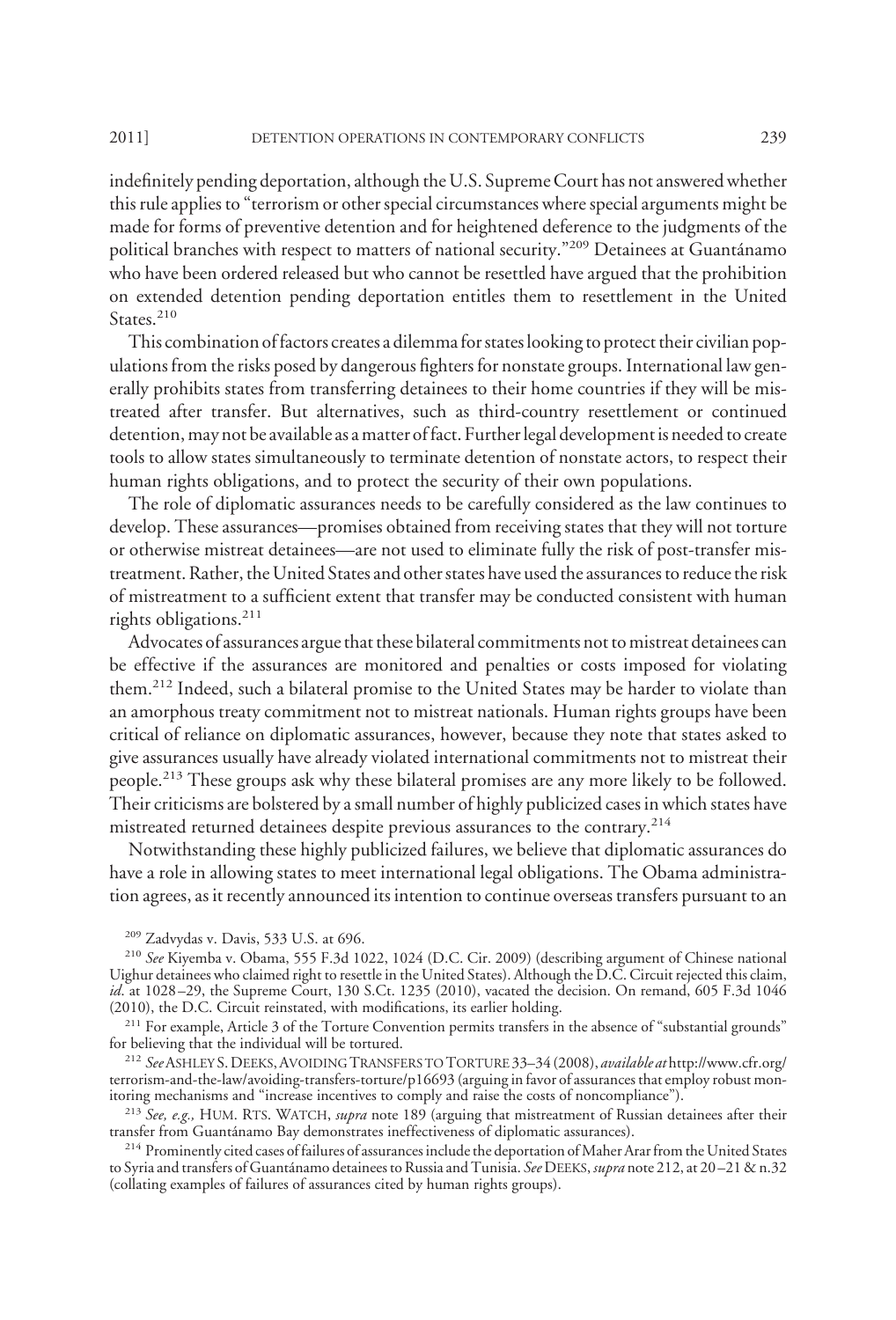improved assurances policy.<sup>215</sup> The current administration appears to have learned from the mistakes made by the Bush administration with respect to assurances and is insisting that the State Department be involved in evaluating all assurances. There is no substitute for the State Department's diplomatic knowledge in assessing whether the promises made by a foreign government are credible. The Obama administration is also mandating that a meaningful monitoring mechanism always be included.<sup>216</sup> Our experience in negotiating and implementing assurances suggests that they are most effective when they are accompanied by effective monitoring and a political commitment to carry out the assurances, neither of which has always been present. But obtaining suitable monitoring arrangements, in particular, has been difficult because other states view them as infringing their sovereignty.

In instances in which assurances cannot reduce treatment risks, states may consider releasing the detained persons into their own populations subject to restrictions. International law must consider whether states should be permitted to employ control orders to regulate those released and, if so, what the limitations are on their use. After the House of Lords struck down an antiterrorism law allowing for indefinite detention of alien suspected terrorists pending deportation, the United Kingdom enacted a system of control orders to restrict the movement of suspected terrorists while not in detention facilities.<sup>217</sup> Under British law, control orders allow the state to impose movement restrictions, electronic surveillance, restrictions on occupation, and curfews on these suspected terrorists in order to mitigate their potential threat.

British courts have interpreted the European Convention on Human Rights as imposing severe restrictions on their use. In *Secretary of State for the Home Department v. AF*, the Law Lords relied on an earlier European Court of Human Rights judgment to hold that detainees being subjected to control orders have the right to sufficient information about the reasons for the restrictions so as to be able to challenge the orders.<sup>218</sup> This requirement has undermined the ability of the British government to impose control orders, because the information in question is often intelligence information that it cannot release to the detainees.<sup>219</sup> The Law Lords have also held that the European Convention restricts the length of curfews that may be imposed<sup>220</sup> and the extent to which a detainee may be cut off from friends and family.<sup>221</sup> As a consequence of these decisions, the control orders left in place have been less stringent than desired and less effective than hoped; some highprofile escapes have occurred. <sup>222</sup> Given the potential value of control orders as restrictions short of detention that can mitigate threats posed by nonstate actors, further consideration must be given

<sup>215</sup> U.S. Dep't of Justice Press Release No. 09-835, *supra* note 198.

<sup>216</sup> *Id.*

<sup>217</sup> Prevention of Terrorism Act, 2005, c.2 (Eng.).

<sup>218</sup> *See* Sec'y of State for the Home Dept. v. AF, [2009] UKHL 28, para. 59 (relying upon European Court of Human Rights judgment in A v. United Kingdom).

<sup>219</sup> Lord Hoffman explained the "dilemma" that this ruling created for the British government: it could either release information that it believed would compromise national security, or allow a potentially dangerous terrorist to go free without restriction. *Id.*, para. 51.

<sup>220</sup> See Sec'y of State for the Home Dep't v. JJ, [2007] UKHL 45, para. 24 (setting aside an eighteen-hour curfew as a deprivation of liberty contrary to European Convention on Human Rights Article 5).

<sup>221</sup> See Sec'y of State for the Home Dept. v. AP, [2009] EWCA (Civ.) 731, paras. 86–89 (holding a requirement that detainee relocate from London violated the European Convention on Human Rights).

<sup>222</sup> *See* FRESH PERSPECTIVES ON THE 'WAR ON TERROR' 343 (Miriam Gani & Penelope Mathew eds., 2008) (describing failures of the control-order system); *see also*Vijay M. Padmanabhan,*Introductory Note to Human Rights Committee and the European Court of Human Rights—Treatment of Terrorism Suspects*, 48 ILM 567, 569 (2009) (detailing difficulties that British have faced with use of control orders).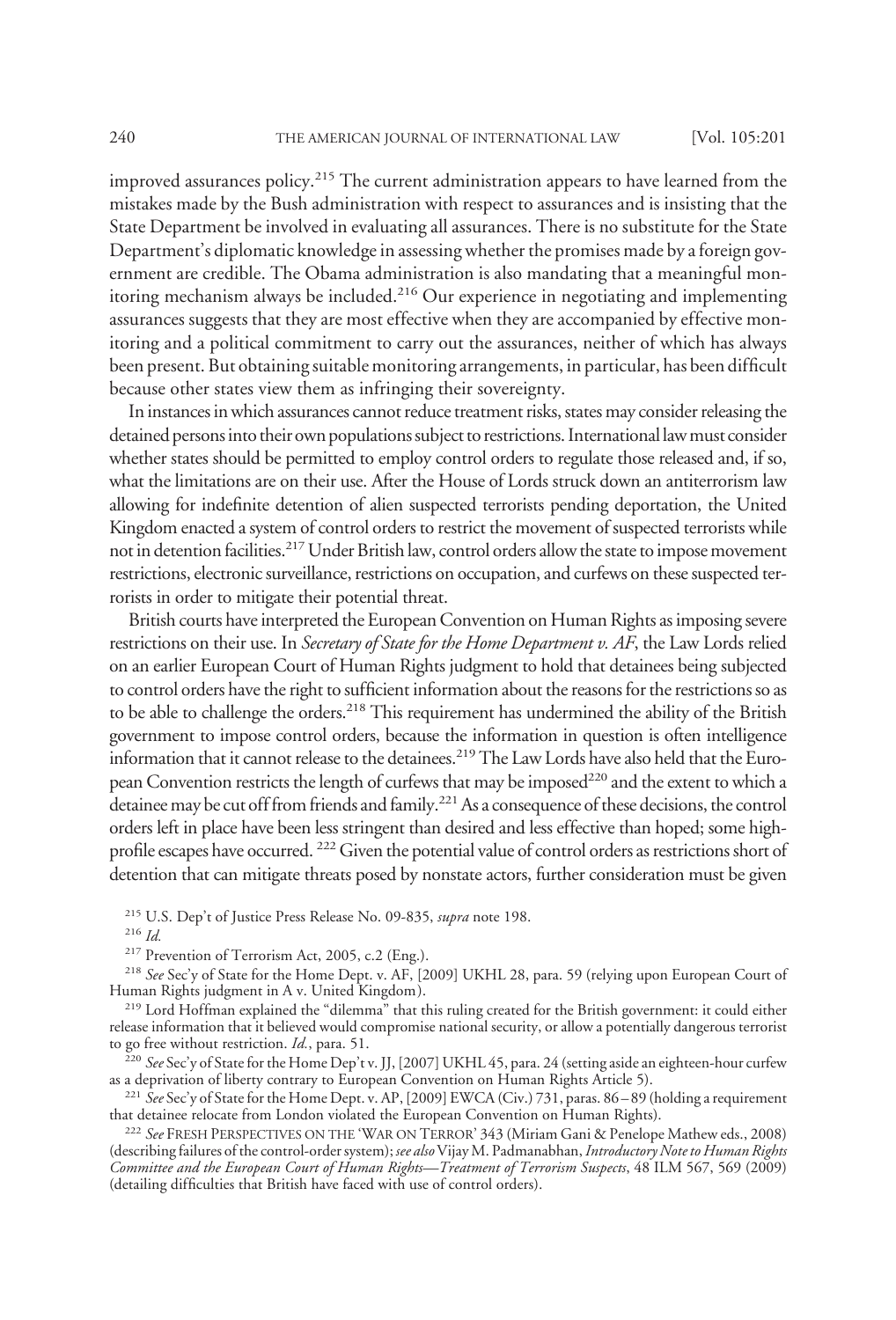as to whether international law may relax restrictions on imposing these orders while still protecting the rights of persons subject to them.

States also should consider creating an international resettlement mechanism to aid in identifying third-country resettlement options. One constant frustration in the State Department's efforts to relocate Guantánamo detainees was the department's inability to involve more effectively the Office of the UN High Commissioner for Refugees. The UNHCR has a mandate limited to actual refugees, which most former combatants in noninternational armed conflict will not be. A new agency—with a mandate to assist in postconflict resettlement—would be free of that limitation. States would still need to work out a protocol for sharing information with the new agency. Any agency involved in resettling members of nonstate groups would need to share information with the receiving state regarding the threat the resettled individuals may pose. Much of that information may be classified, however, and states have been reluctant to share such information with UN agencies.<sup>223</sup> In those cases where Guantánamo detainees may have met the requirements for refugee status, cooperation was stymied by the United States' refusal to provide classified information to UNHCR.

A final question is whether protection from transfers to face mistreatment should be conceptualized in absolute terms. The ICCPR, Torture Convention, and European Convention on Human Rights have all been interpreted to contain no security exceptions.224 The United Kingdom has repeatedly argued that the European Convention should be interpreted to allow states, in making their repatriation decisions, to balance the security risks posed by the individual against the risk of post-transfer mistreatment.<sup>225</sup> Such an approach would be consistent with the Fourth Geneva Convention and the Refugee Convention, which both include exceptions to transfer protections for aliens who pose a security threat to the states where they are currently located.While the European Court of Human Rights has rejected the British suggestion, it seems to us that a balancing approach could potentially take into account the threat posed by nonstate actors and, when *non-refoulement* protections apply, the dearth of transfer options.

## VI. CONCLUSION

Our goal has been to demonstrate the need to develop new international law regarding the detention of persons in conflicts with nonstate actors. Rather than seeking to replace existing international rules, we see the need for new rules where existing rules do not apply or are uncertain in application. Our call for legal development is consistent with the ICRC's recognition of a "dearth of legal norms" applicable to noninternational armed conflict.<sup>226</sup> While IHL does provide important treatment protections for detainees in common Article 3 of the Geneva Conventions, Article 75 of Additional Protocol I, and Additional Protocol II, it fails to provide adequate guidance on many critical legal questions, including the four that we have been focusing on here. An all-too-frequent response to this situation is simply to reiterate that states need to implement existing rules—presumably meaning that states will find answers by applying the

<sup>223</sup> *See* American Service-Members' Protection Act of 2002, §2006 (mandating that president set up measures to prevent the transfer of classified information to the International Criminal Court for use in investigations, apprehensions, or prosecutions).

<sup>224</sup> *See supra* notes 197–200 and accompanying text.

<sup>225</sup> *See Saadi*, *supra* note 200, para. 122 (summarizing British position).

<sup>226</sup> Kellenberger, *supra* note 2.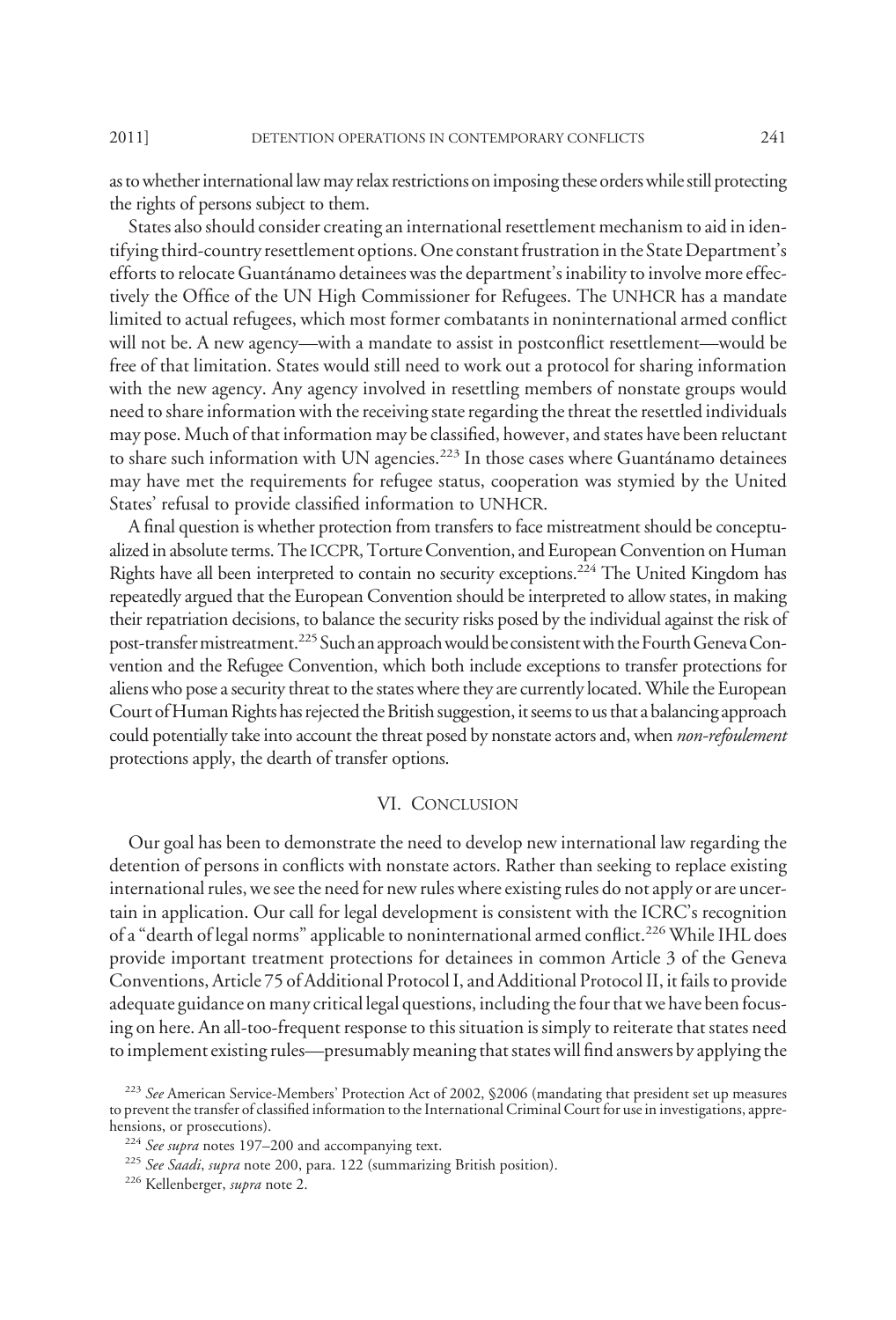law of international armed conflict or international human rights law. But as we have demonstrated, these different bodies of law either have no answers or offer confusing or conflicting answers to many questions. Implementing the existing rules is not enough.

The current gaps in the law concerning detention can be filled in various ways, many of which might be consistent with established law.We see this situation as arguably fortunate and potentially productive because it gives states the legal space required to follow alternative directions in responding to the problems discussed. The laboratory of ideas of the different states, to borrow a term from U.S. constitutional jurisprudence, could generate different potential approaches to answering our questions—approaches that could, over time, generate rich comparisons and ultimately lead to international consensus.

Based on our experience of the international reaction to U.S. policies in the conflict with Al Qaeda, support for such a laboratory of ideas is not shared. Few in the international community have been willing to accept that a range of potential policy options is available on these questions. As noted at the outset of our discussion, a major reason for this reluctance is the fear that this policy freedom may be abused, as it was when the Bush administration exploited holes in the law to advance policies that ran counter to the spirit of the law, if not its letter. That said, the gaps still exist, and if the international community will not support a laboratory-of-ideas approach, the only alternative is for the international community to develop new law to guide policymakers. It is to further that task that we have tried to identify areas of developing consensus that may facilitate further development of the international law on detention.

A critical, threshold question is whether states should embark on the process of drafting a new international treaty to deal with the gaps identified. In 2006, then British Secretary of State for Defence John Reid created a stir when he called for rewriting the Geneva Conventions because of the "risk [in] continuing to fight a 21st century conflict with 20th century rules."<sup>227</sup> The UK House of Commons Foreign Affairs Committee expressed a similar position.<sup>228</sup> While we agree with the sentiment behind Reid's statement, negotiating a new international treaty on these questions is highly unlikely in the near term. Politically, the polarization created by the U.S. conflict with Al Qaeda precludes the possibility that enough states would reach sufficient agreement on these questions to conclude a treaty. Legally, even if states had the political will to conclude an agreement, we are nowhere near having a narrow-enough set of potential answers to the full range of questions that a treaty would address and around which states could coalesce. These problems contributed to the collapse of the ICRC-led "Harvard Process" in 2003, which was designed to address questions of this sort.<sup>229</sup>

As an interim measure, we suggest that states that are engaged in detention operations in conflicts with nonstate actors intensify efforts to agree on a common set of principles to guide detention. As we noted earlier, past efforts at such a task have been hampered by a reluctance to admit that existing law is inadequate and by disagreements about how any gaps in the law

<sup>&</sup>lt;sup>227</sup> John Reid, 20th-Century Rules, 21st-Century Conflict, Remarks at the Royal United Services Institute for Defence and Security Studies (Apr. 3, 2006), *at* http://www.responsibilitytoprotect.org/files/UK\_Secretaryof State\_Speech\_Apr\_2006.pdf.

<sup>228</sup> *See* FOREIGN AFFAIRS COMM., *supra* note 5, para. 85 ("We conclude that . . . the Geneva Conventions are failing to provide necessary protection because they lack clarity and are out of date. We recommend that the Government work with other signatories to the Geneva Conventions and with the International Committee of the Red Cross to update the Conventions... .").

<sup>229</sup> *See* Stigall et al., *supra* note 13, at 1378 n.47 (describing collapse of the Harvard Process).